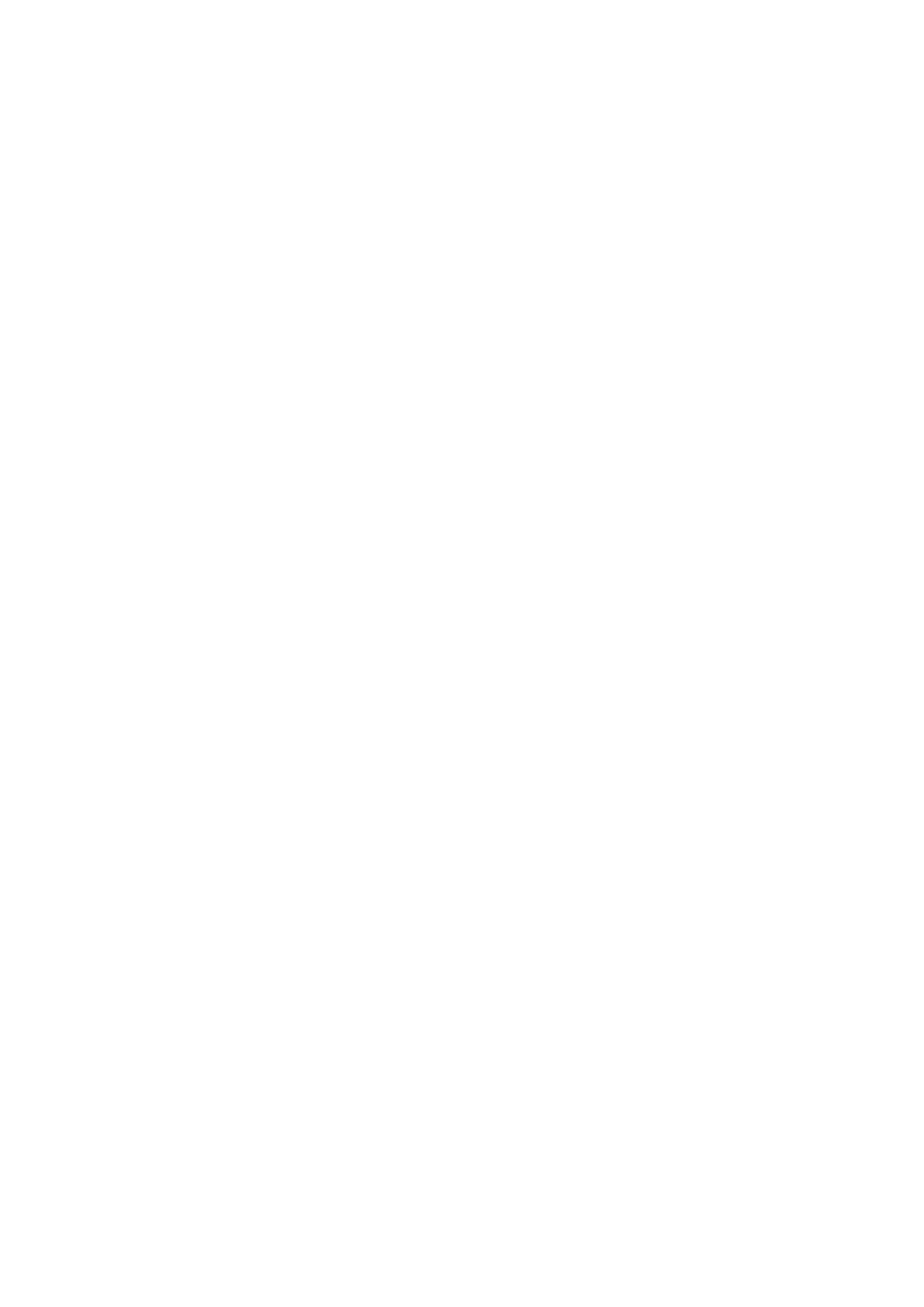

## **New Judicial Pension Scheme 2015**

**Consultation** 

**A consultation produced by the Ministry of Justice. It is also available on the Ministry of Justice website at [www.gov.uk/moj](http://www.gov.uk/moj)**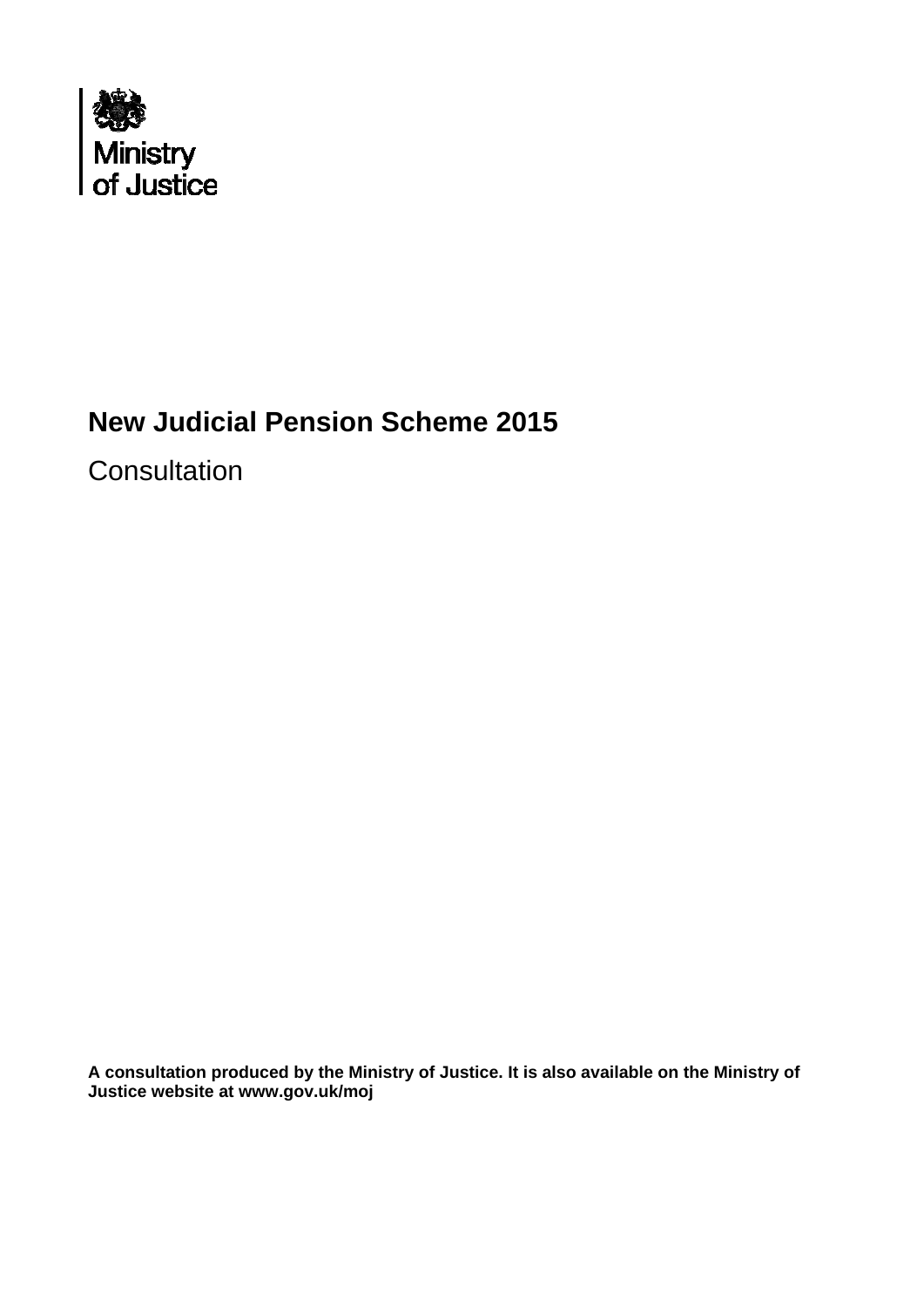## **About this consultation**

| To:                                                                                    | This consultation seeks views from members of the judiciary<br>who are entitled to be a member of a judicial pension scheme,<br>legal professionals, pension industry professionals and any<br>persons likely to be affected by these reforms. |
|----------------------------------------------------------------------------------------|------------------------------------------------------------------------------------------------------------------------------------------------------------------------------------------------------------------------------------------------|
| <b>Duration:</b>                                                                       | From 16/06/2014 to 08/09/2014                                                                                                                                                                                                                  |
| <b>Enquiries (including requests</b><br>for the paper in an alternative<br>format) to: | <b>Alex Scott</b><br>Judicial Policy, Pay and Pensions<br>Ministry of Justice<br>2.53, 102 Petty France<br>London SW1H 9AJ                                                                                                                     |
|                                                                                        | Email: judicialpensionreview@justice.gsi.gov.uk                                                                                                                                                                                                |
|                                                                                        | Fax: 08707 39 59 39                                                                                                                                                                                                                            |
| How to respond:                                                                        | Responses to the consultation questions should be submitted<br>online at:                                                                                                                                                                      |
|                                                                                        | https://consult.justice.gov.uk/digital-communications/judicial-<br>pension-scheme-2015-consultation                                                                                                                                            |
|                                                                                        | Responses can also be submitted to the 'Enquiries' contact<br>details above                                                                                                                                                                    |
| <b>Response paper:</b>                                                                 | A response to this consultation exercise is due to be published<br>at: www.gov.uk/moj                                                                                                                                                          |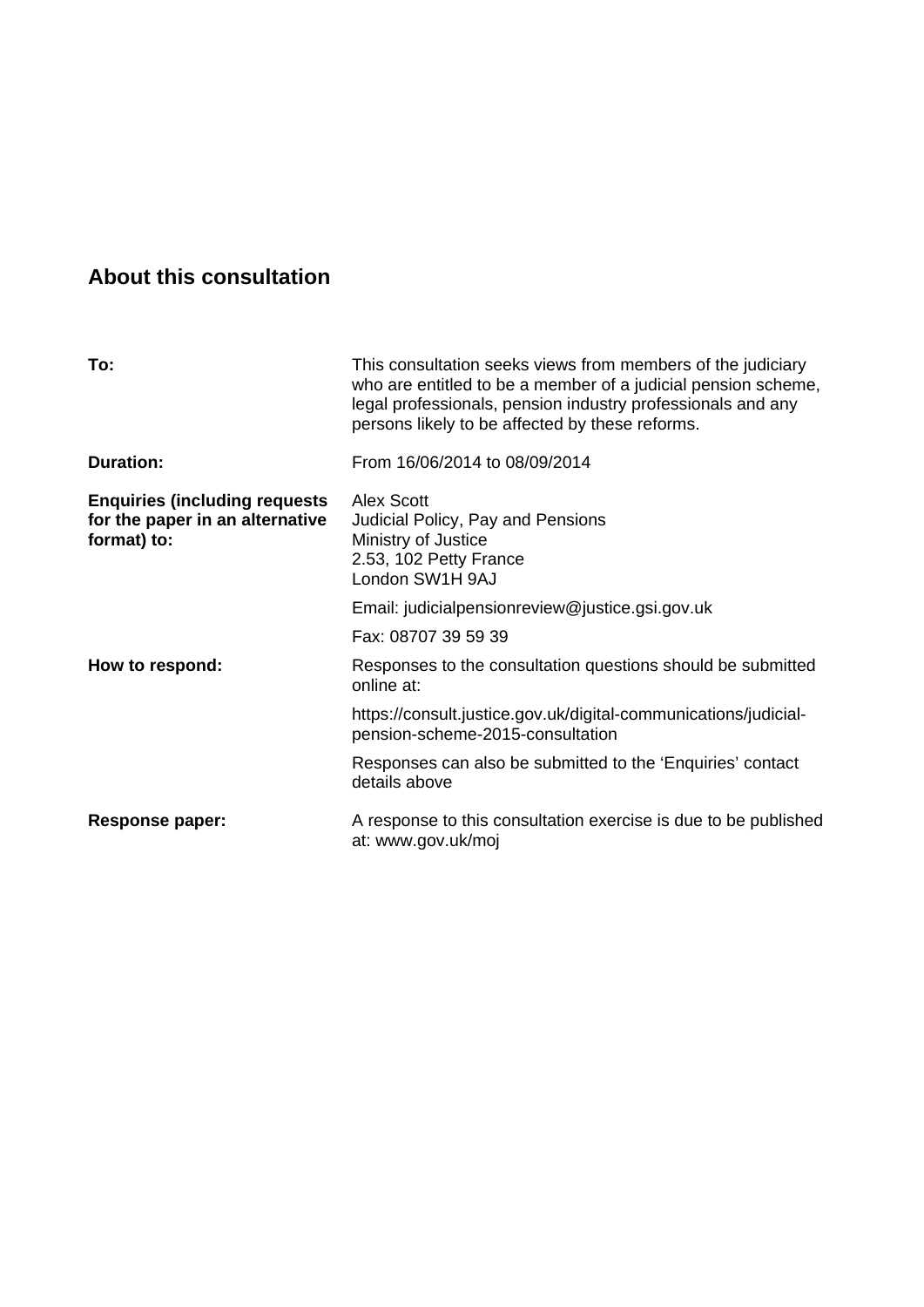## **Contents**

| Ministerial foreword                                                                                                       | 3              |
|----------------------------------------------------------------------------------------------------------------------------|----------------|
| <b>Executive summary</b>                                                                                                   | $\overline{4}$ |
| Section 1: Application of the reforms                                                                                      | 9              |
| Section 2: General information                                                                                             | 23             |
| Section 3: NJPS 2015 features                                                                                              | 27             |
| Section 4: Membership                                                                                                      | 34             |
| Section 5: Leaving the scheme                                                                                              | 38             |
| Section 6: Scheme governance                                                                                               | 47             |
| Glossary                                                                                                                   | 55             |
| List of consultees                                                                                                         | 60             |
| Next steps                                                                                                                 | 62             |
| About you                                                                                                                  | 63             |
| Contact details/How to respond                                                                                             | 64             |
| <b>Consultation principles</b>                                                                                             | 66             |
| Annex A: Fee-paid Judicial Offices eligible for a pension under the New Judicial Pension<br>Scheme 2015 as at 10 June 2014 | 67             |
| Annex B: Information for Tapering Protection                                                                               | 69             |
|                                                                                                                            |                |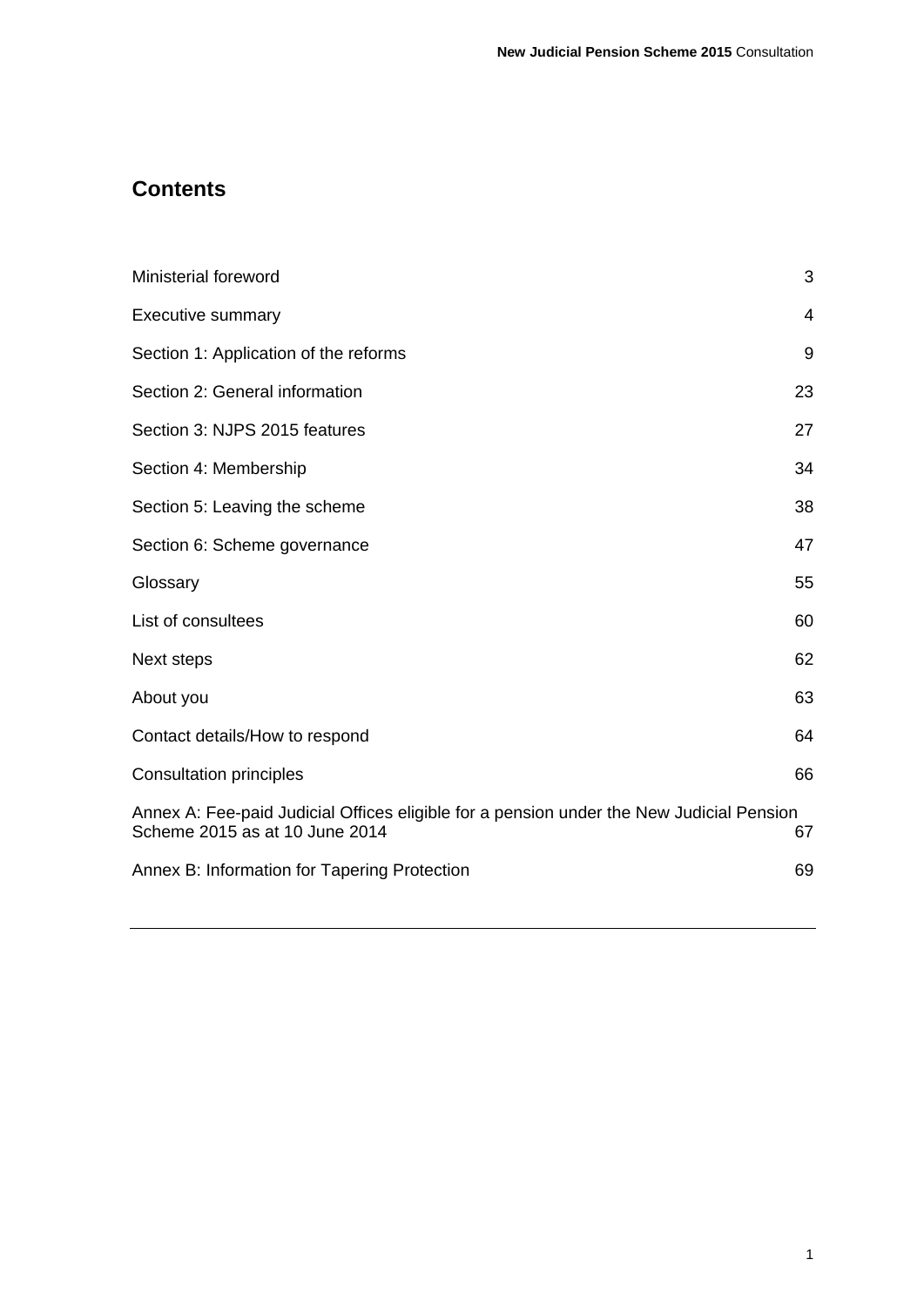**New Judicial Pension Scheme 2015** Consultation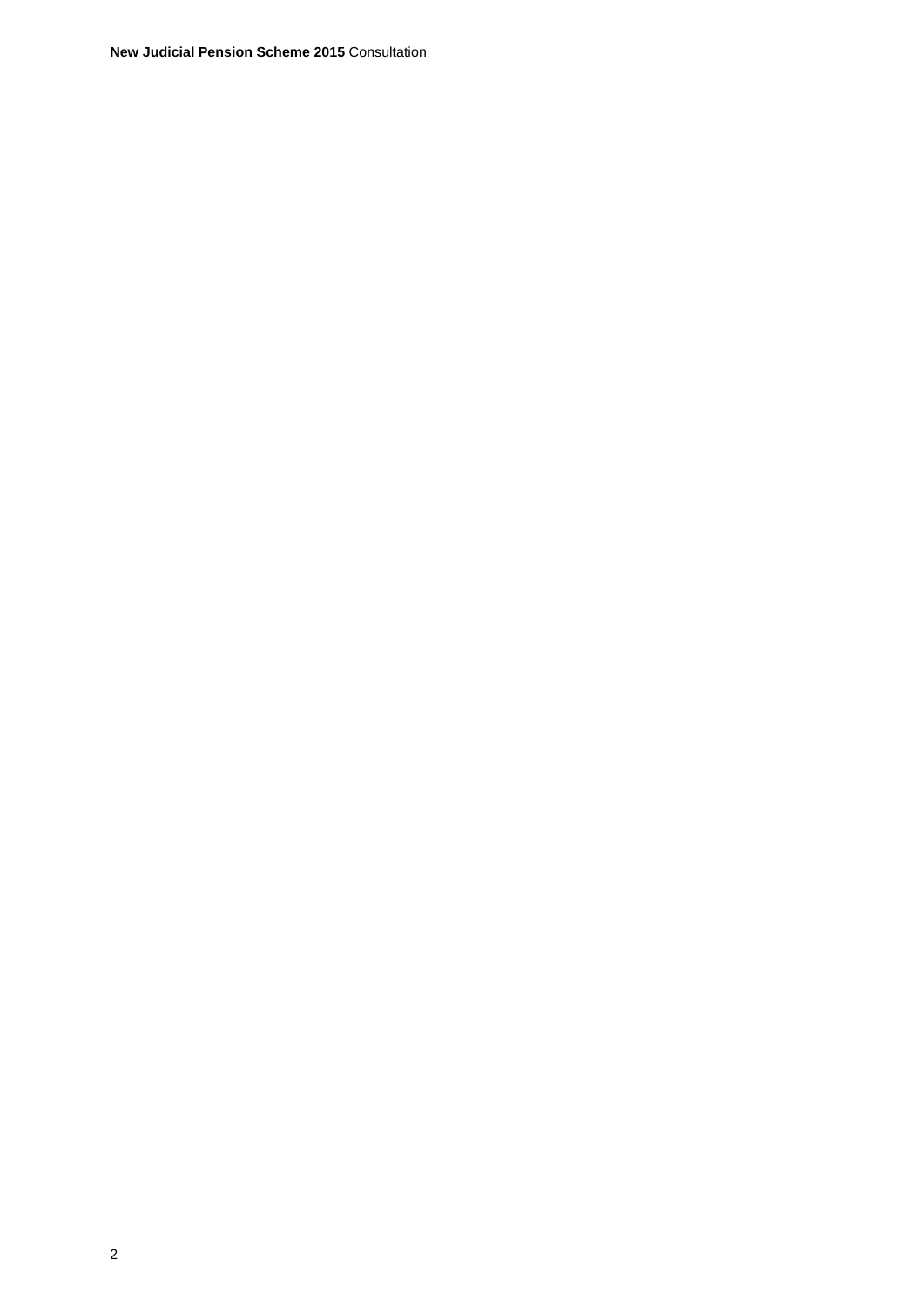### <span id="page-6-0"></span>**Ministerial foreword**

The current public service pension system has been unable to respond flexibly to changes in demographics over the past few decades. The need for reform was set out very clearly by Lord Hutton's Independent Public Service Pensions Commission, and this Government is committed to undertaking reform in this area whilst still providing very good future pension values and ensuring current accrued benefits are protected.

It is essential that we make savings in this area, to ensure long-term sustainability and demonstrate a greater fairness to taxpayers in how public service pension benefits are funded. We need a long term solution that will last a generation: to do that it will need to be fair to public service pension scheme members and fair to taxpayers.

The framework for the reformed judicial pension arrangements was outlined in the Public Service Pensions Act 2013, which incorporated the recommendations of Lord Hutton. This is not a 'one size fits all' pension scheme; this standalone scheme has been designed with the judicial membership in mind throughout, whilst adhering to the overall framework of the public sector reforms.

The protection of every scheme member's accrued rights is a fundamental principle of these reforms, and as part of this, we will maintain the link to final salary for the purposes of calculating the value of a member's accrued rights in existing schemes. The Government has also committed to providing further protection for those closest to retirement across the public sector, allowing these members to remain in their current arrangements until retirement.

In addition to these provisions protecting members of all public service pension schemes close to retirement, the Government has also agreed to provide an additional option to judges affected by these reforms, in the form of the Transitional Protection Allowance. This option is unique to the judiciary.

These reforms have been designed to deliver a financially sustainable, fit for purpose judicial pension scheme that will continue to provide generous, fully indexed defined benefit pensions to members of the judiciary upon retirement, and support the recruitment and retention of the right people for judicial office.

I believe that the proposed features of the new judicial pension scheme outlined in this consultation will provide a long-term solution and make the changes necessary to ensure that the provision of a good quality pension to all scheme members is preserved, as well as commanding trust and confidence in the scheme from both members and taxpayers. I invite all those who have an interest in these reforms to respond to this consultation on the features of the reformed judicial pension arrangements, and I look forward to considering your responses.

The Right Honourable Chris Grayling MP Lord Chancellor and Secretary of State for Justice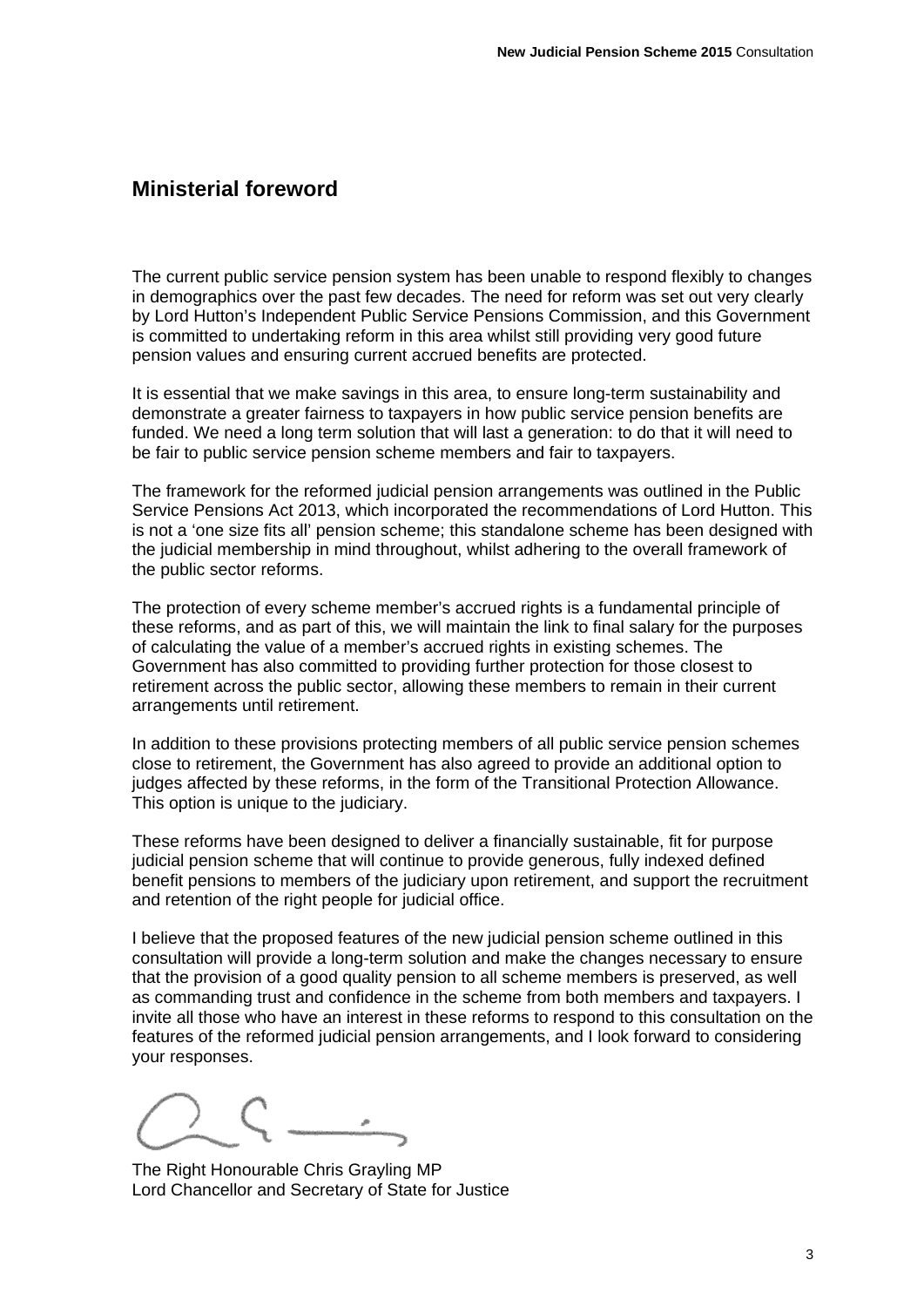## <span id="page-7-0"></span>**Executive summary**

- 1. This consultation seeks views on the reforms to judicial pension arrangements, in the form of the proposed New Judicial Pension Scheme 2015 (NJPS 2015) and on the draft regulations that will give effect to the proposed scheme.
- 2. This Government announced, at the time of the Emergency Budget in 2010, the establishment of an independent review of the provision of public service pensions. The judiciary were included in the scope of this review.
- 3. This review by the Independent Public Service Pensions Commission (IPSPC), led by Lord Hutton, was tasked with making recommendations for reform to public service pensions in order to make them both affordable and sustainable in the long-term as well as offering certainty and fairness to public service pension scheme members and taxpayers.
- 4. The Government's response to this review, the 2011 paper *'[Public Service Pensions:](https://www.gov.uk/government/uploads/system/uploads/attachment_data/file/205837/Public_Service_Pensions_-_good_pensions_that_last._Command_paper.pdf)  [Good pensions that last'](https://www.gov.uk/government/uploads/system/uploads/attachment_data/file/205837/Public_Service_Pensions_-_good_pensions_that_last._Command_paper.pdf)*, adopted many of the recommendations of the IPSPC and outlined the preferred design of the reformed public service pension schemes. This included a guarantee that benefits already built up before the date of the change would be protected fully.
- 5. The Government also made a commitment, which went beyond Lord Hutton's recommendations, that scheme members within 10 years of pension age at 1 April 2012 would continue in their current scheme until retirement, and thus outside of the scope of the changes. This is known as 'Transitional Protection'. Normal Pension Age under the current judicial pension schemes is 65 years of age. Limited protection will also be available to those members who were within 13.5 years of normal pension age at 1 April 2012. This is known as 'Tapering Protection'.
- 6. On 9 July 2012, the previous Lord Chancellor wrote to the Heads of Jurisdiction outlining a number of proposals for the reform of judicial pension arrangements, with the preferred option being judicial membership in the reformed Principal Civil Service Pension Scheme (PCSPS).
- 7. Over the subsequent months, members of the judiciary were given the opportunity to comment on these proposals. The department considered the views of the judiciary and as a result agreed to provide a standalone judicial pension scheme instead of entering judicial office holders into the reformed PCSPS. This scheme is to be analogous with the reformed PCSPS, except in limited circumstances. As a result, the new judicial pension scheme will be registered for tax-purposes.
- 8. On 5 February 2013, the Lord Chancellor announced to Parliament the intention to reform judicial pension arrangements in the form of the standalone New Judicial Pension Scheme 2015. The Lord Chancellor also wrote to the Heads of Jurisdiction and all non-devolved judicial office holders, via the judicial intranet, informing them of the proposed scheme design for the reformed judicial pension arrangements.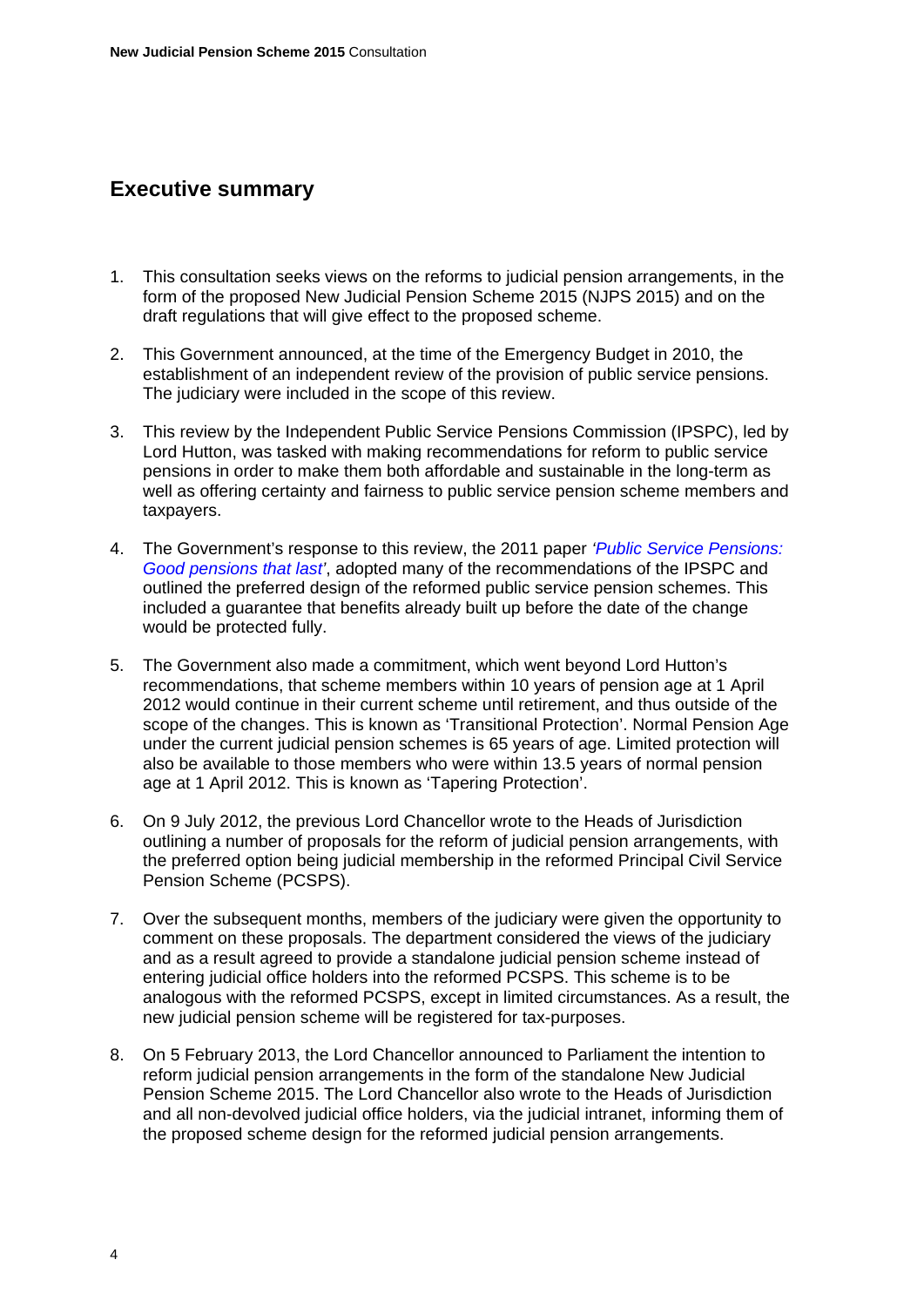- 9. The statutory framework for the establishment of the NJPS 2015 is the Public Service Pensions Act 2013 (PSPA 2013). This Act was given Royal Assent on 25 April 2013 and is consistent with the aforementioned policy document '*[Public Service Pensions:](https://www.gov.uk/government/uploads/system/uploads/attachment_data/file/205837/Public_Service_Pensions_-_good_pensions_that_last._Command_paper.pdf)  [Good pensions that last'](https://www.gov.uk/government/uploads/system/uploads/attachment_data/file/205837/Public_Service_Pensions_-_good_pensions_that_last._Command_paper.pdf)*. The PSPA 2013 provides for the establishment of the reformed public service schemes, and outlines the provision of Transitional Protection for members within ten years of their Normal Pension Age at 1 April 2012.
- 10. All open judicial pension arrangements will close to new members on 31 March 2015, except where Transitional Protection or Tapering Protection applies. The NJPS 2015 will open on 1 April 2015.
- 11. It should be noted that reforms to judicial pension arrangements will apply to eligible members of the judiciary in Scotland and Northern Ireland, as well as those in England and Wales. There are a number of devolved judicial offices in Scotland and Northern Ireland to which these reforms will not apply.

#### **Fee-paid judiciary**

- 12. The NJPS 2015 will be open to eligible fee-paid and salaried judicial office holders. The complete schedule of fee-paid offices eligible for a pension under the NJPS 2015 is yet to be finalised. However, a document outlining those fee-paid judicial offices whose eligibility for a pension under the NJPS 2015 has already been confirmed by the time of publication is included in Annex A of this document.
- 13. It may be that other fee-paid judicial offices are confirmed as eligible over time, and as a result, additions may be made to this schedule. Once the litigation has concluded, there will be an announcement detailing all those eligible for membership to the NJPS 2015.
- 14. In light of the O'Brien and Miller judgments in respect of fee-paid judicial pension entitlement, the department will implement a fee-paid judicial pension scheme (FPJPS) for fee-paid service from 7 April 2000 to 31 March 2015 for eligible fee-paid judicial office holders. This pension scheme will mirror the current judicial pension scheme (JUPRA) for salaried judiciary. Further details of progress on this scheme are published on the [Ministry of Justice website.](http://www.gov.uk/moj/)
- 15. Judges eligible for membership in the FPJPS will be eligible to join NJPS 2015, subject to the operation of Transitional Protection or Tapering Protection.
- 16. It is Government policy that Transitional Protection and Tapering Protection are 'portable' between public sector pension schemes. This means that a fee-paid judge who is eligible to remain a member of the pre-2015 fee-paid judicial pension scheme (FPJPS), and subsequently joins the salaried judiciary, will be treated as a protected member of the salaried judiciary and entered into the current judicial pension scheme (JUPRA) rather than the NJPS 2015.The implications of this 'portability' of transitional provisions are explained in detail later in the document (p.[17\)](#page-20-0).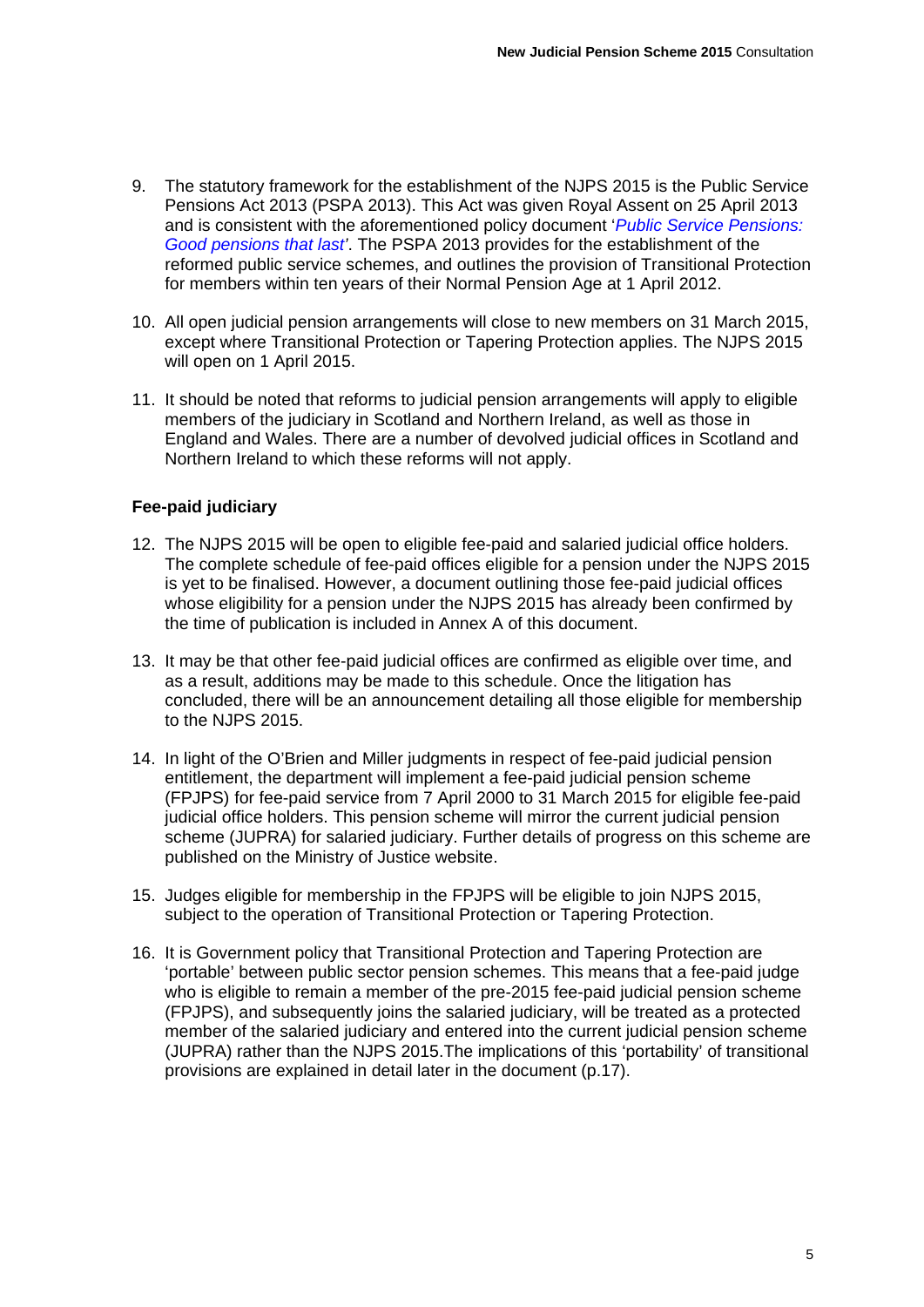#### **Equality**

- 17. The department has carried out an equality impact analysis of the reformed judicial pension scheme. The results of the analysis were published in the 'Judicial Pensions Reform: Equality Impact Assessment' document in February 2013. A copy of the document is available on the [Consultation Hub](https://consult.justice.gov.uk/digital-communications/judicial-pension-scheme-2015-consultation) website.
- 18. The department remains committed to taking equality considerations into account in its proposals for the NJPS 2015. The department does not consider any further equality implications have arisen as a result of the proposals contained in this document. This will continue to be monitored.

#### **Areas not covered by this consultation**

- 19. There are certain elements of pension policy that apply to all public sector pension schemes and remain the responsibility of HM Treasury or the Department for Work and Pensions (DWP). These are set out below:
	- Consent to make scheme regulations
	- The detailed design of the employer cost cap
	- The Directions for scheme valuations
	- Levels of in-service indexation of benefits
	- Requirements and eligibility for Transitional Protection, including concept of 'portability'
	- Publication of information about the scheme
- 20. Along with these policy areas that are the responsibility of HM Treasury or DWP, there are a number of features of the scheme that are set out in the PSPA 2013. These areas include:
	- The requirement to establish governance arrangements for the scheme including the appointment of a Responsible Authority and a Scheme Manager, along with the establishment of distinct boards focusing on scheme management and scheme policy respectively;
	- The adoption of a career average model, and alignment of Normal Pension Age and State Pension Age;
	- The requirement for scheme actuarial valuations in accordance with HM Treasury directions, as well the implementation of an employer cost cap to control future spending on public service pensions;
	- Requirements on the publication of information by schemes to improve transparency and accountability; and
	- Eligibility for the schemes.
- 21. The PSPA 2013 outlines the Government's long-term commitment to these reforms. The Act places restrictions on a Responsible Authority, who for the NJPS 2015 is the Lord Chancellor, if they propose further scheme regulations containing provisions changing either the member contributions or the benefit accrual rate, or the extent to which the scheme is a career average scheme, before 31 March 2040.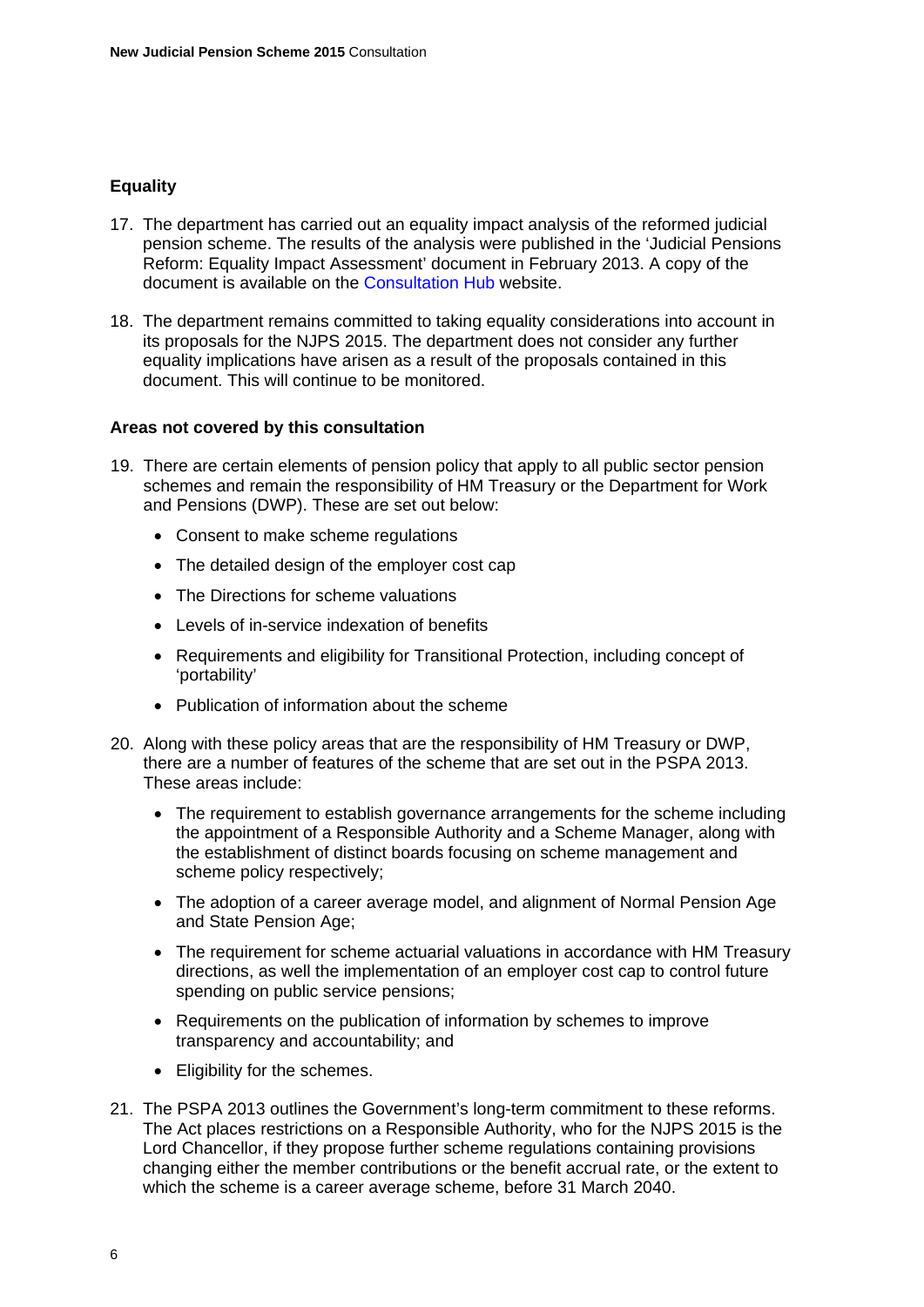22. In the event this would occur, a Responsible Authority must consult persons likely to be affected with a view to reaching agreement with them, and lay a report in Parliament setting out the reasoning for the proposal, with a regard for the desirability of not making a change.

#### **About this document**

- 23. This consultation outlines the provisions for the proposed NJPS 2015, and the draft regulations to bring the proposed scheme into effect. This consultation will enable those likely to be affected by the proposals to express views on any issues associated with the new scheme.
- 24. This consultation document is divided into sections. Firstly, to whom these reforms will apply is outlined. This is followed by a section containing general information that will be applicable to members of all schemes. The next section outlines the features of the NJPS 2015, including how a career average accrual model works in practice. Subsequently, the changes to procedures for members leaving the scheme are outlined, before the document concludes with the proposed governance arrangements to oversee the operation of the scheme are explained.
- 25. Where appropriate, illustrative examples are provided to explain how members might be affected under the new scheme. Toward the end of the document, there is a glossary of terms used throughout this consultation.
- 26. Where there is a divergence in policy with the current judicial pension arrangements, under the Judicial Pensions and Retirement Act 1993 (JUPRA), the document highlights this. When this document refers to 'JUPRA', this definition covers all pre-JUPRA schemes in addition to the 1993 scheme.
- 27. In addition to this document outlining the proposed policy of the reformed judicial pension arrangements, the department has provided the draft regulations to bring this scheme into effect. A copy of the draft regulations is available on the [Consultation](https://consult.justice.gov.uk/digital-communications/judicial-pension-scheme-2015-consultation)  [Hub](https://consult.justice.gov.uk/digital-communications/judicial-pension-scheme-2015-consultation) website, and the department would welcome consultation responses addressing this document.
- 28. The draft regulations will be subject to minor drafting revisions, to reflect best drafting practice and changes required by HM Treasury as drafting for public service pension schemes evolves. These changes will not be to the substance of the pension scheme and any major alterations to the wording of the regulations will be addressed in the departmental response to the consultation.
- 29. Additionally, on the [Consultation Hub](https://consult.justice.gov.uk/digital-communications/judicial-pension-scheme-2015-consultation) website, a copy of the scheme policy papers used in the development of this consultation is provided for further information, should a consultee wish to read further. All the relevant detail of the reforms is provided in this consultation document, however further detailed examples are available in the proposed scheme policy papers.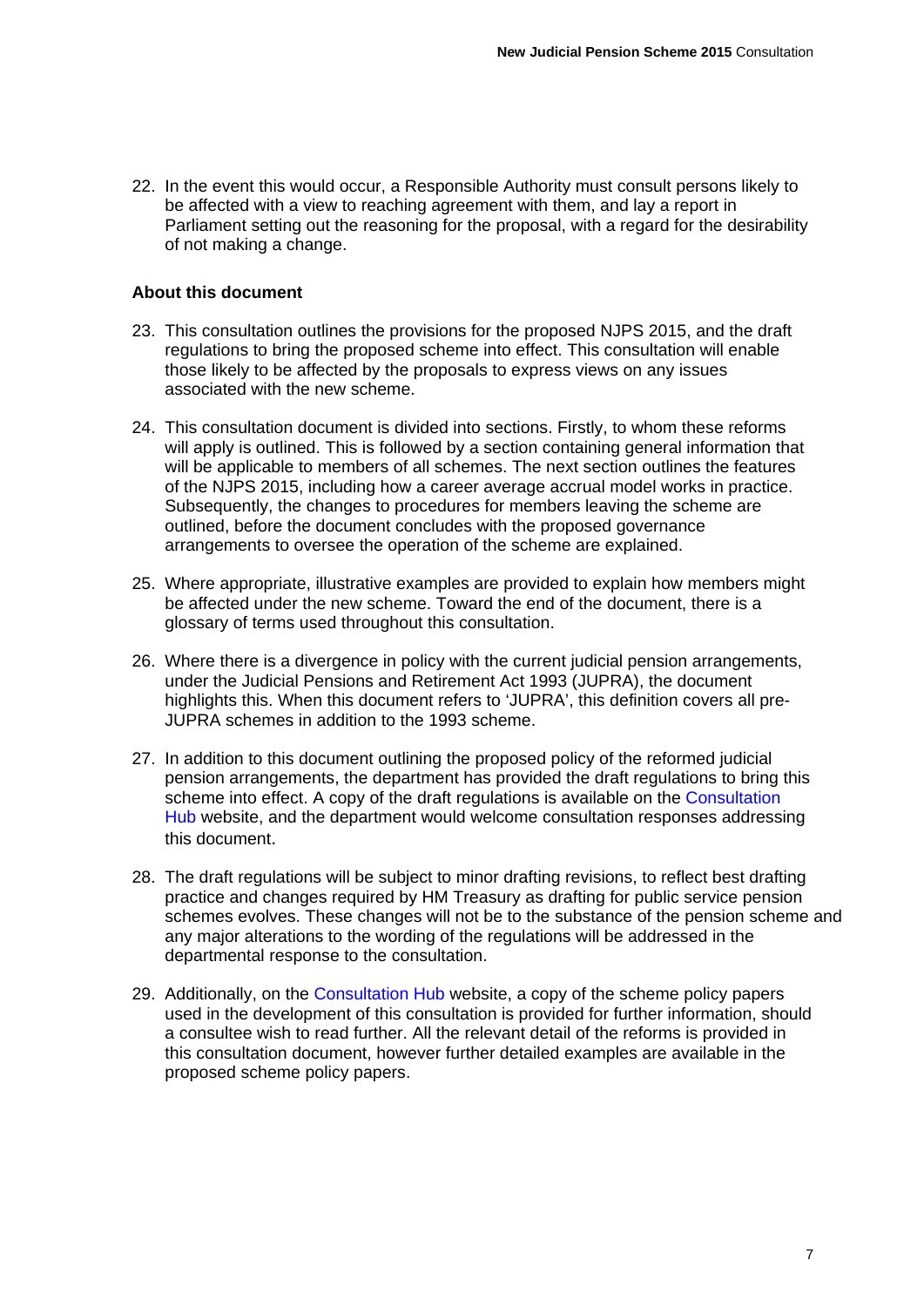#### **Timing and process**

- 30. The department will issue a response to this consultation in autumn 2014 along with an updated copy of the scheme regulations, which will take into account views received through this consultation. The scheme regulations will be laid in draft before both Houses of Parliament, in accordance with the affirmative procedure following the response to this consultation.
- 31. This consultation will close on 8 September 2014.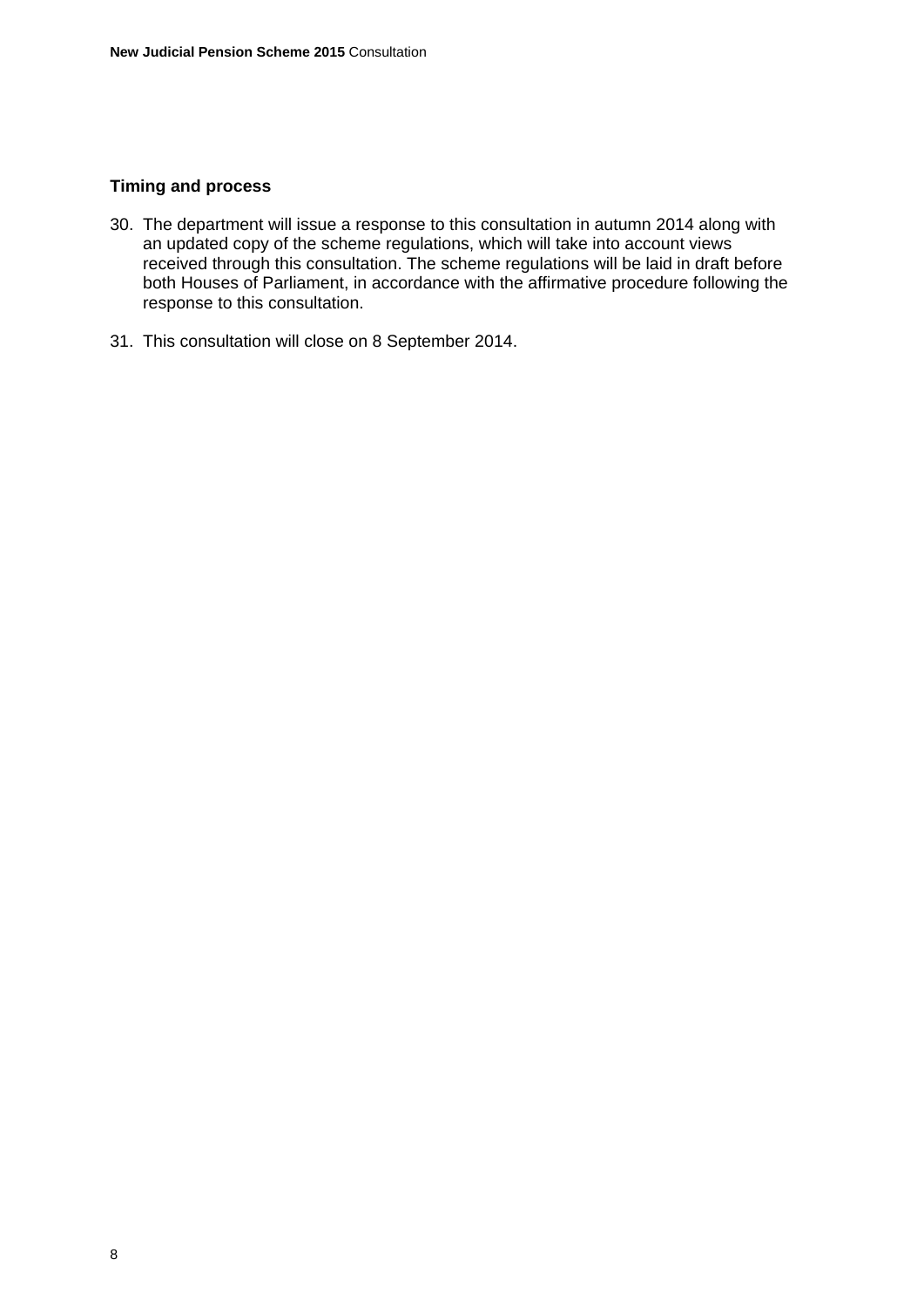## <span id="page-12-0"></span>**Section 1: Application of the reforms**

- 32. This first section details to whom amongst the judiciary these reforms will apply.
- 33. It should be clarified at this stage that members of both the salaried judiciary and members of the fee-paid judiciary that are determined as eligible for a pension will be entitled to pension provision. However, not all judicial office holders will be eligible to join the New Judicial Pension Scheme 2015 (NJPS 2015).
- 34. Beyond protecting the accrued pension benefits of all pension scheme members, and maintaining the final salary link, the Government also committed to providing protection to those members with 10 years or less to retirement at 1 April 2012. The details are set out in the paper, '*[Public Service Pensions: Good pensions that last](https://www.gov.uk/government/uploads/system/uploads/attachment_data/file/205837/Public_Service_Pensions_-_good_pensions_that_last._Command_paper.pdf)'*.
- 35. The judicial pension schemes are within scope of these commitments, and as such, this 'Transitional Protection' will extend to those salaried, and eligible fee-paid judiciary, with 10 years or less to normal pension age at 1 April 2012. Limited protection will also be available to those members who were within 13.5 years of normal pension age at 1 April 2012. Normal Pension Age under the current judicial pension scheme is 65 years of age.
- 36. Transitional provisions will be available for eligible fee paid judges in the same way as it is available for the salaried judiciary; the department will legislate to ensure this.
- 37. The details of eligibility for the transitional provisions are outlined below.

#### **Transitional provisions**

38. Salaried and eligible fee-paid judges will generally fall into one of five groups:

**Group A:** All salaried and eligible fee-paid judicial office holders who were in service immediately before 1 April 2012, and at that date, aged 55 or over. These judges are eligible for **Transitional Protection.**

**Group B:** All salaried and eligible fee-paid judicial office holders who were in service immediately before 1 April 2012 and at that date, aged between 51 years 6 months and 55 years. These judges are eligible for **Tapering Protection**, and may be eligible for the **Transitional Protection Allowance**.

**Group C:** All salaried and eligible fee-paid judicial office holders who were in service immediately before 1 April 2012 and at that date, aged 51 years 6 months or below.

This group also includes all salaried and eligible fee-paid judges who were appointed on or after 1 April 2012, **but whose appointment to that office had been agreed as at 1 April 2012**. These judges will be referred to as 'pipeline judges'.

Judges in Group C are not eligible for Transitional Protection, however if they meet further criteria, may be eligible for the **Transitional Protection Allowance**.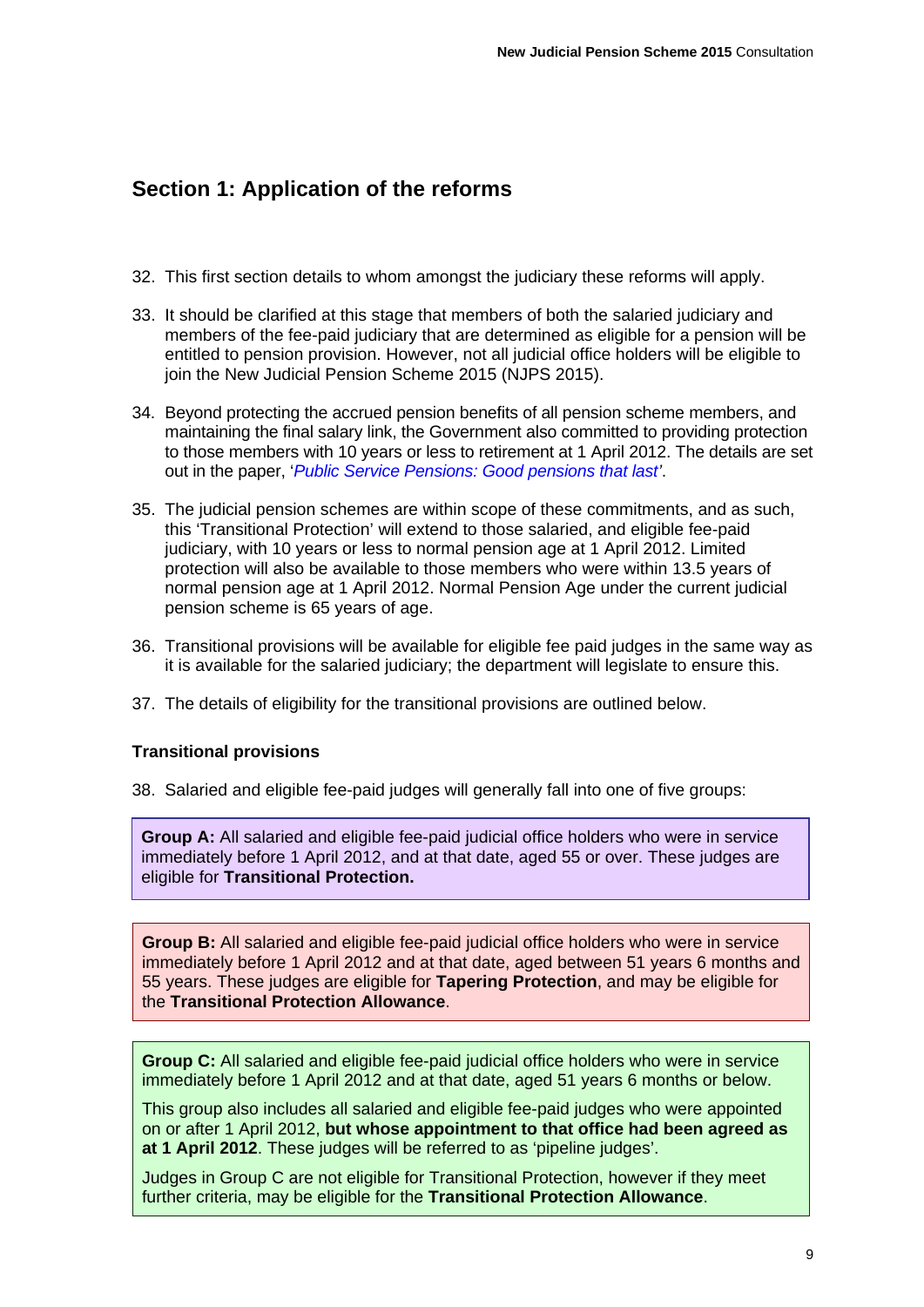**Group D:** All salaried and eligible fee-paid judges appointed on or after 1 April 2012. These judges are not eligible for Transitional Protection.

**Group E**: All salaried and eligible fee-paid judges appointed on or after 1 April 2015. Judges in this group are not eligible for any Transitional Protection, and will enter the NJPS 2015 upon appointment to judicial office.

#### **Group A**

- 39. Judges who fall into the first group will not be affected by these reforms, as they are eligible for **Transitional Protection**. As a result of the Government's commitment to protect those nearest to retirement, these members will continue in their current arrangements until retirement.
- 40. Eligible fee-paid judges in this group will accrue benefits under the fee-paid judicial pension scheme (FPJPS), which will offer benefits in line with the current salaried scheme until retirement.

#### **Group B**

- 41. Salaried judges in Group B will have a choice of whether to remain in their current scheme until their personal age-defined taper date, or whether to elect to move into the NJPS 2015 from 1 April 2015. This is known as **Tapering Protection**.
- 42. Eligible fee-paid judges in Group B will have the choice to accrue benefits under the FPJPS until their personal age-defined taper date, or to move into the NJPS 2015 from 1 April 2015.
- 43. This will be an individual decision, unique to each member. Details on the calculation of the taper periods are available in Annex B.
- 44. Some salaried and eligible fee-paid judges in this Group B will be eligible to opt for the **Transitional Protection Allowance (TPA)**, if they meet the criteria outlined later in this section. This is a one-off, irrevocable decision, and cannot be taken at the same time as Tapering Protection; it can only be taken instead of Tapering Protection.
- 45. By taking the TPA, a judge in Group B will forego all of their protective rights under Tapering Protection, and lose their final salary linking for their accrued benefits. All accrued benefits will be preserved at the point the member leaves the scheme, and uprated in accordance with the Pensions Increase Act 1971.

#### **Group C**

- 46. Judges in Group C are **not eligible for Transitional Protection or Tapering Protection.**
- 47. Judges in Group C may be eligible to opt for the **Transitional Protection Allowance (TPA)**, if they meet the criteria outlined later in this section.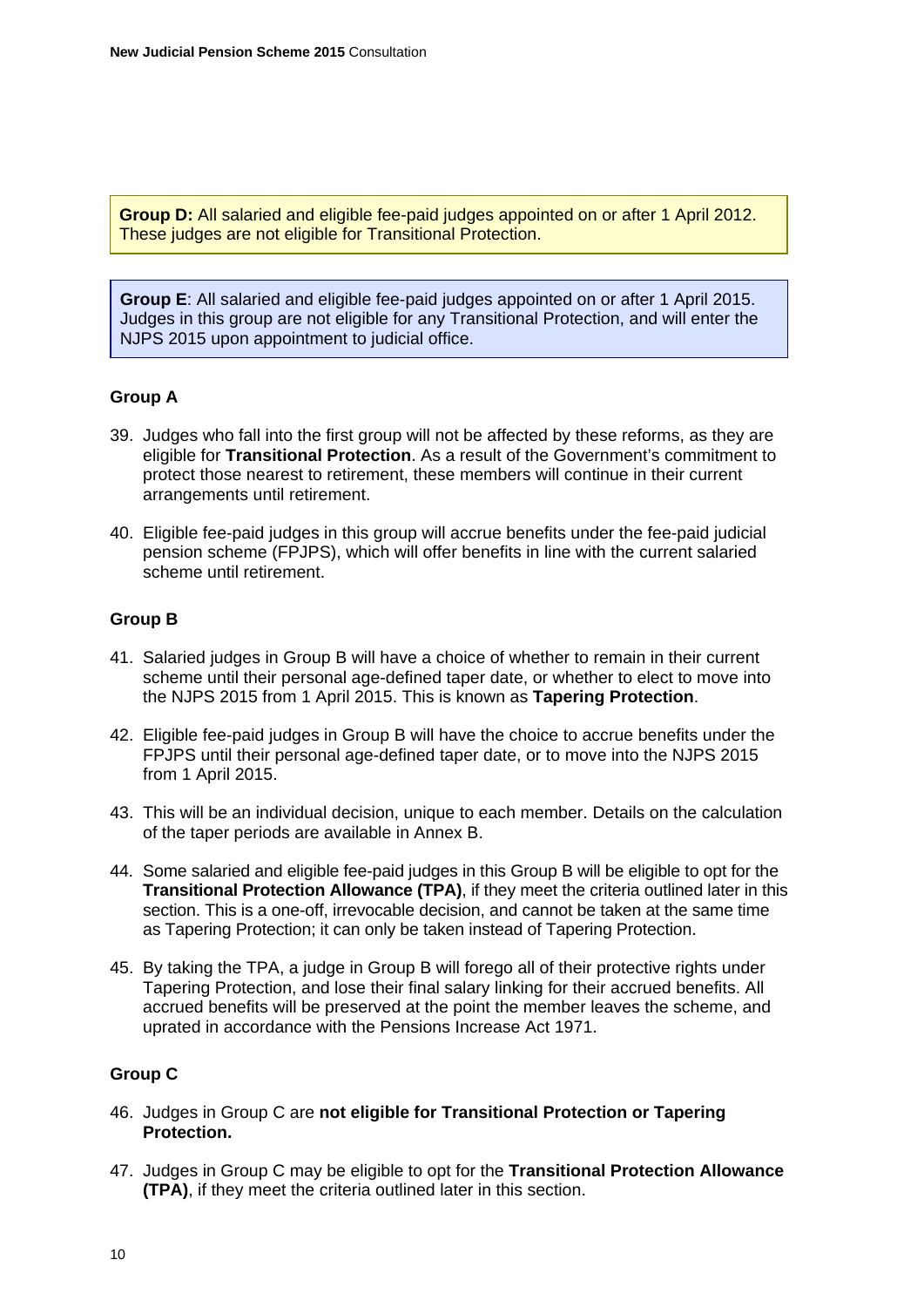- 48. If a salaried judge in Group C is ineligible for, or does not opt for, the TPA, that judge will remain in their current scheme until 31 March 2015, after which point they will move into the NJPS 2015.
- 49. If an eligible fee-paid judge in Group C is ineligible for, or does not opt for, the TPA, that judge will accrue benefits under the FPJPS until 31 March 2015, after which point they will move into the NJPS 2015.

#### **Group D**

- 50. Judges in Group D are **not eligible for Transitional Protection or Tapering Protection**. Salaried judges in this group will remain in their current scheme until 31 March 2015, after which point they will move into the NJPS 2015.
- 51. Eligible fee-paid judges in Group D will accrue benefits under the FPJPS until the same date, after which point they will also move into the NJPS 2015.

#### **Group E**

52. Judges in Group E will be placed in the NJPS 2015 from their date of appointment.

#### **All judges**

53. All judges eligible to join the NJPS 2015 will have the option to open a Partnership Pension Account in lieu of joining the NJPS 2015 career average scheme. More details on this are provided in Section 3, under the heading 'Partnership Pension Account' (p[.31\)](#page-34-0).

#### **Transitional Protection Allowance**

- 54. For those judges who meet all the criteria outlined below, there will be a one-off, irrevocable option to take a 'Transitional Protection Allowance (TPA)' alongside salary from April 2015.
- 55. The TPA will be a monthly payment, calculated as a percentage of salary and paid alongside salary, for as long as the judge remains in service. The level of the TPA will be equivalent to the 'actual' employer contribution that would have been paid by the employer, if the member were in the NJPS 2015. If a judge were to opt for the TPA from 31 March 2015, they would no longer accrue pension benefits under the judicial pension schemes, nor pay any member contributions.
- 56. The level of the 'actual' employer contribution, to which the TPA rate will be equivalent, has been **provisionally assessed to be 37.9% of pensionable pay**, by the scheme actuary, the Government Actuary's Department (GAD). The valuation calculations are largely complete but GAD has not yet completed the checking of the results and it is therefore possible that the final employer contribution will be different from this assessment.
- 57. It should be noted that the 'actual' employer contribution differs from the employer cost cap value noted later in the document. The 'actual' employer contribution, to which the TPA will be equivalent, will likely be higher than the employer cost cap, as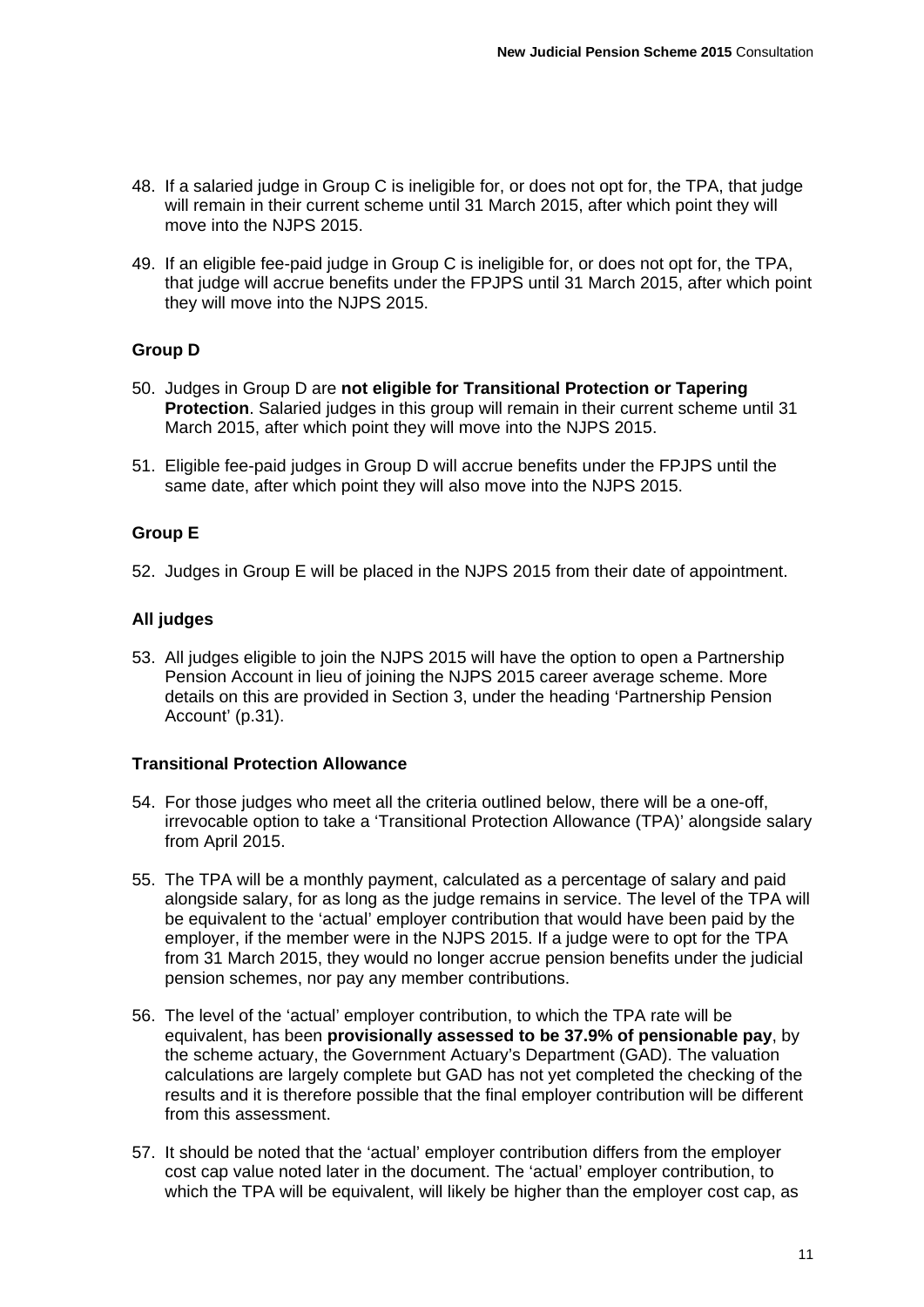this value incorporates costs of providing benefits to those members accruing under JUPRA. These costs are not included in the calculation of the cost cap. Further details on this are available in the Section 6, under the heading 'Changes in costs that will affect the employer cost cap' (p.51).

- 58. The Government has agreed to provide the TPA to the judiciary as a feature beyond the Transitional Protection arrangements applicable to the entire public service. This is to provide an option to those judges for whom to join a tax-registered scheme would result in significant financial impact because of the implications of pre-existing tax-protected allowances, or those who do not wish to join a tax-registered scheme, and who meet the criteria outlined below.
- 59. If a member opts for the TPA on 1 April 2015, they immediately forego all protective rights under Transitional Protection. This decision is irrevocable.
- 60. Opting for the TPA will be in lieu of joining the NJPS 2015, and this option will be available for those judges in a qualifying judicial office, or whose appointment to that office had been agreed, as at 1 April 2012 and who meet all the following criteria:
	- The individual is not eligible for full protection;
	- The individual has had continuous membership of the judicial pension scheme since first being eligible to join it and are still active members of the scheme at 31 March 2015;
	- The individual can provide proof of having registered with Her Majesty's Revenue and Customs (HMRC) for either Enhanced Protection (EP) under Finance Act 2004 or Fixed Protection (FP) under Finance Act 2011 and has not contacted HMRC to revoke such Protection; and
	- The individual has not taken any action which negates the validity of their Protection (for instance, joining a registered pension scheme or making contributions to a registered money purchase pension arrangement after 5 April 2006 (EP) or making contributions or building up benefits in a registered pension scheme after 5 April 2012 (FP).
- 61. The level of the TPA is to be equivalent to the 'actual' employer contribution that would have been paid by the employer, if the member were in the NJPS 2015, provisionally assessed at 37.9% of pensionable pay*.* The TPA payment will be subject to income tax and National Insurance contributions. A condition of the TPA is that it will cease in the event that a judge joins a pension scheme in respect of his or her service as a judge. If the level of employer contribution were to change in the future, the TPA would change also.
- 62. This option will be one-off and irrevocable at 1 April 2015. All pension accrued up until this point under JUPRA will be preserved until retirement, **no longer linked to final pensionable earnings**, but uprated in accordance with the Pensions Increase Act 1971. This accrued pension will not be able to be accessed before Normal Pension Age.
- 63. There will be an exercise run for all salaried judges for whom there will be an option in 2015. The department will write to each judge explaining what options are available to them at this time and the procedure through which they can exercise these options. It is anticipated that this 'options exercise' will take place in the autumn of 2014. A similar 'options exercise' will also be run for eligible fee-paid judicial office holders, with more information provided on the details of this later in the year.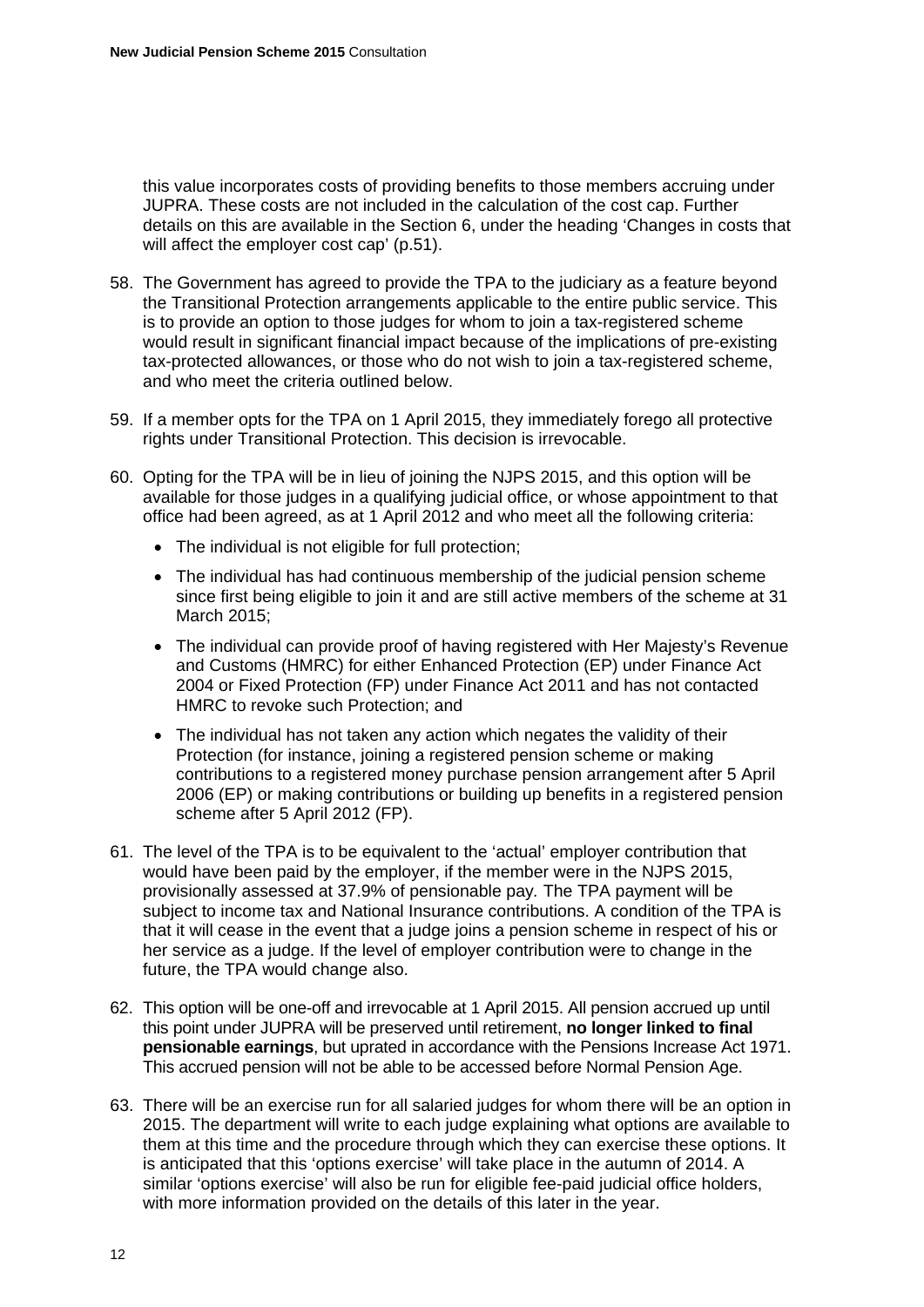64. Those judges who are not eligible for any of the above protections, by virtue of the date that they were appointed, or their age on 1 April 2012, will move into the NJPS 2015 from 1 April 2015.

#### **Leaving the scheme**

- 65. The government's commitment to the preservation of the final salary link for accrued benefits in the pre-2015 schemes is only applicable for those judges who remain in the NJPS 2015 defined benefit scheme. In the event a judge opted out of that scheme, they would sacrifice this final salary linkage. In this case, the member's pension will be preserved upon leaving the scheme and uprated in accordance with the Pensions Increase Act 1971.
- 66. This definition of 'leaving the scheme' includes those judges who opt for the Transitional Protection Allowance, or Partnership Pension Account. By opting for one of these arrangements, and thus opting out of the NJPS 2015, a member will lose their final salary linkage.

#### **Rejoining the scheme**

- 67. This section outlines the provisions for final salary linking for those members who leave a judicial pension scheme, before rejoining at a later date. This covers those judges who leave active service, or who opt out of a judicial pension scheme whilst remaining in active service.
- 68. Judges who opt to take a career break, or any other period of unpaid leave, whilst retaining their appointment are still deemed to be active scheme members, and thus not covered by these rejoining provisions.
- 69. Members that are eligible for Transitional Protection (Group A) who leave their current scheme (JUPRA) and return within five years will return to their current arrangements (JUPRA). If a member in Group A leaves the scheme and returns after a period longer than five years, they will lose their Transitional Protection, and will be entered into the NJPS 2015.
- 70. If a member is in the Tapering Protection group (Group B), leaves their pension scheme, and returns within five years, they will return to the scheme arrangements that they would have been in had they remained in service, retaining their final salary linking. However, their period out of active service will count towards the length of their tapered protection.
- 71. Members of all other groups are not covered by Transitional or Tapering Protection. If they leave their judicial pension scheme and return within five years, they will be able to re-link their accrued rights in their pre-2015 scheme to final salary on retirement.
- 72. If any member leaves a judicial pension scheme and returns after a period of longer than five years, they will lose any right to Transitional or Tapering Protection, and upon their return will only be eligible to enter the NJPS 2015, regardless of their circumstances at 1 April 2012.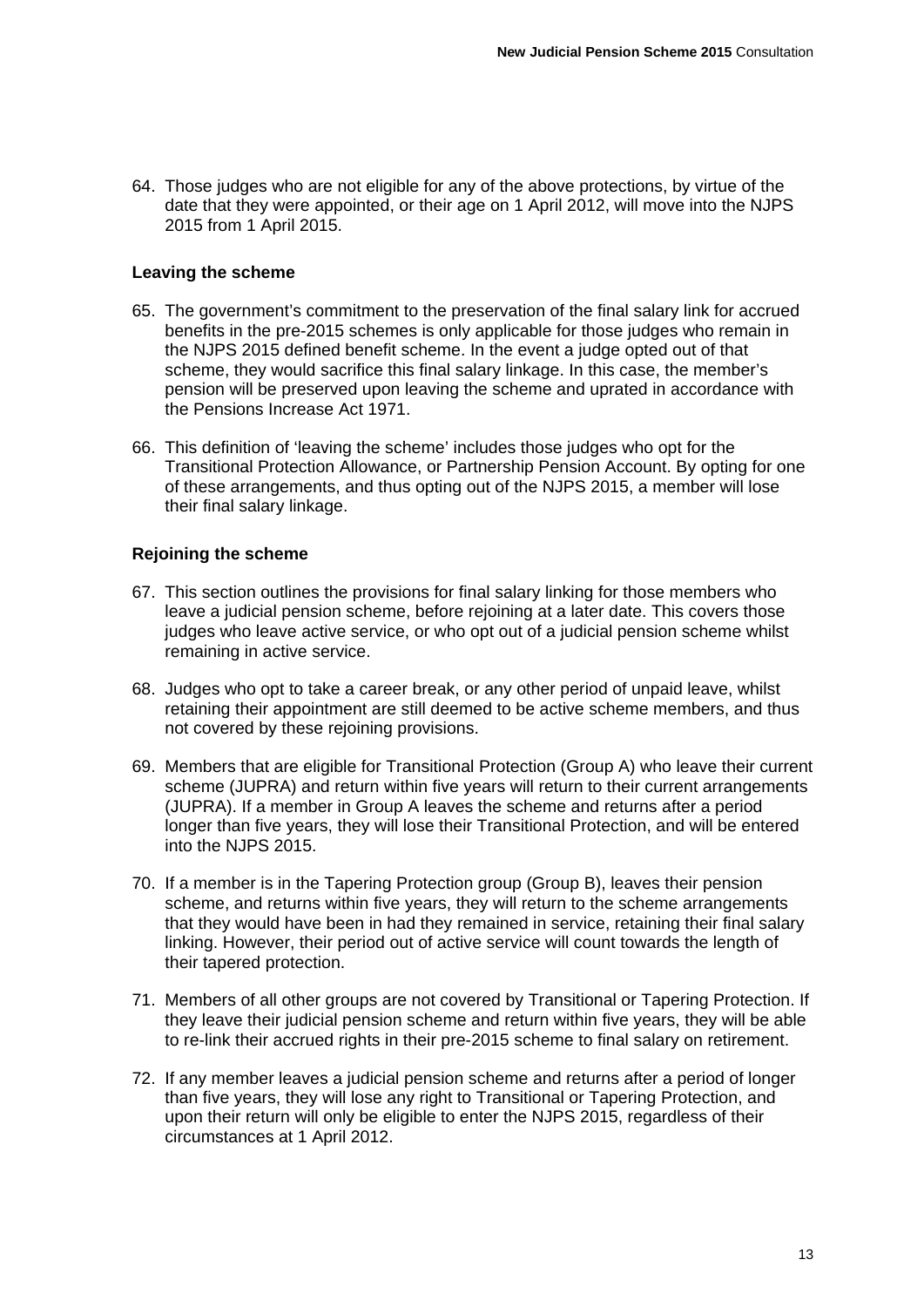- 73. The returning member will be offered the choice of converting their past service to the current scheme terms on a Cash Equivalent Transfer Value (CETV) basis or leaving it as an accrued benefit without final salary linkage.
- 74. If a member has opted for the Transitional Protection Allowance (TPA) and left active service before returning within five years, they will retain their TPA in line with their new pensionable earnings. However, as the member has opted for the TPA, their accrued rights will no longer be linked to their final salary on retirement.
- 75. If a member rejoins the scheme more than five years after leaving, they will lose their right to the Transitional Protection Allowance, and will only be eligible to enter the NJPS 2015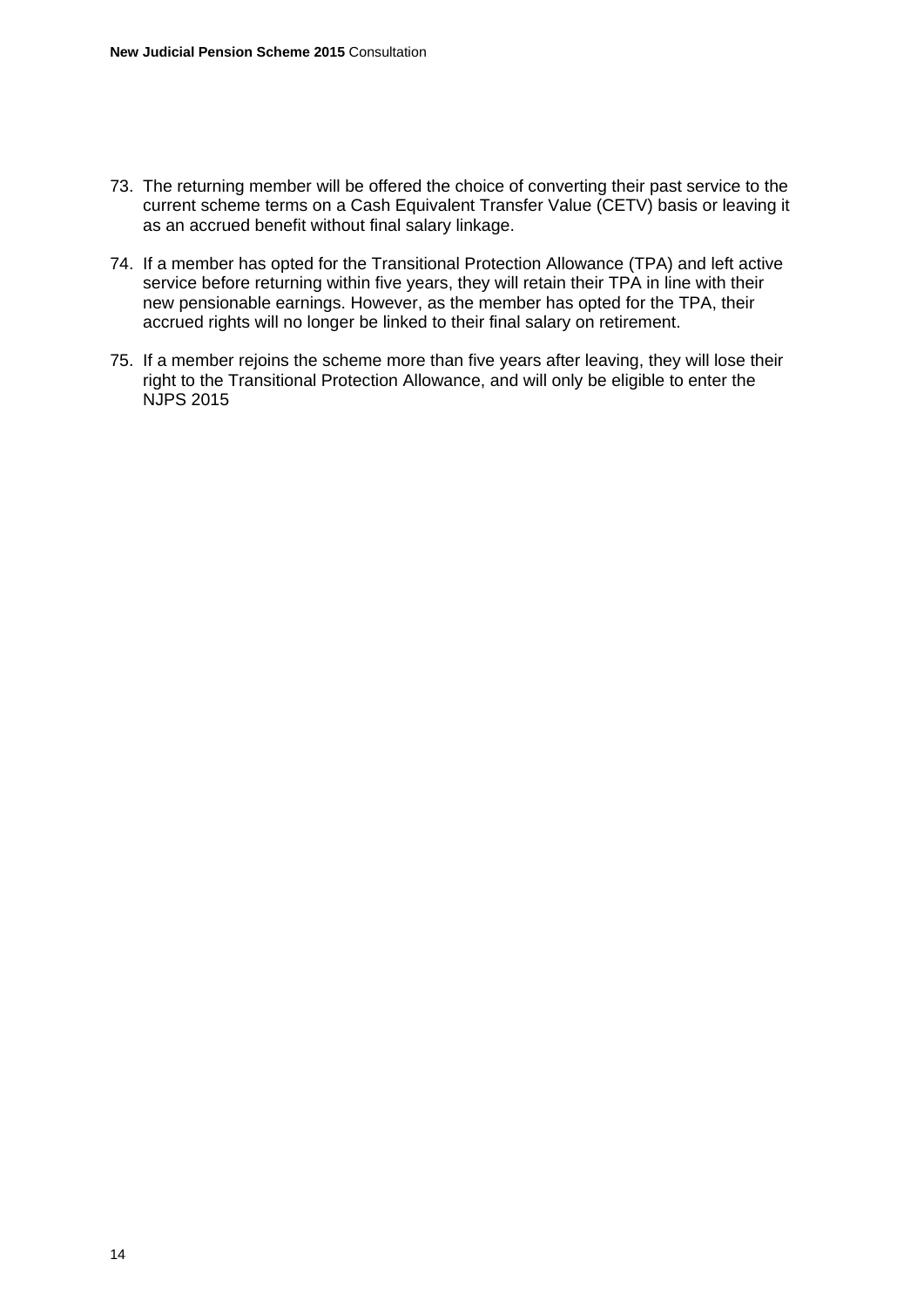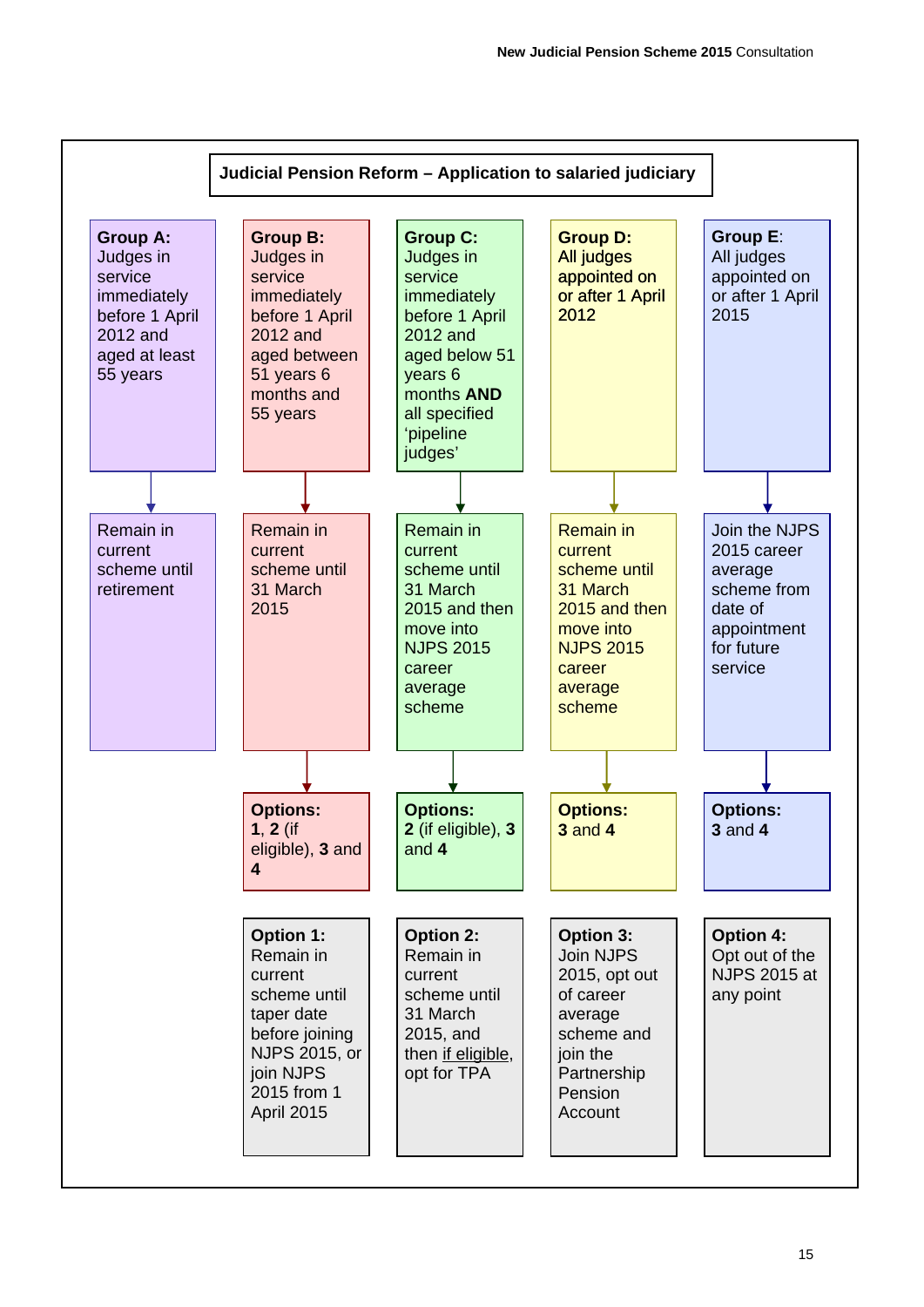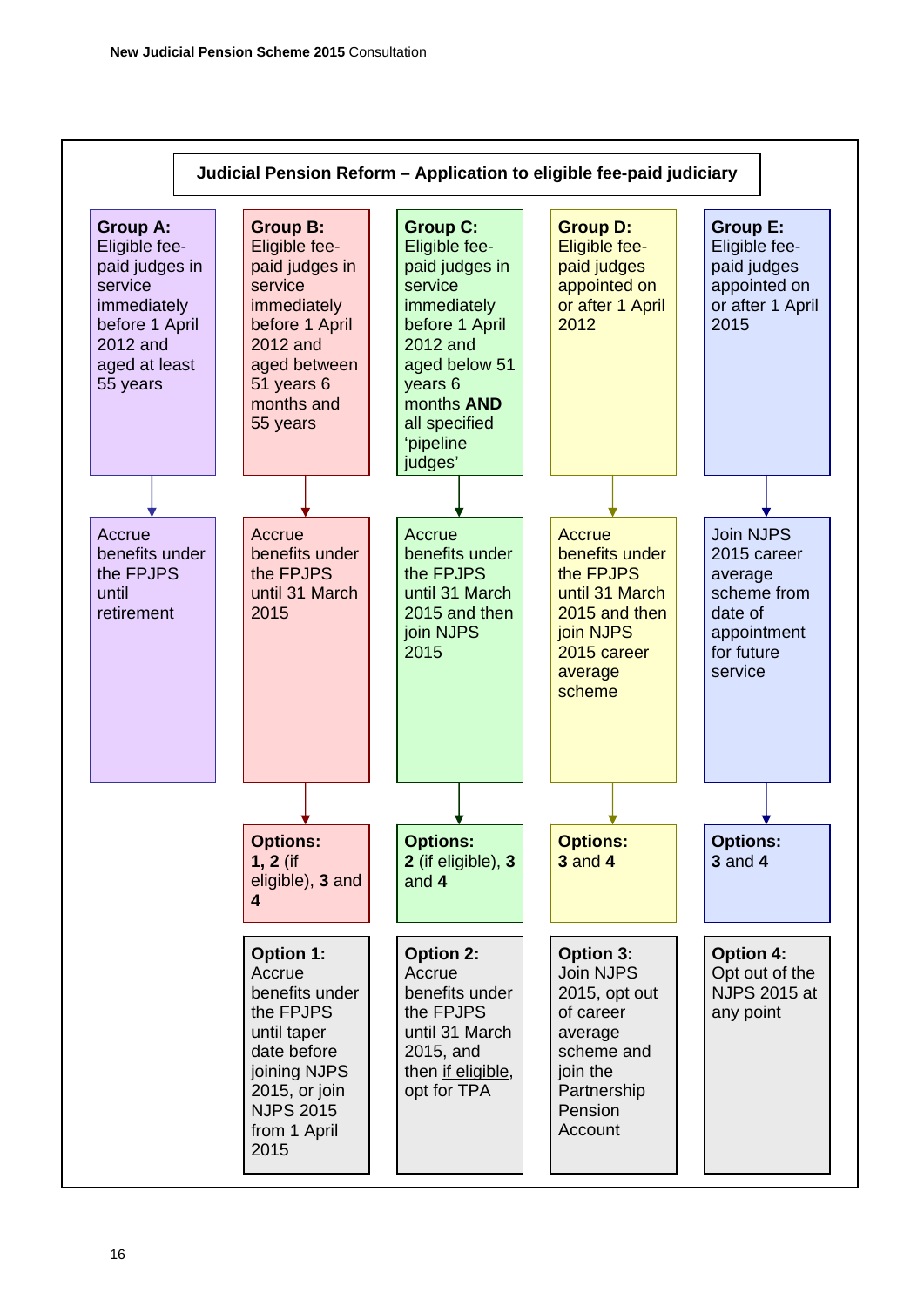#### **Portability of transitional provisions**

- 76. The transitional provisions apply to all reformed public service pension schemes. This will apply universally to the judiciary, whether salaried or eligible fee-paid.
- <span id="page-20-0"></span>77. The Government has committed that any member who is eligible for protection under one public service pension scheme, and subsequently joins the pension arrangements of another public service scheme will retain their protection rights. The protection rights are **'portable'** between schemes.
- 78. Therefore, if an individual is eligible for Transitional Protection in Public Service Pension Scheme A and then moves into Public Service Pension Scheme B, they will be treated as a protected member of Scheme B provided they meet the eligibility criteria in Scheme B.
- 79. In the judicial pension schemes, the eligibility criteria for Transitional Protection and Tapering Protection are identical for all judicial office holders, whether eligible feepaid or salaried. This means that any protection earned under one judicial pension scheme, will apply to all other judicial pension schemes.
- 80. Given the nature of judicial office, it is unlikely that there will be significant movement of individuals between judicial and other public service pension schemes. However, movements between the schemes for eligible fee-paid and salaried judges can be expected.
- 81. If a fee-paid judge is eligible for Transitional Protection as part of the fee-paid pension scheme (i.e. a member of Group A), and subsequently joins the salaried judiciary, the judge will be treated as a protected member of the salaried judiciary and entered into JUPRA rather than the NJPS 2015.
- 82. The principle also holds for any members eligible for Tapering Protection (Group B). If a member moves between schemes for eligible fee-paid and salaried judiciary during their period of tapering protection, they will be treated as a protected member of the scheme to which they are moving until their period of tapering protection expires.
- 83. This 'portability' of transitional provisions is subiect to the five-year time limitation on rejoining the scheme outlined earlier in this section. If a judge leaves active service for more than five years, their protection will no longer be valid upon their return.
- 84. The principle will apply to any judge, either eligible fee-paid or salaried, in Groups A or B highlighted earlier. Any judge with any form of transitional provision will be able to 'port' this protection between judicial pension schemes.
- 85. If an eligible judge opts for the Transitional Protection Allowance at 1 April 2015, foregoing any protection rights they may have been eligible for, and is subsequently appointed to a different eligible fee-paid office, or salaried office, the amount paid as TPA will be linked to the judge's pensionable salary or fee in their new office.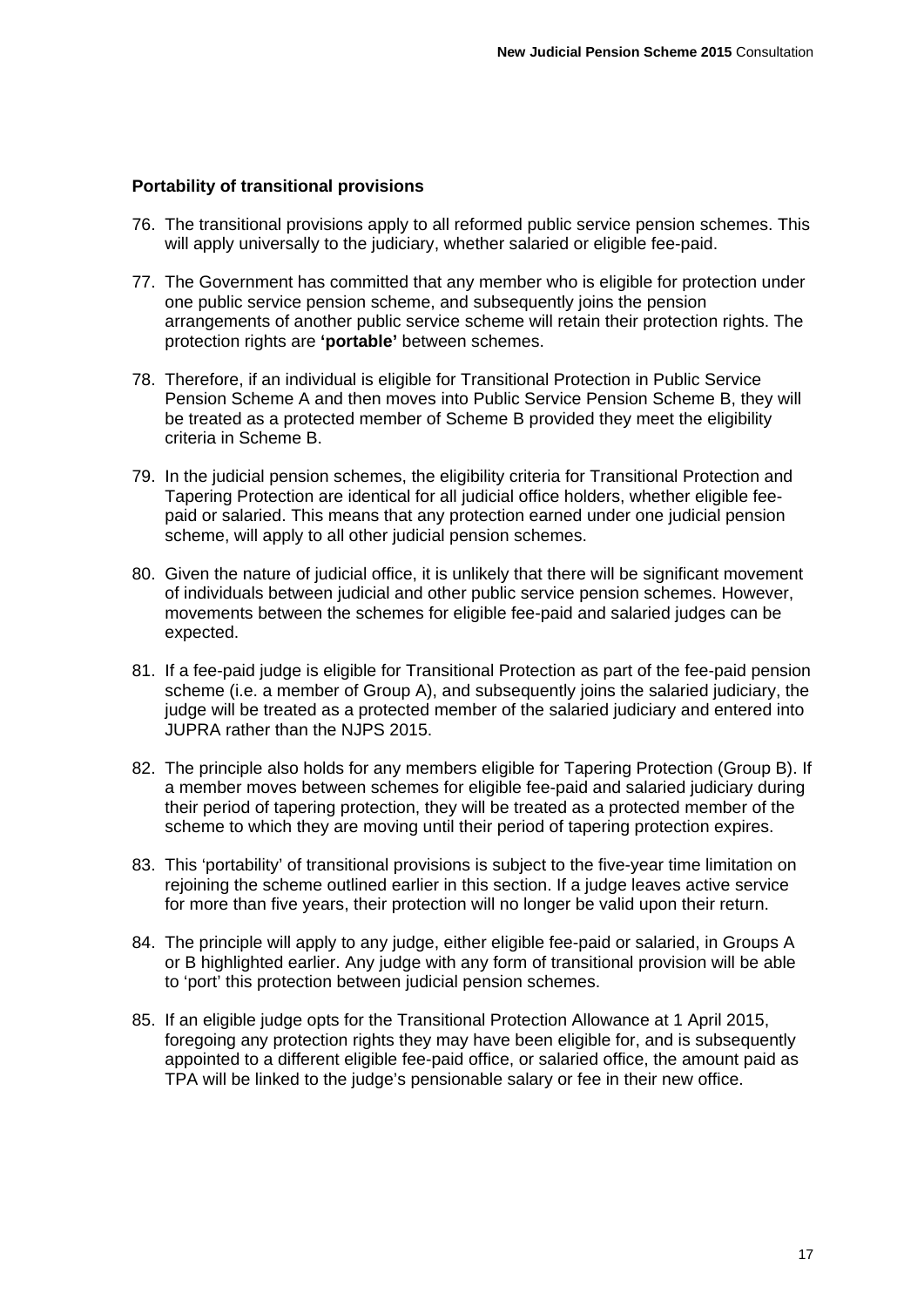#### **'Portability' of Transitional Protection - If an eligible fee-paid judge is appointed to salaried judicial office within five years of leaving final eligible fee-paid office, and has not opted for Transitional Protection Allowance**

| <b>Group A:</b><br>Eligible fee-<br>paid judges in<br>service<br>immediately<br>before 1 April<br>2012 and<br>aged at least<br>55 years | <b>Group B:</b><br>Eligible fee-<br>paid judges in<br>service<br>immediately<br>before 1 April<br>2012 and<br>aged between<br>51 years 6<br>months and<br>55 years | <b>Group C:</b><br>Eligible fee-<br>paid judges in<br>service<br>immediately<br>before 1 April<br>2012 and<br>aged below 51<br>years 6<br>months AND<br>all specified<br>'pipeline<br>judges' | <b>Group D:</b><br>Eligible fee-<br>paid judges<br>appointed<br>after 1 April<br>2012                               | <b>Group E:</b><br>Eligible fee-<br>paid judges<br>appointed<br>after 1 April<br>2015                                      |
|-----------------------------------------------------------------------------------------------------------------------------------------|--------------------------------------------------------------------------------------------------------------------------------------------------------------------|-----------------------------------------------------------------------------------------------------------------------------------------------------------------------------------------------|---------------------------------------------------------------------------------------------------------------------|----------------------------------------------------------------------------------------------------------------------------|
| <b>Join JUPRA</b><br>scheme until<br>retirement                                                                                         | If within<br>tapering<br>period, placed<br>in JUPRA for<br>age-related<br>time, if not,<br>placed in<br><b>NJPS 2015</b>                                           | Placed in<br><b>JUPRA until</b><br>31 March<br>2015 and then<br>move into<br><b>NJPS 2015 for</b><br>future service                                                                           | <b>Placed in</b><br><b>JUPRA until</b><br>31 March<br>2015 and then<br>move into<br>NJPS 2015 for<br>future service | Join the NJPS<br>2015 from<br>date of<br>appointment<br>for all future<br>service,<br>eligible fee-<br>paid or<br>salaried |

- 86. This 'portability' of transitional provisions, will also apply to salaried members of the judiciary who are eligible for protection, and subsequently take fee-paid office, for example, sitting in retirement. These judges will be entered into the FPJPS.
- 87. Any changes in judicial office would be irrelevant in terms of Transitional and Tapering Protection, as long as the member remained in a judicial pension scheme.

#### **Transitional arrangements**

- 88. All pension benefits accrued in the current judicial pension schemes, which are linked to final salary, will be protected. These benefits will remain linked to the current Normal Pension Age, which are 65 years old.
- 89. If, at retirement, a judge has accrued benefits in more than one scheme, they will receive pension payments constituted of more than one element: one from each of the schemes in which they have accrued benefits.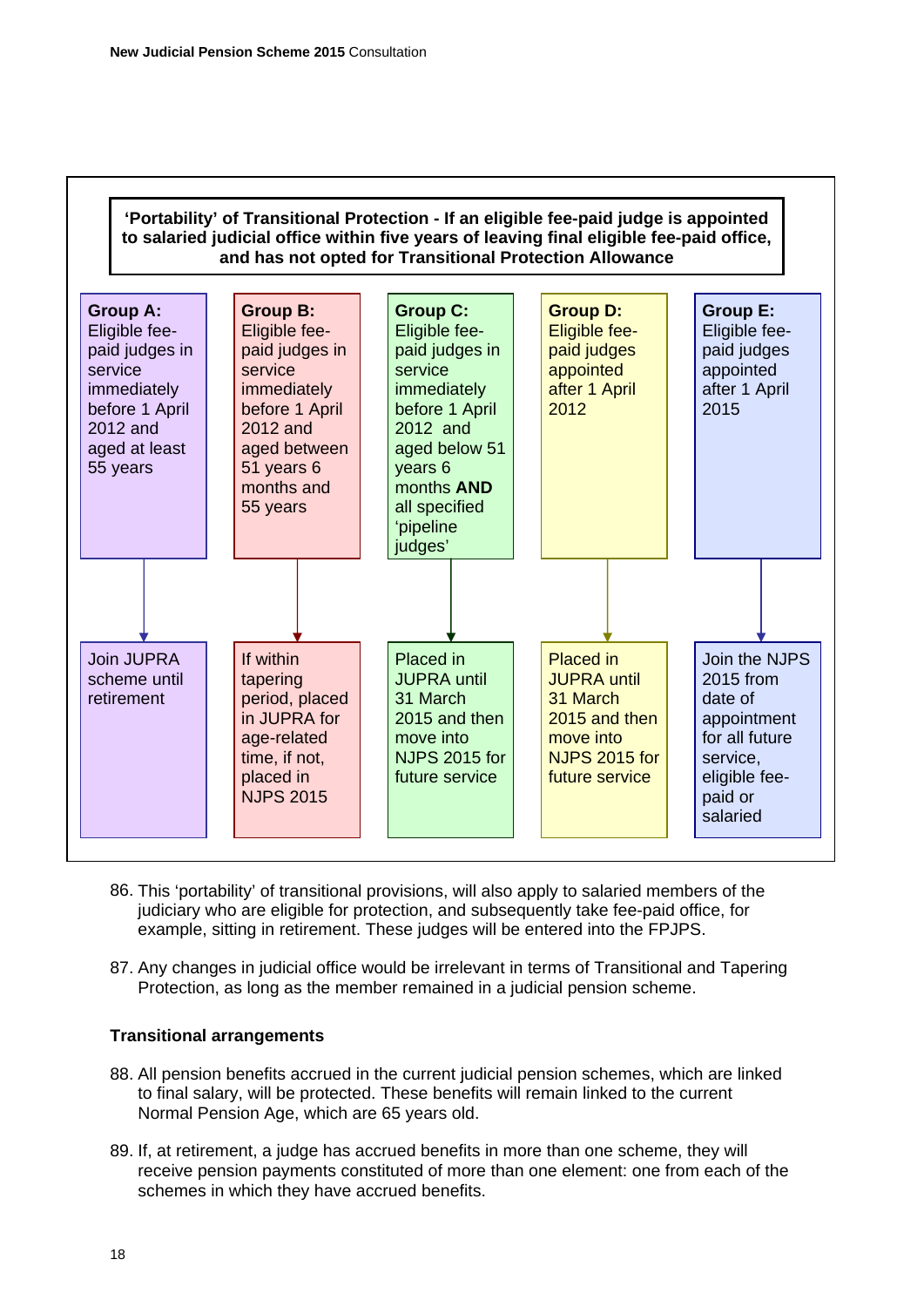#### **Example: Transitional arrangements**

**Judge A** was appointed to salaried judicial office on 31 March 2013, and as a result is not entitled to any protection. Judge A was initially pensioned under JUPRA, and moved into the NJPS 2015 on 1 April 2015.

Judge A retired from judicial office on 1 April 2025. At this point, he is entitled to two pension payments: one for his service in JUPRA, and one for his service in the NJPS 2015. Judge A's overall pension is therefore calculated as follows:

JUPRA (31 March 2013 – 31 March 2015)

- Final salary at retirement x  $2/40 = (A)$  (2 years service)
- Along with automatic lump sum of 2.25 x A

NJPS 2015 (1 April 2015 – 1 April 2025)

- 10 years of Judge A's career average pension (i.e. annual salary x 2.32%, plus annual revaluation by CPI)
- 90. Additionally, if the judge's service in the current and reformed schemes is continuous, (i.e. there was not a gap of more than five years between the two periods of service), the benefits accrued under JUPRA, will continue to be linked to a judge's final salary at retirement. If the period was more than five years, the final salary for the purposes of JUPRA would be the final salary earned at the end of that period of office. This pension will be uprated in accordance with the Pension Increase Act 1971.
- 91. In the case of separate service in the FPJPS and JUPRA, or the FPJPS and the NJPS 2015, the service in the FPJPS will be accrued to the date at which the member leaves fee-paid office. Subject to the final design for the FPJPS, it is proposed that the 'final salary' in this context will be **the greatest amount of salary payable in respect of such service in any period of twelve consecutive months falling within a period of three years ending with the day of leaving fee-paid office**. This pension will be uprated in accordance with the Pension Increase Act 1971.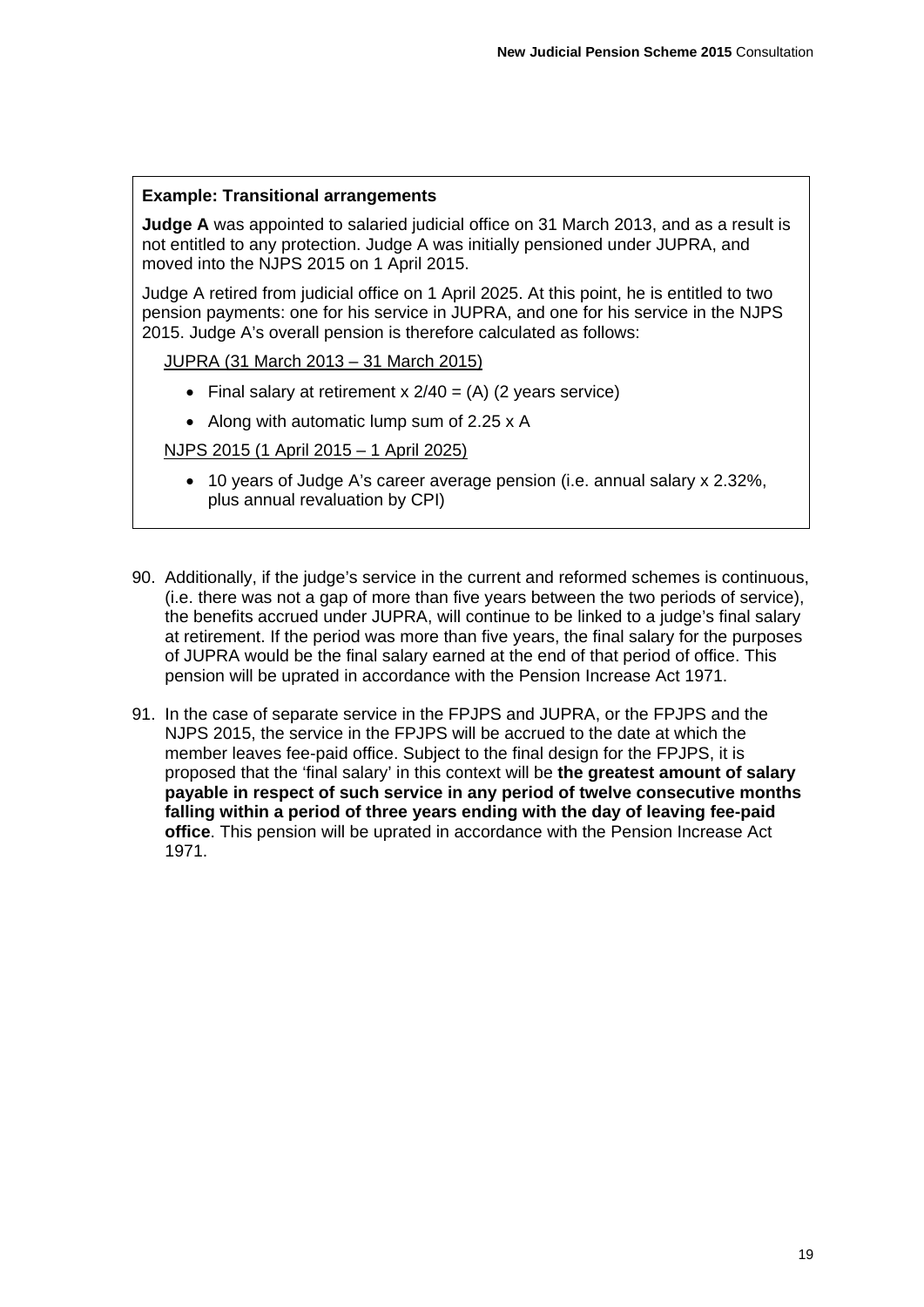#### **Example: Transitional arrangements (2)**

**Judge B** was appointed on 1 April 2010 as a member of the eligible fee-paid judiciary. On 1 April 2012, Judge B was aged 54 years 11 months, and was still a serving member of the fee-paid judiciary. As a result of her age, Judge B is entitled to Tapering Protection, and is placed into the FPJPS until her tapering date, which in this example is 31 January 2022.

On 2 April 2017, Judge B is appointed as a member of the salaried judiciary. Due to her Tapering Protection, Judge B is placed in JUPRA until her tapering date of 31 January 2022.

On 1 February 2022 after Judge B's Tapering Protection has expired, she is placed in the NJPS 2015.

On 1 April 2024, Judge B retires from salaried judicial office. Judge B is entitled to three pension payments: one for her time in the FPJPS, one for her time in JUPRA, and one for her time in the NJPS 2015.

Judge B's overall pension is therefore calculated as follows:

FPJPS (1 April 2010 – 1 April 2017)

- Preserved pension, with 'final salary' at 1 April 2017 and uprated in line with Pensions Increase Act 1971 = **(A)**
- Automatic lump sum  $= 2.25 \times A = (B)$

JUPRA (2 April 2017 – 31 January 2022)

- Preserved pension, with final pensionable salary as salaried judge = **(C)**
- Automatic lump sum  $= 2.25 \times C = (D)$

NJPS 2015 (1 February, 2022 – 1 April, 2024)

 2 years, 60 days of career average pension (i.e. annual salary x 2.32%, plus annual revaluation) = **(E)**

Overall Pension

- Three pension payments of A, C and E
- Two lump sum payments of B and D
- 92. Only those benefits accrued in the NJPS 2015 will be tied to the State Pension Age. For judges that have accrued benefits in both schemes, these pension payments will be treated as separate. If a judge in this situation were to retire at the 65, they would be able to draw benefits accrued in JUPRA fully, however if they wished to draw their benefits accrued in the NJPS 2015 at this time, these benefits would be subject to an actuarial reduction.
- 93. Further details on the age at which an NJPS 2015 pension is payable is available in Section 3, under the heading 'Age at which pension is payable' (p.[30\)](#page-33-0).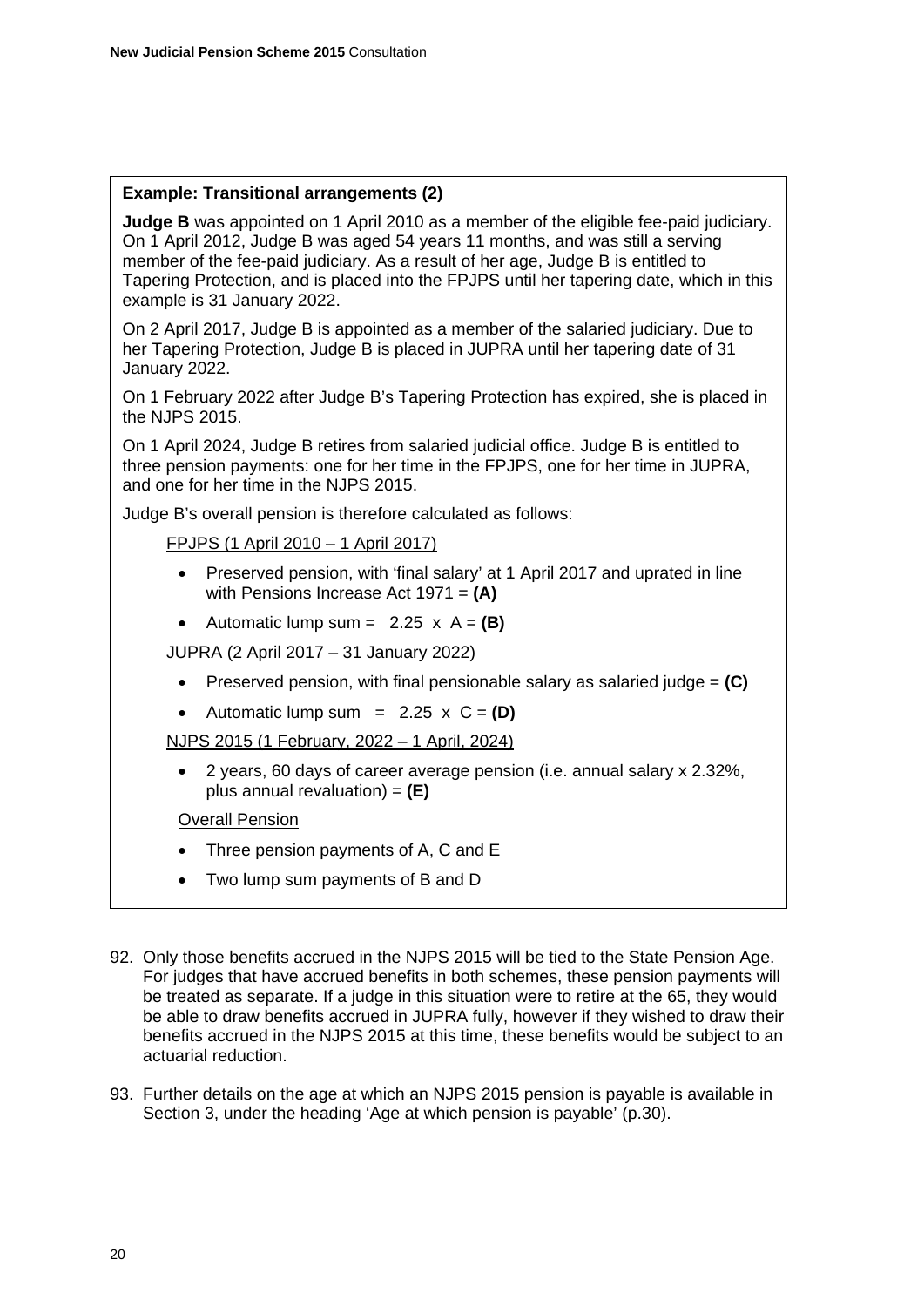#### **Options in 2015**

- <span id="page-24-0"></span>94. For those judges not eligible for full protection, (i.e. all those not in Group A), there will be options available for 2015 concerning their pension provision.
- 95. There will be an exercise run for all salaried judges for whom there will be an option in 2015. The department will write to each judge explaining what options are available to them at this time and the procedure through which they can exercise these options. It is anticipated that this 'options exercise' will take place in the autumn of 2014. A similar 'options exercise' will also be run for eligible fee-paid judicial office holders, with more information provided on the details of this later in the year.
- 96. Each member eligible to join the NJPS 2015 will have the decision to join the career average scheme or an alternative scheme in lieu of the career average scheme, known as the Partnership Pension Account (PPA). More details on this are provided later in the document in Section 3, under the heading 'Partnership Pension Account' (p[.31](#page-34-0)).

#### **Default options in 2015**

**Group A:** All judges in Group A will remain in their current arrangements until retirement. They will not be required to make any decisions in 2015 as part of the reforms.

**Group B:** All judges in Group B will be required to make a decision in 2015. These judges will have the option whether or not to stay in their current pension arrangements until their individual taper date, or to move into the NJPS 2015 from 1 April 2015. They will also have the choice to join either the NJPS 2015 career average scheme or the Partnership Pension Account.

If judges in this group can provide proof that they meet the criteria for the Transitional Protection Allowance, this option will be available to them also from 1 April 2015. However, by selecting this option, a judge would forfeit their Tapering Protection and cease accruing pension benefits from 31 March 2015.

The default position for judges in Group B will be to remain in their current pension arrangements until their individual taper date, at which point they would move into the NJPS 2015 career average scheme.

**Group C:** Judges in Group C are not eligible for Transitional Protection, so will join the NJPS 2015 from 1 April 2015 unless these judges can provide proof that they meet the criteria for the Transitional Protection Allowance (TPA). If this can be provided a judge will be eligible to take the TPA, however the judge would cease accruing pension benefits from 31 March 2015.

If a judge is not eligible for the TPA, they will have the choice of joining either the NJPS 2015 career average scheme, or the Partnership Pension Account from 1 April 2015.

The default position for judges in Group C will be for them to join the NJPS 2015 career average scheme from 1 April 2015.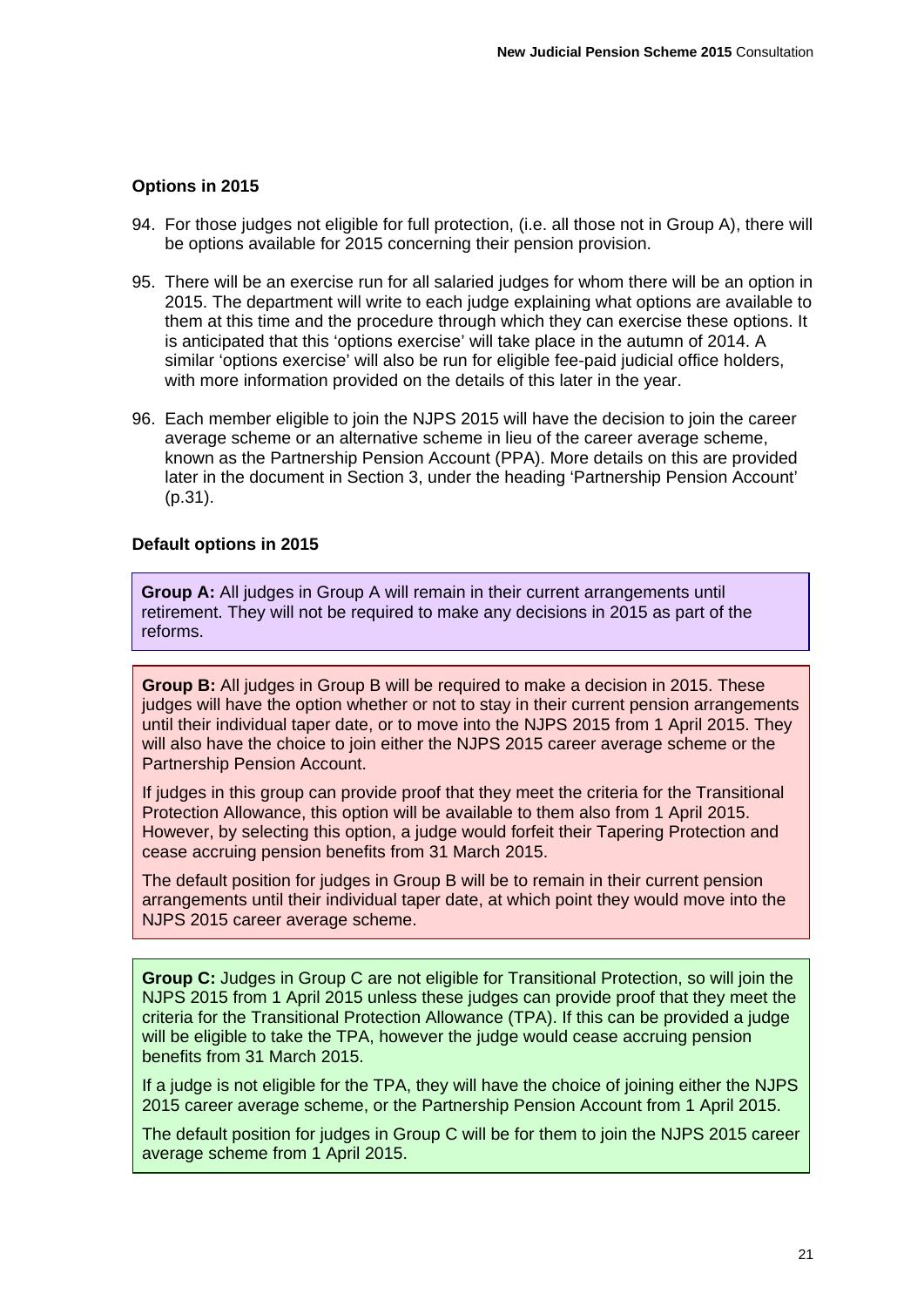**Group D:** Judges in Group D are not eligible for Transitional Protection. All judges in Group D will join the NJPS 2015 from 1 April 2015, unless they decide to opt out. Ahead of 1 April 2015, judges in this group will have the option to join either the NJPS 2015 career average scheme, or the Partnership Pension Account.

The default position for judges in Group D will be for them to join the NJPS 2015 career average scheme from 1 April 2015.

**Group E**: All Judges in Group E will not be in post to make any decisions before the new scheme opens, however upon appointment, these judges will have the option to join either the career average scheme, or the Partnership Pension Account.

The default position for judges in Group E will be for them to join the NJPS 2015 career average scheme from their date of appointment.

- 97. For judges in Group B, the department will advise of their service credit up until 31 March 2015, and up until their individual taper date. Judges should note that under the JUPRA scheme, a judge can only accrue 20 years of service. Beyond this limit, a judge will no longer be able to accrue reckonable pensionable service. There is no limit to service accrual in the NJPS 2015.
- 98. It is not appropriate for the department to provide individual financial advice to scheme members, and judges in a position where they must make a decision are encouraged to seek independent financial advice before making any decision.
- 99. Decisions will need to be registered with the department by 31 March 2015. All service up to this point will be accrued under current pension arrangements. If a member does not respond with a decision, the relevant default option outlined above will be exercised.
- 100. It should be noted that it will be possible for scheme members to opt out of the NJPS 2015 at any time.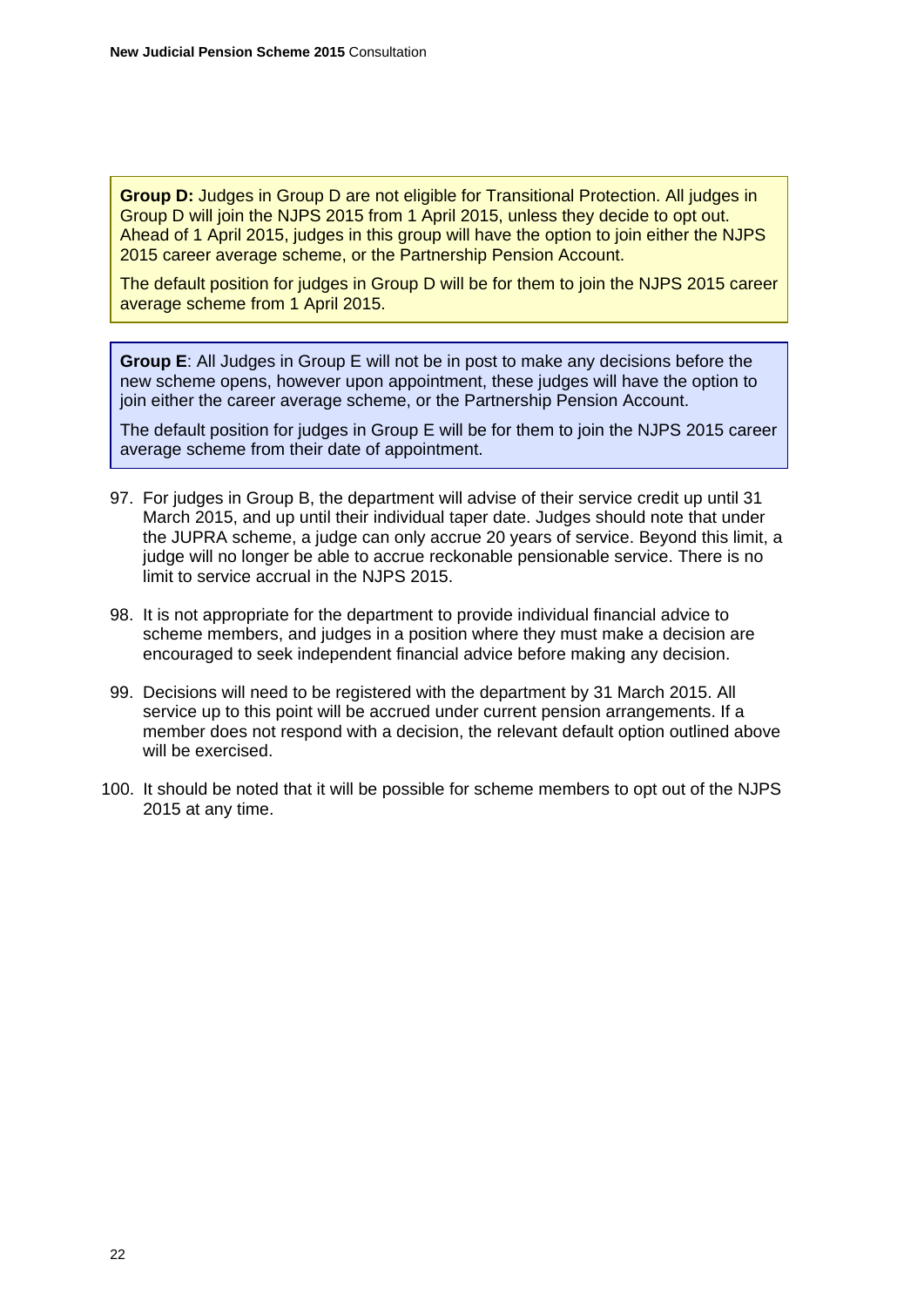## <span id="page-26-0"></span>**Section 2: General information**

- 101. This section is relevant for salaried and eligible fee-paid judges in all groups referenced earlier in the document.
- 102. The department welcomes comment from all judges with regards to this section.

#### **Member contributions**

- 103. Alongside the implementation of the reformed scheme, the rates of member contributions for all members of the judiciary are also set to change. The member contributions outlined in the box below will be the rate paid as part of membership of any judicial pension scheme, including JUPRA, from 2015/16.
- 104. Members of JUPRA should note that these rates are inclusive of the contributions made for dependant's pensions. It should also be noted that contributions in JUPRA will continue to cease at 20 years, whereas contributions under the NJPS 2015 are payable throughout service.

| <b>Annual Rate of</b><br><b>Pensionable Earnings</b> | <b>Member Contributions for</b><br>those in JUPRA immediately<br>before April 2015 | <b>Member Contributions</b><br>for all other members |
|------------------------------------------------------|------------------------------------------------------------------------------------|------------------------------------------------------|
| Up to and including £15,000                          | 3.00%                                                                              | 4.60%                                                |
| £15,001 - £21,000                                    | 4.60%                                                                              | 4.60%                                                |
| £21,001 - £47,000                                    | 5.45%                                                                              | 5.45%                                                |
| £47,001 - £150,000                                   | 7.35%                                                                              | 7.35%                                                |
| £150,001 and above                                   | 8.05%                                                                              | 8.05%                                                |

- 105. These contribution rates will apply to members of the NJPS 2015, JUPRA and the FPJPS. These rates are fixed in the regulations until 2018/19. However, the annual salary bandings do change over this period. See Part 8 of the draft regulations for further details.
- 106. The member contribution rates may change after a subsequent actuarial valuation that shows a substantial change in the overall cost of the scheme, either up or down. At this point member contributions may be amended to reflect the changing cost of the scheme. Further details are available in the Section 6, under the heading 'Employer cost cap' (p.[50](#page-53-0)).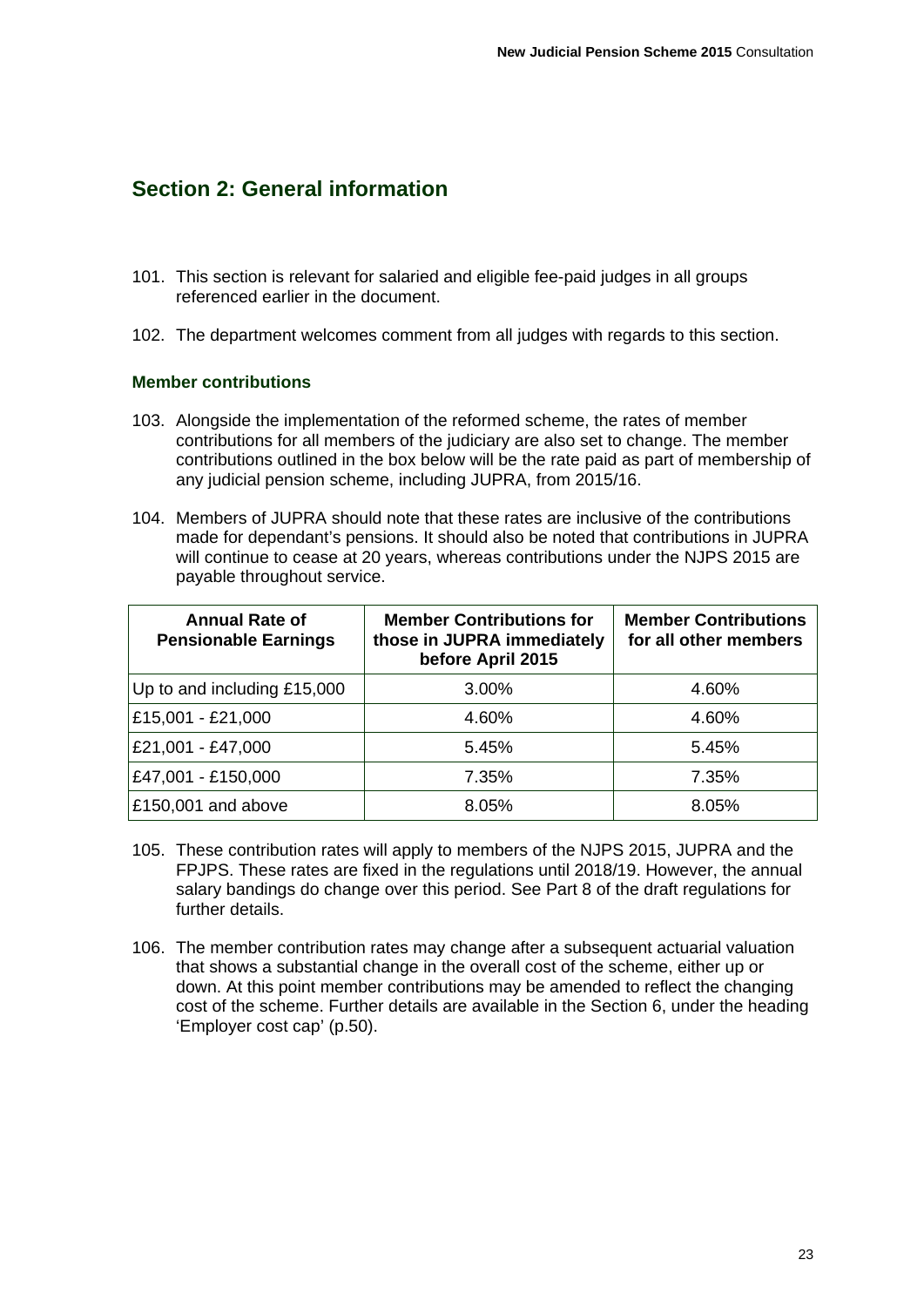#### **Example: 2015/16 contributions under JUPRA**

- The NJPS 2015 is a tax-registered scheme; therefore, member contributions paid in this scheme will be subject to tax relief.
- JUPRA is a non tax-registered scheme, and the FPJPS will also not be registered for tax purposes. As a result, member contributions paid under these schemes will reflect this.
- Currently under JUPRA, contribution rates equal **5% of pensionable earnings**. This is broken down into 3.2% personal pension contributions and 1.8% for dependants.
- From 2015/16, the contribution rate for a member whose annual pensionable earnings are between £47,001 and £150,000 will equal **4.41% of pensionable earnings**. This will be the total rate of member contribution a JUPRA member will pay in 2015/16, unless paying additional contributions.

```
(4.41\% = 7.35\% \times 60\% to reflect tax rate for income of this level.)
```
- 107. For those judicial office holders not working on a full time basis, the method of calculation of member contributions is not as straightforward as for salaried judiciary working full time. These contributions could be calculated under an 'actual earnings' approach, or a 'whole time equivalent' approach.
- 108. Judges working under Salaried Part Time Working (SPTW) arrangements currently have member contributions set against the proportion of the full time salary that the individual receives. This is because there are no salary bands with regards to contributions under JUPRA. Judges working under SPTW arrangements pay contributions pro-rata to their annual rate of pensionable earnings, rather than what an equivalent full time office holder would pay.

#### **Example: Member contributions – SPTW basis**

- **Judge C** earns £41,580 per annum on a Salaried Part Time Working basis.
- Under an 'actual earnings' approach, Judge C's member contribution will be set at 5.45%, in line with her annual rate of pensionable earnings.
- If the 'whole time equivalent' approach is used, and the comparable 'whole time equivalent' salary for her role is £103,950 per annum, Judge C would pay 7.35% of her pensionable earnings as her member contribution.
- 109. With the inclusion of eligible fee-paid office holders into the reformed pension arrangements, the method of calculation for member contributions will have a wider impact. Judges sitting in fee-paid office may have working patterns that are more variable within a given year than those in salaried office.
- 110. As a result, member contributions for these judges will become more difficult to calculate. Under the 'actual earnings' approach, contributions would be assessed on the annual rate of pensionable earnings **in each pay period**. This would fluctuate within a given scheme year dependent on the applicable member contribution rate for that pay period.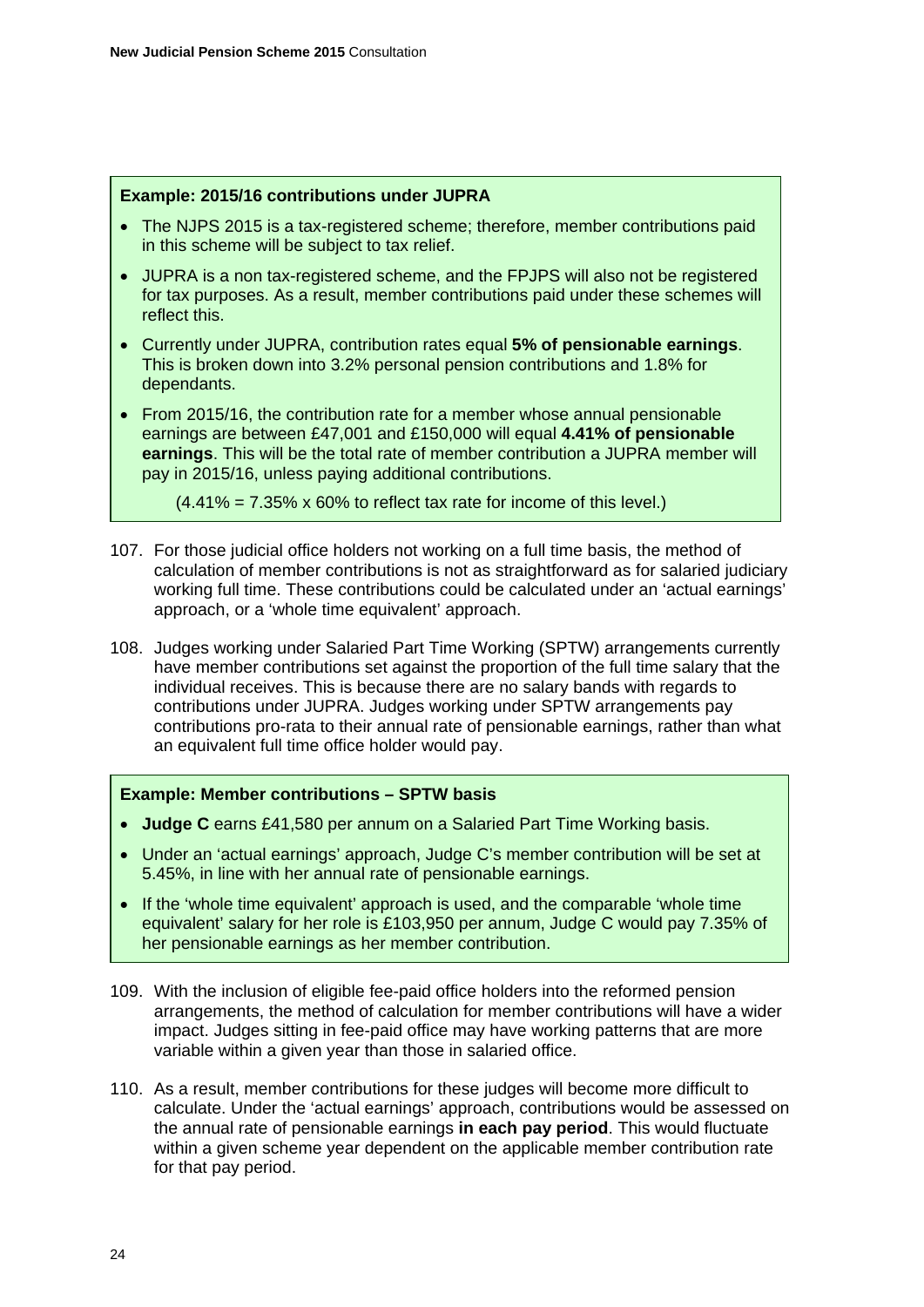#### **Example: Member contributions – Fee-paid basis**

- **Judge D** serves on a fee-paid basis as a first tier tribunal judge, sitting 60 days a year, and earns £28,620 per annum in fees of £477 per day.
- Under an **'actual earnings'** approach, the member contributions paid by Judge D's would fluctuate monthly in line with the equivalent annual rate of pensionable earnings paid that month. This process would operate in a similar manner to the calculation of National Insurance contributions, in this case linked to the pensionable earnings in each pay period.
- So, for instance, if Judge D worked 5 days a month, every month, during a scheme year, her annual rate of pensionable earnings would equal £28,620 in each pay period, and as a result, her member contribution rate would be 5.45%.
- However, if Judge D worked 7 days a month between April and October, and 3 days a month between November and March, her contribution rate would fluctuate in line with the annual rate of pensionable earnings in each pay period.

#### April – October

Annual rate of pensionable earnings = £477 per day x 7 days x 12 months = £40,068 Member contribution  $= 5.45\%$  per month

November – March

Annual rate of pensionable earnings = £477 x 3 days x 12 months = £17,172 Member contribution  $= 4.60\%$  per month

- If the **'whole time equivalent'** approach is used, Judge D's contributions would be set to be equal to the rate her salaried comparator would pay. Judge D's salaried comparator as a first tier tribunal judge is £104,990 per annum; therefore, Judge D would pay 7.35% of her pensionable earnings as her member contribution.
- 111. The department would like to hear the views of interested parties concerning the method of calculation of member contributions in the circumstances explained above.
- 112. This would be especially relevant for fee-paid judiciary and those salaried judicial office holders working under Salaried Part Time Working arrangements, for whom working patterns may be variable within a given year.

#### **Judicial Added Voluntary Contribution Scheme**

- 113. Under the current judicial pension arrangements, all judges are able to make additional voluntary contributions to save for their retirement via the Judicial Added Voluntary Contributions Scheme (JAVCS). The JAVCS is a defined contribution pension account operated by a third party provider into which a judge can opt to invest a proportion of their salary each month, on top of their savings as part of JUPRA.
- 114. This arrangement will continue as part of the NJPS 2015. Any judge in the NJPS 2015 will be able to take out an additional JAVCS pension account as part of the NJPS 2015, and any member who currently holds one of these accounts as part of JUPRA will be able to continue to invest in this scheme.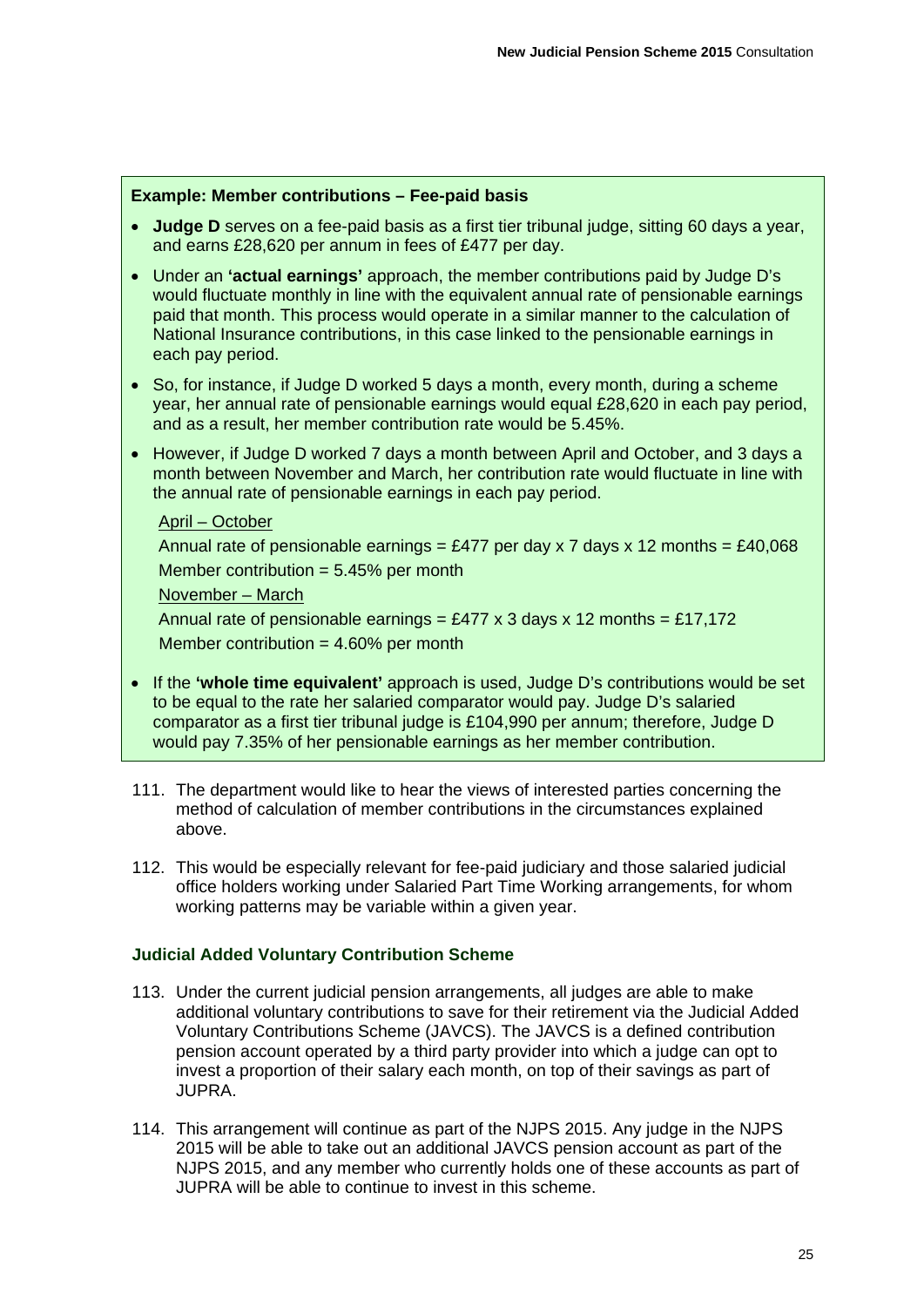115. For those judges who are currently purchasing 'added years' or 'surviving spouse's pension' the ability to do so will close upon entry to the NJPS 2015. Judges will be entitled to the value of the benefits that they have purchased by the date the judge enters the new scheme. These benefits will be payable on retirement.

#### **Governance**

- 116. Members of JUPRA should note that the new governance arrangements for the NJPS 2015 will have scope over all connected schemes, including JUPRA. These arrangements are detailed later in the document in the Section 6, under the heading 'Governance framework' (p[.47\)](#page-50-1).
- 117. As part of this, the proposed Internal Dispute Resolution Procedure (p.[53\)](#page-56-0) will apply to all members of judicial pension schemes, including JUPRA.

#### **Sitting in retirement**

- 118. Judges will now be able to accrue pension benefits whilst sitting in an eligible feepaid office. As a result, members of JUPRA will be able to accrue benefits if they are sitting in retirement in an eligible fee-paid office.
- 119. If a member wishes to sit in retirement in an eligible fee-paid office, and is eligible for Transitional Protection, that member would be placed in the FPJPS. This is as a result of the 'portability' of transitional provisions.
- 120. If a judge is not eligible for Transitional Protection, or due to a break in their continuity of service have had their protection lapse, they would be placed into the NJPS 2015 for the period they would be sitting in retirement. Further details on this are available in the Section 5, under the heading 'Sitting in retirement' (p.[42](#page-45-0)).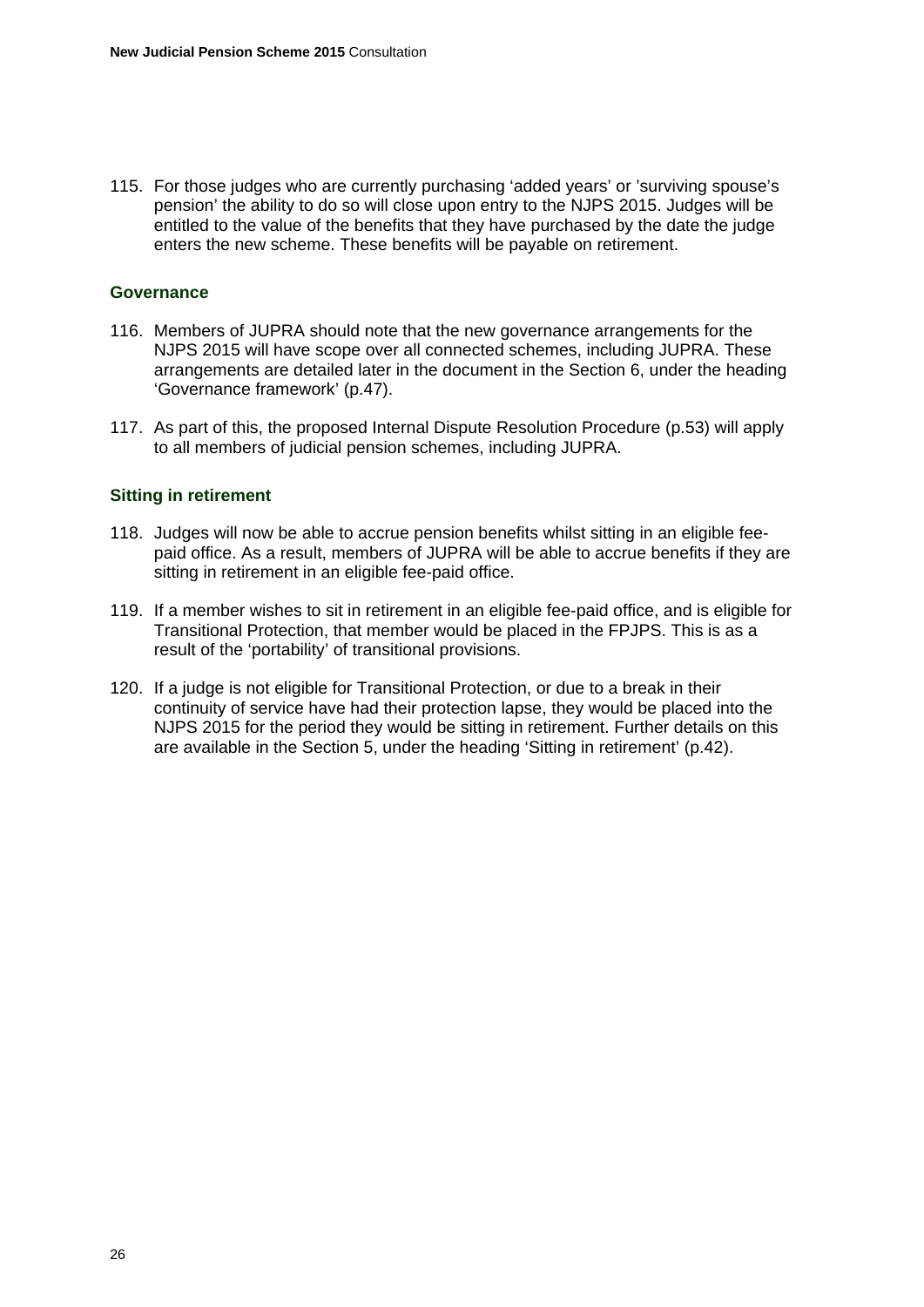### <span id="page-30-0"></span>**Section 3: NJPS 2015 features**

- 121. This section sets out the features of the New Judicial Pension Scheme 2015 (NJPS 2015) to be introduced from 1 April 2015. This will cover the basic design of the scheme, and other arrangements.
- 122. The features of this scheme will not be relevant for members of Group A who are eligible to remain in JUPRA until retirement. Members of Group B will have the option to remain in their current arrangements until the end of their individual tapering period at which point they will move into the NJPS 2015, or to move into the NJPS 2015 from 1 April 2015. Members of all other groups will have the option to join the NJPS 2015 from 1 April 2015, or from their date of appointment.
- 123. The department welcomes comment from all judges with regards to this section.

#### **Scheme design**

The key elements of the reforms that affect scheme members' pensions are:

- A pension scheme design based on 'career average' accrual model.
- No restriction on the number of accruing years in service.
- An accrual rate of 2.32% of pensionable earnings each year (1/43.1).
- Revaluation of active, deferred and retired scheme members' benefits in line with the index set under the Pensions Increase Act 1971 (currently in line with CPI).
- Normal Pension Age linked to State Pension Age.
- Scheme is registered for tax purposes.
- Optional tax-free lump-sum commutation at a rate of 12:1, subject to HMRC limits and regulations.
- Pension for surviving adults of 37.5% of the member's pension, and pensions for eligible children.
- 124. Judges should note that as the NJPS 2015 is to be a tax-registered scheme, pension benefits accrued will be factored in to Annual and Lifetime Allowances.
- 125. Under the NJPS 2015, each member will have their own individual pension account. Every scheme year, a member will 'bank' an amount of pension in this account at a rate of 2.32% of their pensionable earnings in that scheme year.

#### **Example: Career average**

**Judge E's** earnings for 1 April 2015 to 31 March 2016 are £115,489. In that scheme year, Judge E will earn a pension of:

```
 £115,489 x 2.32% = £2,679.34
```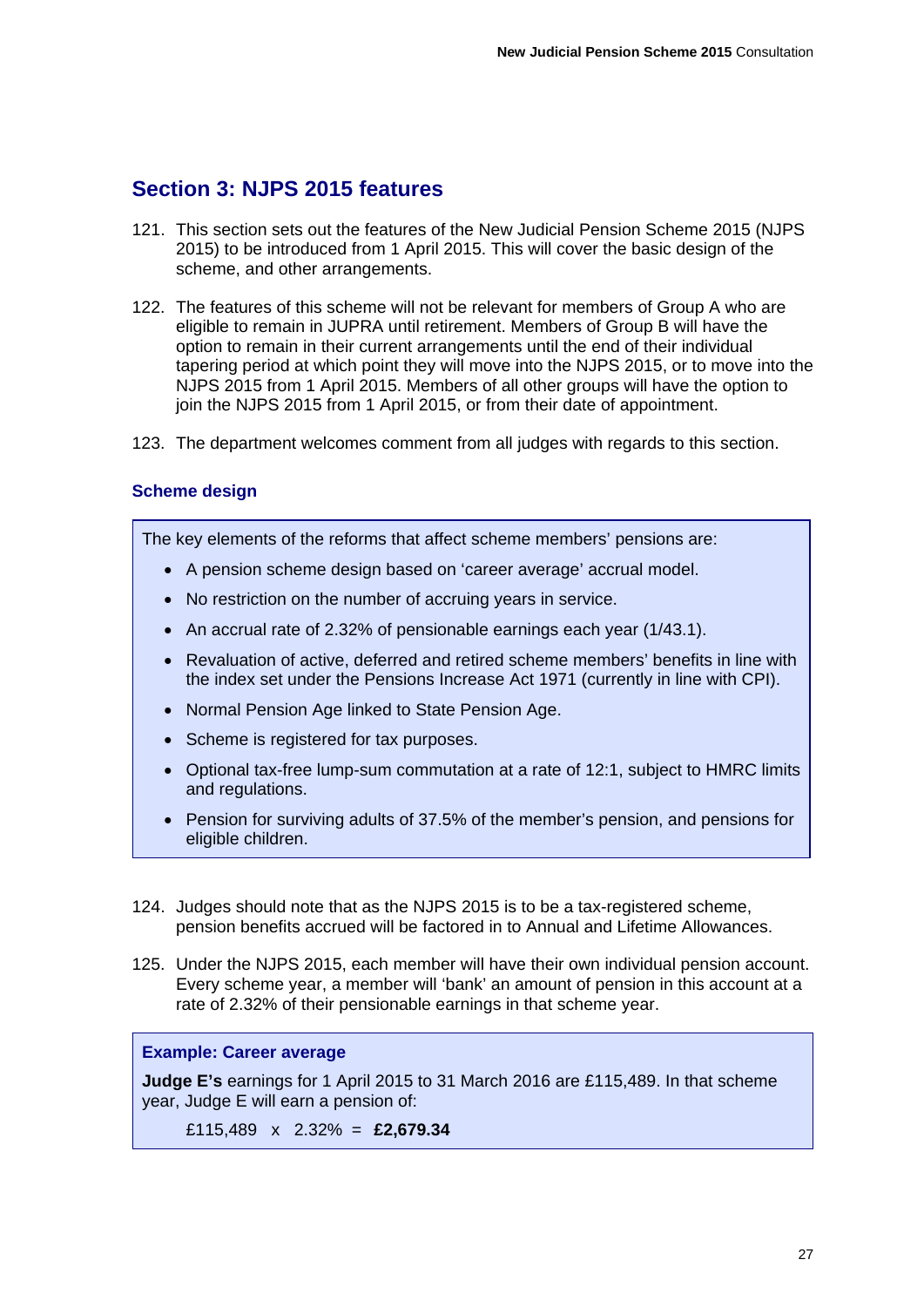- 126. For full time salaried members of the judiciary, and those on salaried part-time working arrangements, 'pensionable earnings' will equate to their actual salary in that scheme year. For fee-paid judiciary eligible for the NJPS 2015, the pensionable earnings will be equivalent to their total fee income in that scheme year.
- 127. A judge's final pension is then made up of the amounts 'banked' each scheme year, with index-linking applied.



#### **Revaluation (index-linking) of benefits**

- 128. The Government has committed to ensure that the value of a pension is maintained by applying index-linking annually. The rate of indexation will apply to all scheme members, be they active, deferred or retired.
- 129. There is nothing in the legal framework that guarantees increases by reference to a particular index. The level of increases is decided following the Secretary of State for Work and Pensions' annual review of the general level of prices. The NJPS 2015, as well as the other public service schemes, apply the increase as directed by a HM Treasury Order that reflects the Secretary of State's decision.
- 130. For the NJPS 2015, the rate will be set to be equivalent to CPI, via an HM Treasury Order. The revaluation will occur at the beginning of each subsequent scheme year, i.e. April.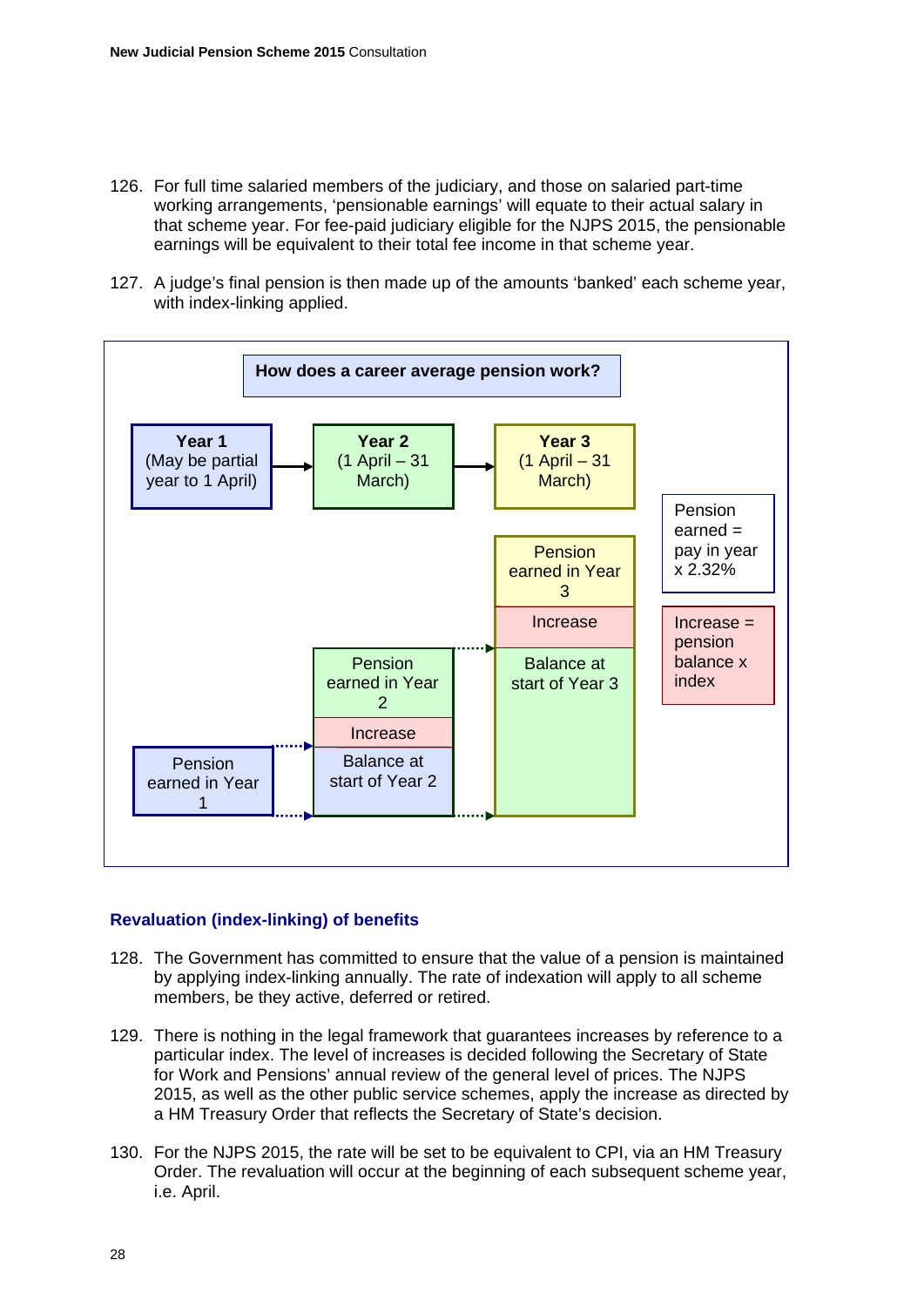131. The NJPS 2015 rules do not set out the method of revaluing pensions. The NJPS 2015, along with other public service pension schemes, is increased under the provisions of the Pensions Increase Act 1971.

#### **Example: Revaluation of benefits**

The index-linking addition will be applied at the start of each subsequent scheme year, i.e. April. Assuming that rate set out in the Treasury Order is 2.5%, **Judge E's** pension would be indexed as follows:

At the start of Judge E's second year of service (April 2016), the Judge's pension 'banked' in Year 1  $(E2,679.34(A))$ , is increased by 2.5%.

Index-linking addition: £2,679.34 (A)  $x 2.5% = £66.98$  (B) New total pension: **£2,746.32** (C) = A + B

132. The CPI revaluation will apply to the entire pension pot at the beginning of each year.

#### **Example: Revaluation of benefits (2)**

Assuming **Judge E's** salary remains at £115,489 for the Judge's second year of service, Judge E will again earn benefits of £2,679.34 for that year of service.

```
 Revalued pension from Year 1 (from above): £2,746.32 (C)
```
Pension earned in Year 2: £2,679.34 (D)

Equals total pension at end of Year 2: £5,425.66 (E) =  $C + D$ 

Index-linking addition at start of Year 3: £5,425.66  $\times$  2.5% = £135.64 (F)

New total pension: **£5,561.30** = E + F

133. Each member will receive an annual benefit statement clearly explaining the current value of their pension.

#### **Optional Lump sum commutation**

- 134. The NJPS 2015 will not provide an automatic lump sum. However, scheme members will be able to take a part of their earned pension as a lump sum, subject to HMRC tax limits. The maximum amount for a tax-free lump sum is set by HMRC rules for tax-registered schemes and is generally the lesser of:
	- 25% of the HMRC pension valuation; and
	- 25% of the member's remaining Lifetime Allowance.
- 135. On retirement, members are allowed to 'commute' or give up some pension in exchange for lump sum. The commutation rate in the NJPS 2015 will be 12:1. This means that each £1 of pension given up buys £12 of lump sum. This commutation will have no knock-on effect on pensions for dependants, which continues to be based on pre-commutation amounts.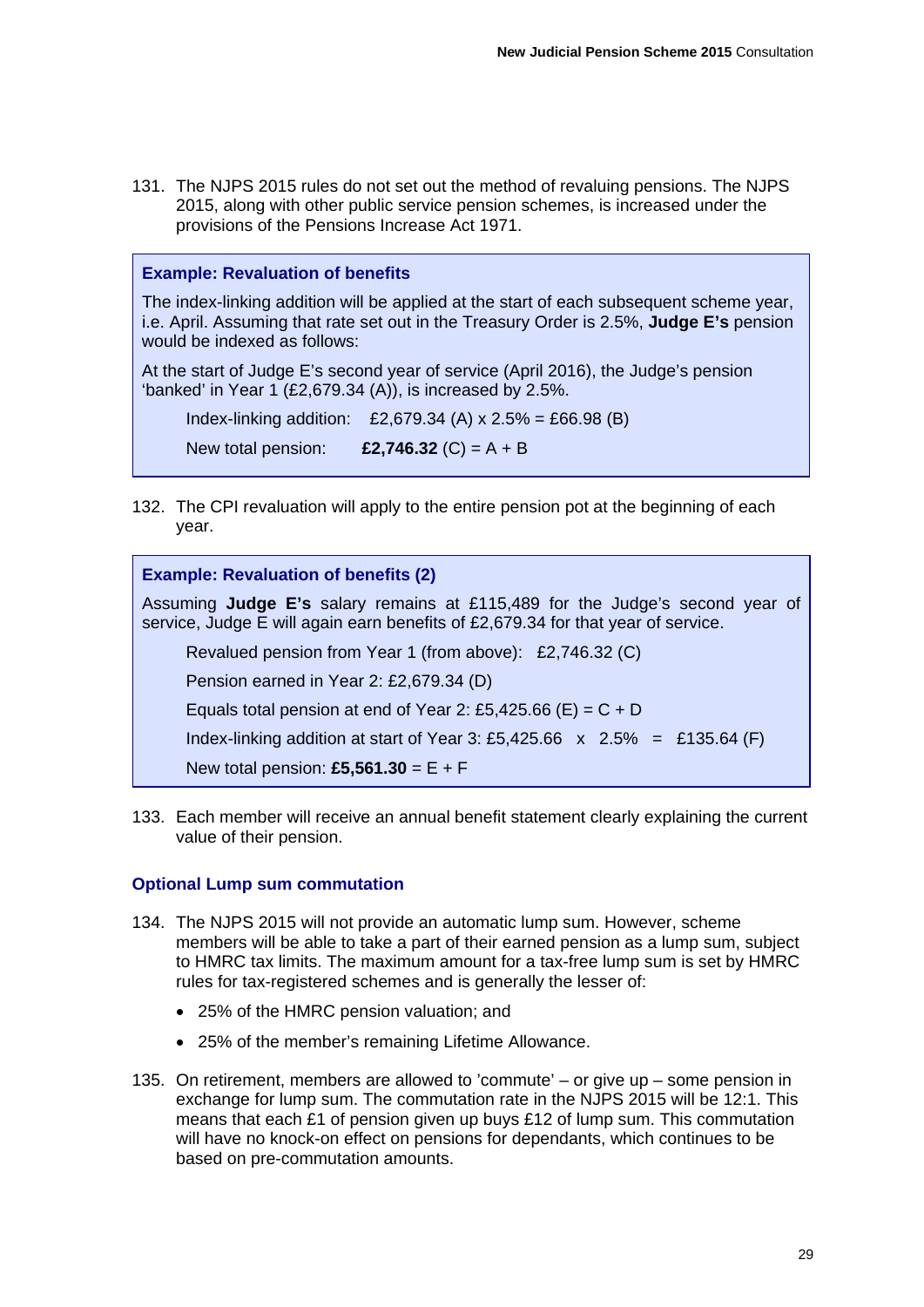#### **Example: Lump sum commutation**

**Judge F** has a pension of £24,000 (A) *(NB. This example assumes no Lifetime Allowance considerations.)*

In this example, Judge F wants a lump sum of £72,000 (B). This is calculated below:

Commutation lump sum: £72,000 / 12 = £6,000 (C) (i.e. 1:12 commutation)

To obtain this commuted lump sum, Judge F must give up the amount of pension commuted, in this instance, £6,000.

New pension value: £24,000 - £6,000 = **£18,000** (D) (i.e. A - C)

#### **Age at which pension is payable**

- <span id="page-33-0"></span>136. The age at which pension in the NJPS 2015 will become payable will be linked to a scheme member's State Pension Age (SPA). Members will have the right to draw their pension before scheme pension age but, under current legislation, not before age 55.
- 137. Pension drawn before scheme pension age will be subject to an early retirement reduction, reflecting the fact that the pension will be in payment for longer than would have been the case if the member retired at scheme pension age. The reduction will be determined using factors set by the Lord Chancellor having taken advice from the scheme actuary, the Government Actuary's Department.
- 138. A member may opt to make periodical payments throughout their career to attain a pension age of any period up to three years below the member's normal pension age, provided that it would achieve an 'effective pension age' of at least 65. This option will allow a member to be able to access their pension before normal pension age, without reduction.
- 139. Upon leaving the scheme, members will also have a facility to make a one-off payment to 'buy out' the early retirement reduction. The scheme pension age in the NJPS 2015 will be linked to the State Pension Age, which is currently 66.
- 140. If a member decides to stay beyond retirement, a late retirement enhancement will be applied, reflecting the fact that the pension will be in payment for a shorter time than would have been the case if the member had retired at scheme pension age. The enhancement, or 'Late Retirement Addition', will be determined using factors set by the Lord Chancellor having taken advice from the scheme actuary.
- 141. More details on early and late retirement are available in Section 5, under the headings 'Early retirement' (p[.38\)](#page-41-1), and 'Late retirement' (p.[39\)](#page-42-0).
- 142. The Government has stated that it wants a regular and more structured way of considering increases to the State Pension Age to make sure the State Pension system is affordable in the long term and fair between generations. Further details on the current State Pension Age timetable and the plans for future review are available here:

[www.gov.uk/government/policies/reviewing-the-state-pension-age](http://www.gov.uk/government/policies/reviewing-the-state-pension-age)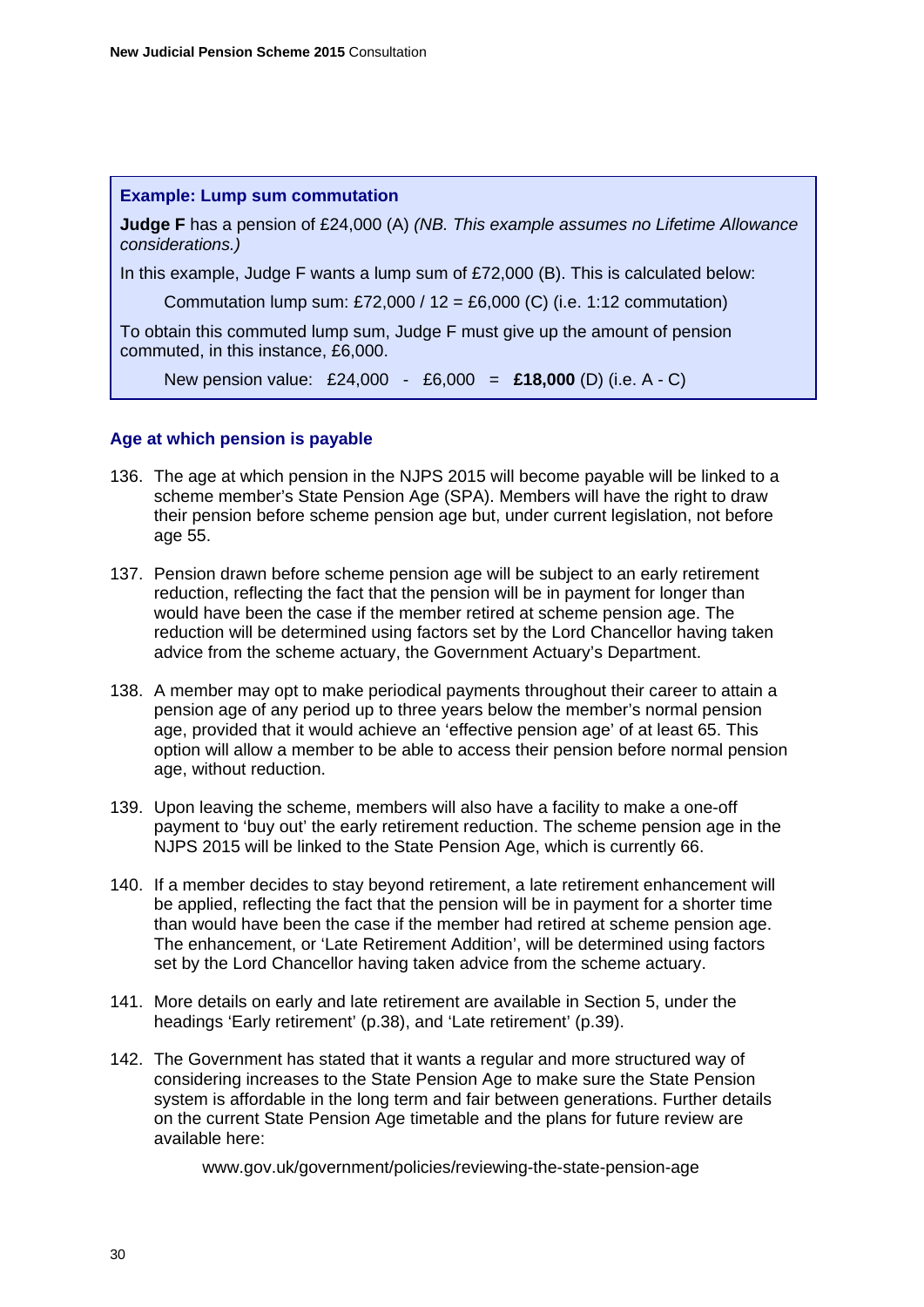143. If a scheme member's State Pension Age changes, all benefits accrued under the NJPS 2015 will be linked to the new age. This means any new SPA will be the age at which the member's entire pension under the NJPS 2015, including pension earned before that change, is available on an unreduced basis.

#### **Partnership Pension Account**

#### **Features**

- <span id="page-34-0"></span>144. The NJPS 2015 is a career average, defined benefit pension scheme. As an alternative to this scheme, members of the judiciary will be offered the option of a tax-registered stakeholder pension scheme, to be known as the Partnership Pension Account (PPA).
- 145. The PPA provided as part of these reforms is to be equivalent to the partnership scheme provided as part of the reformed civil service pension arrangements. As with the civil service approach, the design of this scheme is not provided for in the draft regulations.
- 146. The PPA will be offered to all judicial office holders eligible to join the NJPS 2015, and can be opted for in lieu of joining the career average scheme. By opting for the PPA, a member would not be able to accrue benefits in the career average scheme.
- 147. As a member of the PPA scheme, a judge would hold an account with a nominated third party provider, into which the member and the department would pay contributions. The member would hold the relationship with the third-party provider and would be able to select a fund or investment strategy for the account.

#### **Eligibility**

- 148. All judges eligible to join the NJPS 2015 will be able to opt to join the Partnership Pension Account in lieu of the NJPS 2015 career average scheme.
- 149. A judge will retain the right to move between the career average and the PPA arrangements. This is subject to any changes as an outcome of the 2014 budget statement on the form in which pensions may be taken. Details on the HM Treasury consultation on freedom and choice in pensions is available here:

[www.gov.uk/government/consultations/freedom-and-choice-in-pensions](http://www.gov.uk/government/consultations/freedom-and-choice-in-pensions)

- 150. The PPA is flexible in its design in that a member can draw their pension any time after turning 55 years old, under current legislation, and the member does not have to be in retirement to do so. A member can choose the timing to fit in with their personal circumstances.
- 151. For comparison, a judge would not be able to draw their NJPS 2015 pension before retiring from judicial office, and drawing such a pension before their normal pension age would result in an actuarially reduced pension.
- 152. It should be noted that the act of opting out of the NJPS 2015 career average scheme to join the PPA will be classified as 'leaving the scheme' for the purposes of final salary linking in respect of the accrued benefits under a pre-2015 scheme.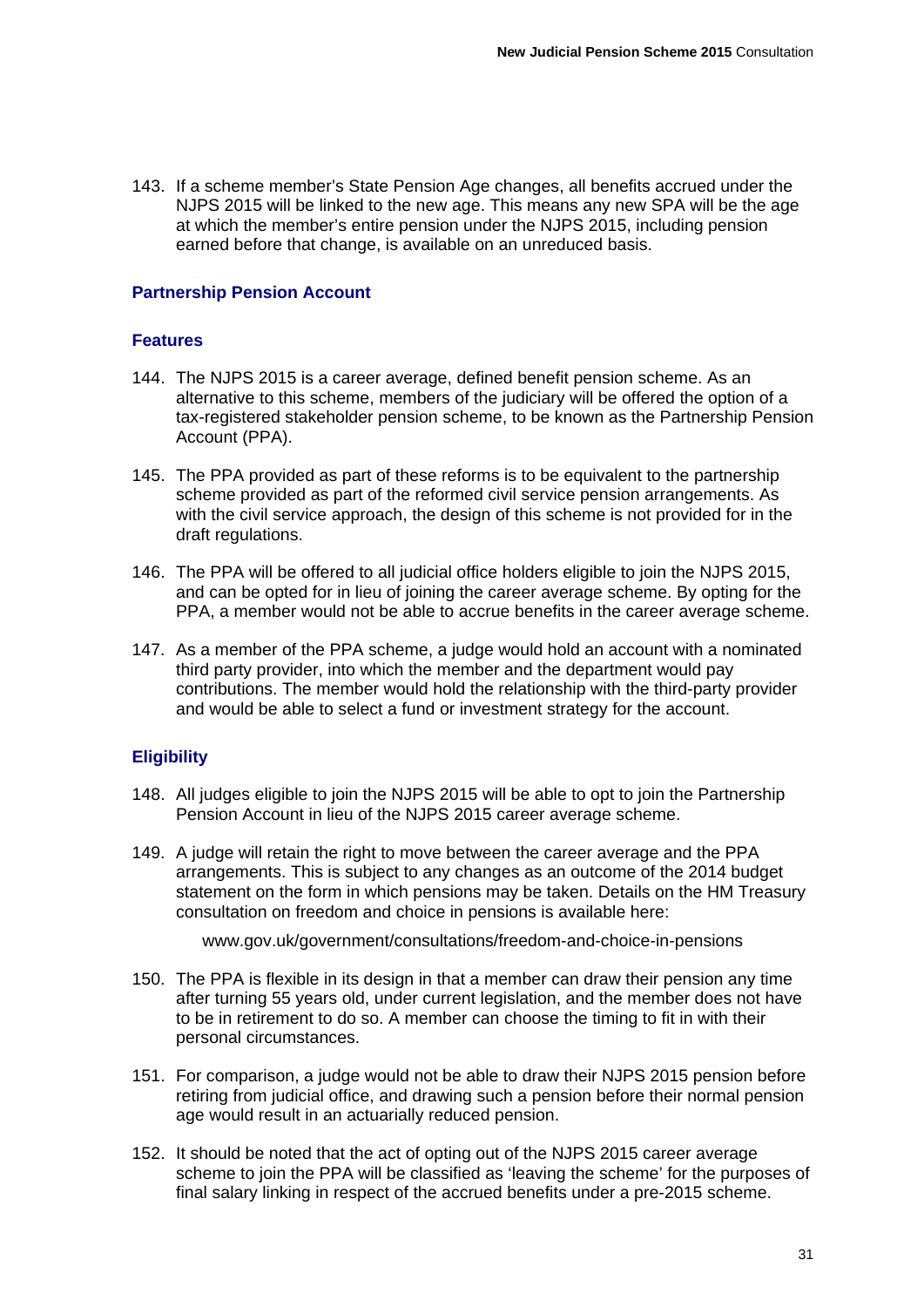153. If a member was to opt for the PPA over the career average scheme, any accrued benefits would be preserved upon joining the PPA and then up-rated upon retirement in accordance with the Pensions Increase Act 1971.

#### **Contributions**

- 154. As in the career average scheme, both the member and the department will pay contributions into a member's Partnership Pension Account.
- 155. It is expected that the level of contribution from the department will be set as a proportion of pensionable earnings. It is intended that the overall cost to the department should be broadly the same irrespective of whether the individual chooses the NJPS 2015 scheme or the PPA. These rates are to be calculated by the scheme actuary, the Government Actuary's Department (GAD).
- 156. The PPA is to be equivalent to the 'Partnership' scheme in the reformed civil service pension arrangements. The civil service scheme is currently being revised and as a result of this, the department will not be in a position to confirm the details of the employer contribution rates until the civil service scheme arrangements, and the actuarial calculations, have been finalised.
- 157. The civil service scheme is expected to consult on their reformed arrangements in summer 2014, and once this consultation has been launched, the department will provide further details on the proposed employer contribution rates on the [Consultation Hub](https://consult.justice.gov.uk/digital-communications/judicial-pension-scheme-2015-consultation) website.
- 158. The PPA is flexible in that there is no limit on the amount that a member can pay in contributions into their account. The member contribution rates will not be fixed, as in the NJPS 2015 career average scheme. It is proposed that the contributions rates, once set, are reviewed every four years in line with the scheme valuation.
- 159. The details of the rate of contributions and all funds available from the third-party provider will be made fully available to all judges before the options exercise is initiated. Further details on the options for judges in 2015 are available on page [21](#page-24-0) under the heading "Options in 2015"..

#### **Next steps**

- 160. The department is currently working with a third-party provider to finalise the details of scheme provision and the investment funds available. The department is also working with the scheme actuary, the Government Actuary's Department (GAD), to establish the rates of contributions, Details will be made available once finalised ahead of the options exercise.
- 161. The department is currently working with officials from the Cabinet Office on the development of the 'Partnership' scheme in the reformed PCSPS, and will make an announcement on the [Consultation Hub](https://consult.justice.gov.uk/digital-communications/judicial-pension-scheme-2015-consultation) website during the consultation period with further details, once they are available.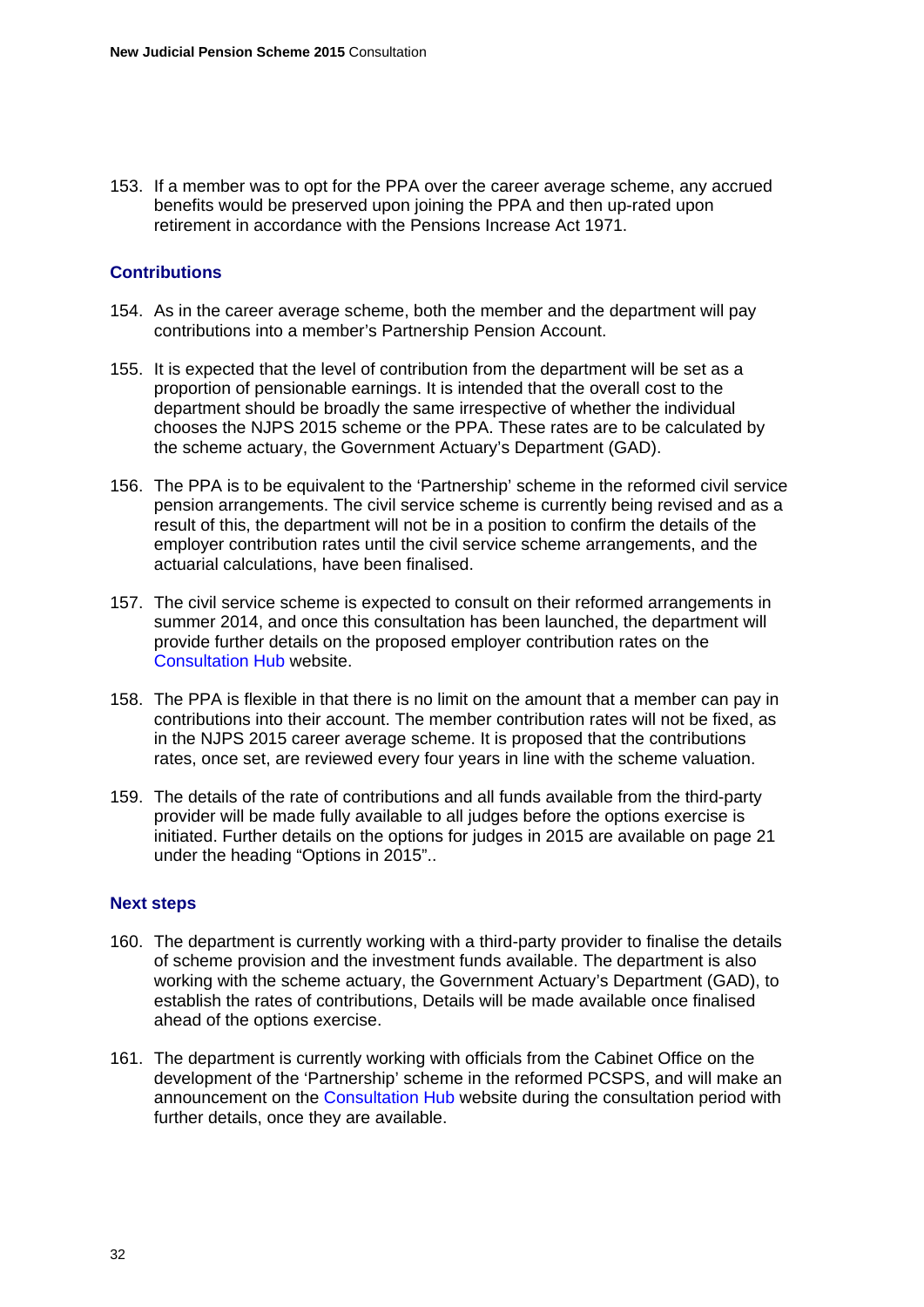#### **Examples: Partnership Pension Account**

- **Judge G** is a salaried judge, eligible to join the NJPS 2015. She decides that rather than joining the career average scheme, she would rather open a PPA account. Judge G no longer accrues benefits in the career average scheme.
- On January 1 2019, Judge G decides she would now wish to accrue benefits in the NJPS 2015 career average scheme, rather than the PPA. From this point, neither Judge G nor the department will make contributions into her PPA account, rather making the contributions into her account in the career average scheme.
- Judge G will be able to draw pension benefits from her career average, NJPS 2015 account upon retirement. However, under current legislation, she will be able to access her pension from the PPA from age 55, regardless of whether or not she is retired.
- **Judge H** is a fee-paid judge, eligible to join the NJPS 2015 from 1 April 2015. He decides to opt for a PPA account, rather than for the career average scheme.
- Subsequently, Judge H is appointed as a salaried judge. As the NJPS 2015 provides for both salaried and fee-paid judiciary, he is under no obligation to change pension schemes. Judge H decides to move into the career average. From this point, Judge H and the Department will pay contributions into the career average scheme rather than the PPA.
- When Judge H is over 55, he will be able to withdraw his pension from the PPA, whilst still accruing benefits in the NJPS 2015.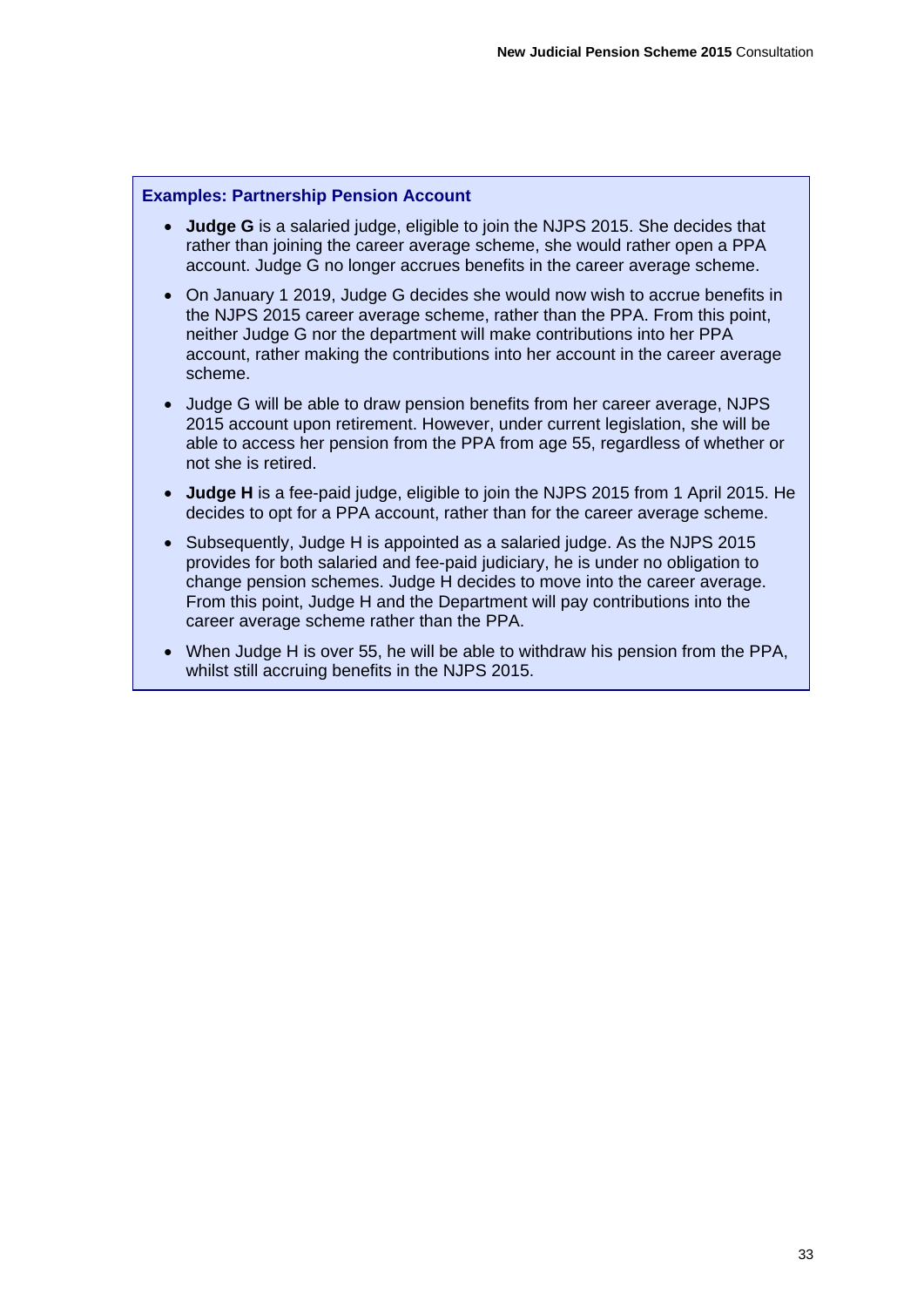# **Section 4: Membership**

- 162. This section details additional features available as part of the NJPS 2015.
- 163. These features will not be relevant for members of Group A who are eligible to remain in JUPRA until retirement. Members of Group B will have the option to remain in their current arrangements until the end of their individual tapering period at which point they will move into the NJPS 2015, or to move into the NJPS 2015 from 1 April 2015. Members of all other groups will have the option to join the NJPS 2015 from 1 April 2015, or from their first day of service.
- 164. The department welcomes comment from all judges with regards to this section.

#### **Eligibility and admission to membership**

- 165. The NJPS 2015 will be open to all UK judiciary, except where terms and conditions are specifically non-pensionable, or where a judge is a member of another judicial pension scheme in respect of his or her service. This includes eligible fee-paid judiciary.
- 166. It is proposed that an eligible individual is enrolled in the NJPS 2015 from their first day of service, unless a member is eligible for any form of transitional provision, or the Transitional Protection Allowance, then other defaults would apply. These defaults are highlighted in Section 1, under the heading 'Default options in 2015' (p.**Error! Bookmark not defined.**).
- 167. A member may opt out of scheme membership at any time. Opting out within one month from first joining the scheme is backdated to Day 1; otherwise it generally takes effect from the beginning of the pay period after notice of opting out is given.
- 168. Judges who have registered with HMRC for Enhanced Protection or Fixed Protection need to be aware that if they join the pension scheme, they will lose their Protection rights. Judges to whom this applies must make clear at the time of taking up appointment that they do not wish to join the scheme.
- 169. Individuals who have either opted out of the scheme, or initially chose not to join the scheme, will be able to opt in to membership. A member will not be able to opt in more than once within a twelve-month period.

#### **Qualifying periods**

- 170. An eligible individual is enrolled in the NJPS 2015 from their first day of service. A member may opt out of the scheme at any time.
- 171. Scheme members will need two years' qualifying service to qualify for any pension benefits drawn before pension age. This includes dependant's benefits. Service in a judicial pension scheme immediately prior to moving into the NJPS 2015 will be added to NJPS 2015 service to calculate qualifying service.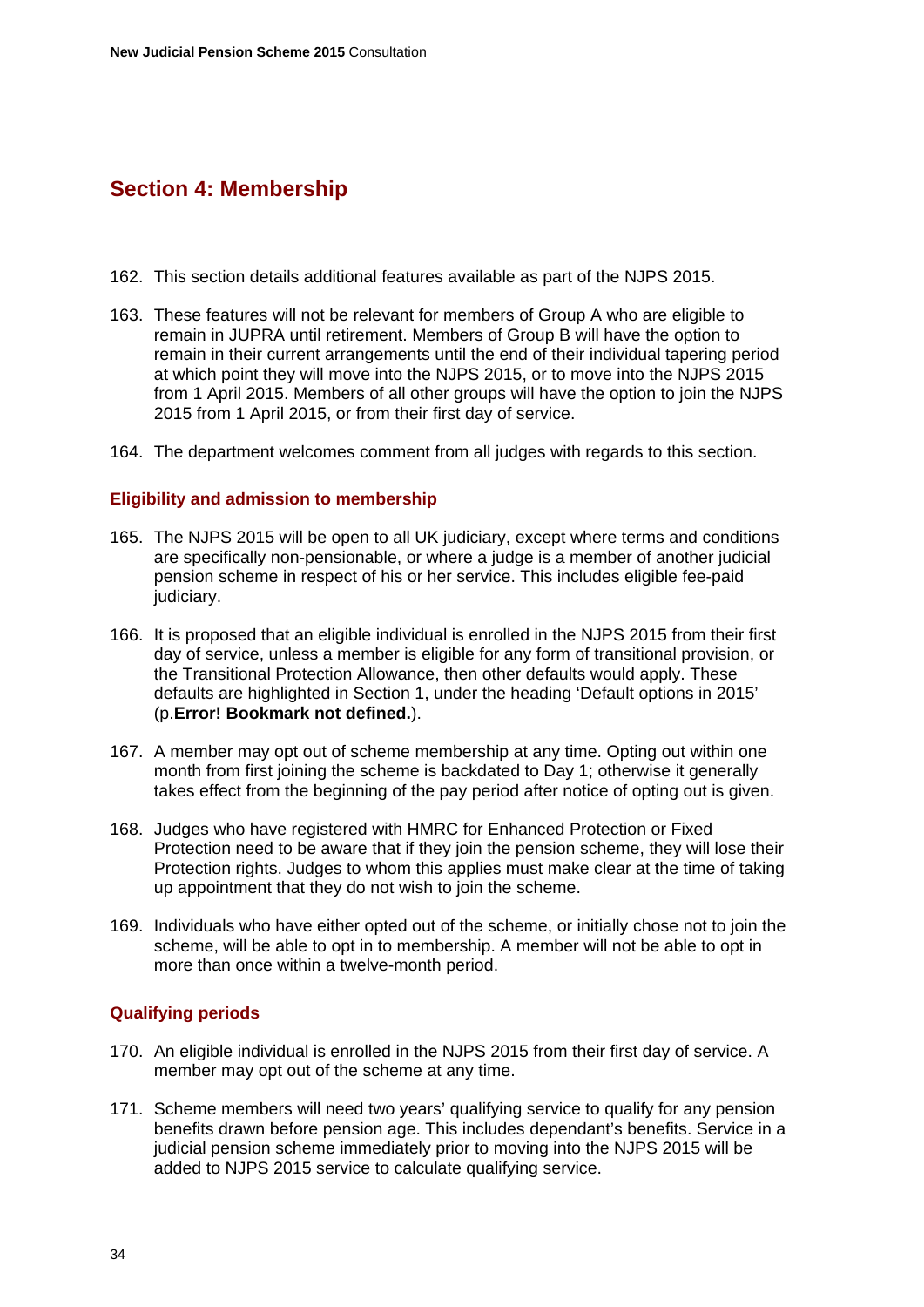- 172. On leaving the scheme with less than two years' service, an individual will have the option of a refund of contributions, or a transfer value to another pension scheme or arrangement.
- 173. The NJPS 2015 will be open to both salaried and fee-paid judiciary. Qualifying service is calculated by reference to start and end dates and does not vary depending on full-time or part-time status. Any requirements for a minimum period of qualifying service will look at a combination of service in JUPRA, the FPJPS, and the NJPS 2015.

#### **Options for scheme members**

- 174. There will be a number of options available to members of the NJPS 2015 which include:
	- Commutation of pension for a tax-free pension lump sum;
	- Allocation of member pension for additional pension for dependant(s); and
	- Purchase of added pension.

#### **Commutation**

- 175. The NJPS 2015 will not provide an automatic lump sum. At retirement, members can commute part of their earned pension into a lump sum (subject to HMRC tax limits). The pension will convert at a rate of £1 of annual pension for £12 of lump sum.
- 176. Reducing your annual pension in this way has no impact on pensions for dependants as these are based on your pension pre-commutation.
- 177. The maximum amount of tax-free lump sum is set by HMRC rules for tax-registered schemes and is generally the lesser of:
	- 25% of the HMRC pension valuation; and
	- 25% of the member's remaining Lifetime Allowance.

#### **Example: Commutation**

**Judge F** has a pension of £24,000 (A) *(NB. This example assumes no Lifetime Allowance considerations.)*

In this example, Judge F wants a lump sum of £72,000 (B). This is calculated below:

Commutation lump sum: £72,000 / 12 = £6,000 (C) (i.e. 1:12 commutation)

To obtain this commuted lump sum, Judge F must give up the amount of pension commuted, in this instance, £6,000.

New pension value: £24,000 - £6,000 = **£18,000** (D) (i.e. A - C)

#### **Allocation**

178. Allocation allows a member to surrender part of his or her own pension to provide a pension for a financial dependant, payable following the member's death. A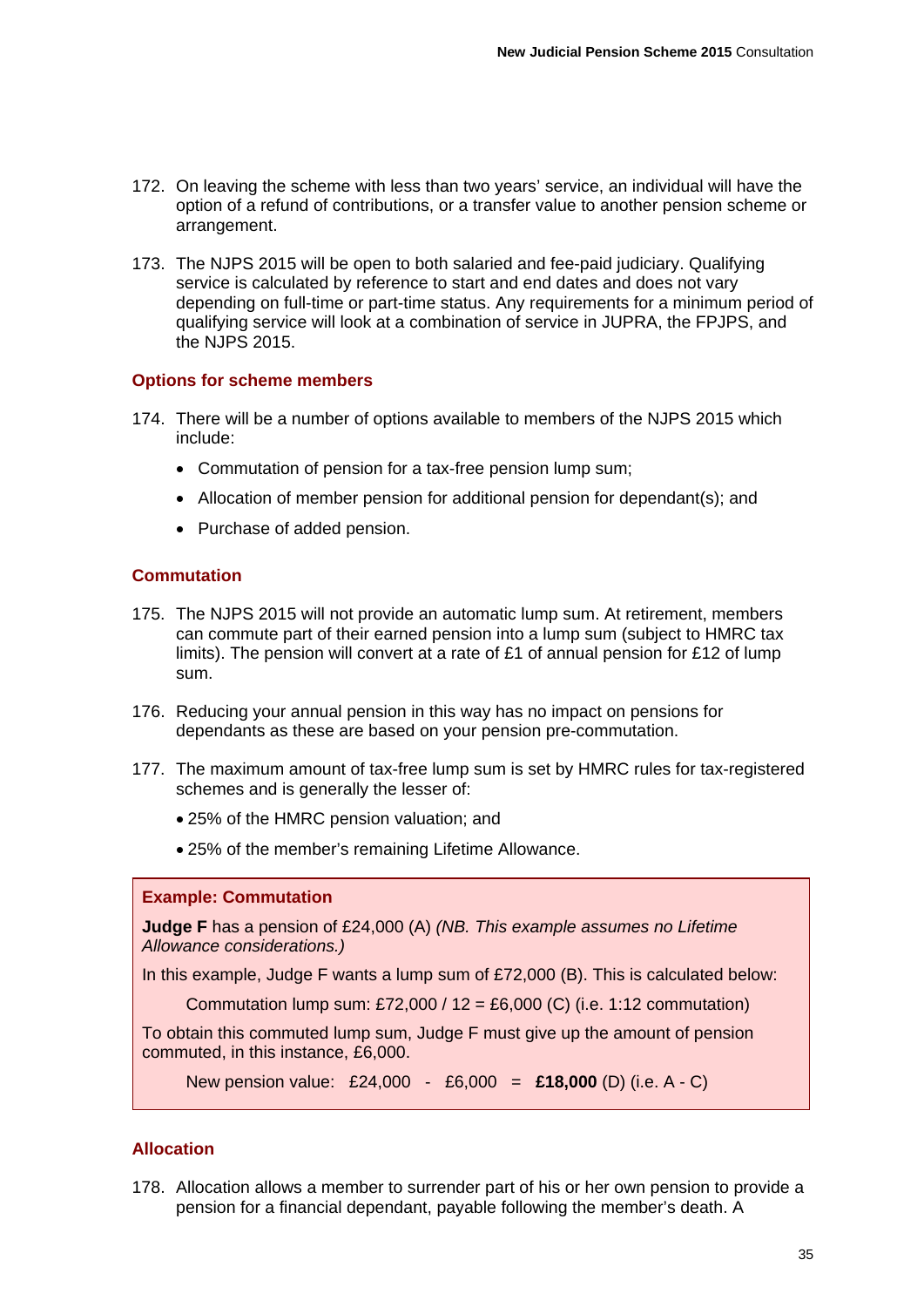'dependant' in this context means a person who is financially dependent on a scheme member or a person with whom the scheme member is financially interdependent.

- 179. The option is exercisable on the member's retirement or during active service. However, once made, this decision cannot be revoked. As a result, this option tends to be exercised upon retirement.
- 180. The annual pension for a financial dependant will be calculated by multiplying the surrendered part of the member's pension by an 'Allocation Factor'. This 'Allocation Factor' depends on the relative ages and gender of the scheme member and the dependant.
- 181. There are restrictions on the amount of pension a member may choose to allocate in that the scheme member's pension cannot be less than the total of pensions paid to adult dependants.

#### **Example: Allocation**

**Judge I** is retiring at age 67 with a pension of £72,000. Under the scheme rules, his wife will receive a pension of £27,000 after his death. Judge I wants to make some provision for his sister, aged 64, who he supports financially.

Judge I is in good health. He opts to allocate £5,000 of his pension to provide a pension for his sister after his death. Judge I's pension is therefore reduced to £67,000. His wife's pension remains at £27,000.

Calculation of Allocated Pension = Allocation value x Allocation Factor

If in this example the allocation factor is 3.7 (illustrative), then Judge I's sister will receive a pension of £5,000  $\times$  3.7 = £18,500.

The pensions for Judge I's wife and sister will be paid upon Judge I's death.

- 182. The option is only available where an appointed medical advisor is satisfied with the health of the scheme member. This is not available where the member is retiring on grounds of ill-health.
- 183. Members opting for allocation must be aware of the attendant risks of this option. Specifically that the reduction to their pension is permanent and will apply even if the beneficiary predeceases them.

#### **Purchase of 'Added Pension'**

- 184. Currently, members of JUPRA are able to top-up their benefits through taxregistered 'Added Voluntary Contribution' arrangements, known as the JAVCS. The 'JAVCS' allows for judges to make added contributions of up to a maximum of 15% of salary, inclusive of the dependent's contributions to JUPRA, to an account offered by a third party. AVC investments are managed by a third-party provider, and used to provide a mix of lump sum and pensions subject to HMRC rules.
- 185. The AVC scheme is not required to close in March 2015. The department has agreed with the provider that members of all schemes will be able to contribute to these accounts.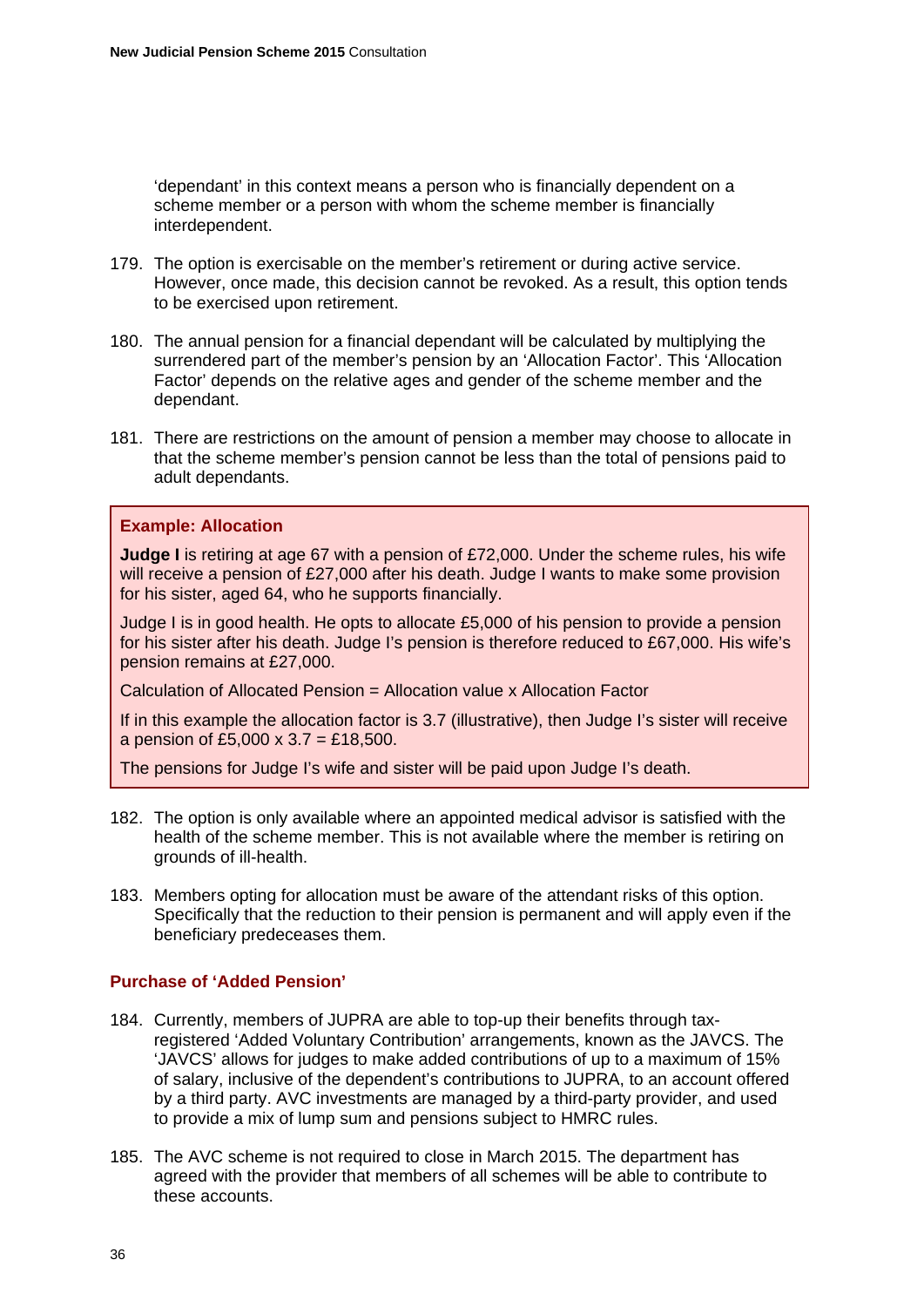186. In the NJPS 2015, judges will have the following options:

- Paying additional contributions (or lump sums) to purchase 'Added Pension'. It will be priced by the scheme actuary. The total amount of Added Pension that an individual can purchase will be subject to limits set by HM Treasury (currently £6,500 per annum).
- Transferring other private or occupational pensions into the NJPS 2015 within 12 months of joining the scheme, subject to limits on the amount that can be transferred.
- Making contributions into the AVC scheme to build up a pension pot to be invested by the third-party provider, and which will be drawn according to HMRC rules.
- Making periodical payments throughout a career to attain a pension age of any period up to three years below the member's normal pension age, provided that it would achieve "effective pension age" of at least 65.
- Upon leaving the scheme, members will have a facility to make a one-off payment to 'buy out' the early retirement reduction. The scheme pension age in the NJPS 2015 will be linked to the State Pension Age, which is currently 66.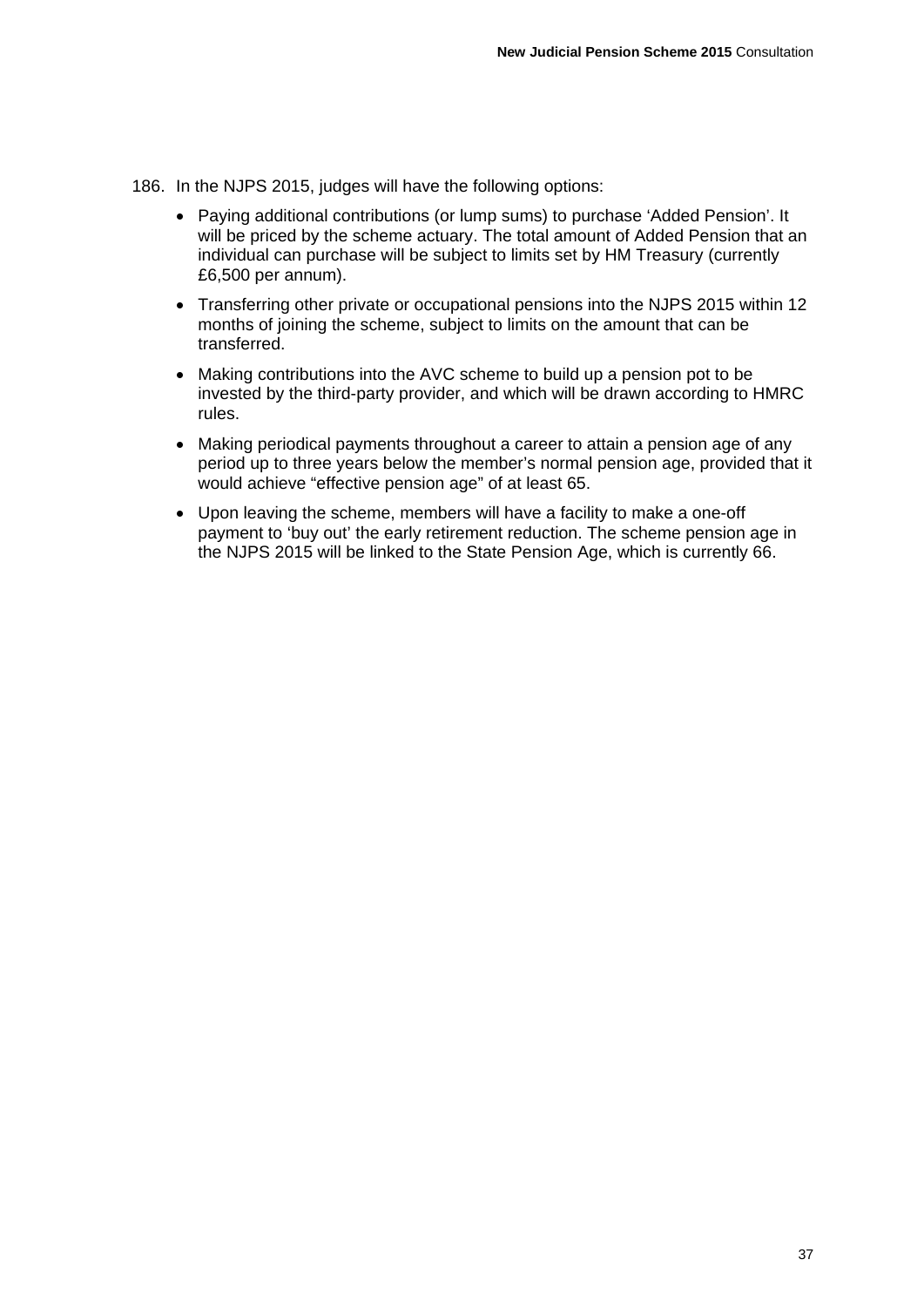# **Section 5: Leaving the scheme**

- 187. This section looks at provisions in the NJPS 2015 for leaving the scheme.
- 188. These features may not be relevant for members of Group A who are eligible to remain in JUPRA until retirement. Members of Group B will have the option to remain in their current arrangements until the end of their individual tapering period at what point they will move into the NJPS 2015, or to move into the NJPS 2015 from 1 April 2015. Members of all other groups will have the option to join the NJPS 2015 from 1 April 2015, or from their date of appointment.
- 189. Members should note that the policies on retirement under the NJPS 2015 will not affect a judge's statutory retirement age. There is information in this section on sitting in retirement, which may be of interest to all members.
- 190. This section covers all forms of retirement, including early, late, partial, and illhealth. The section also sets out provisions for judges who wish to sit in retirement. This section also looks at provisions for death in service, death in retirement, and death in deferment.
- 191. The department welcomes comment from all judges with regards to this section.

#### **Early retirement**

- 192. Active and deferred members of the NJPS 2015 will have a right to draw their NJPS 2015 pension before scheme pension age, after the age of 55. While a member must make a formal claim to have their pension brought into payment early, the consent of the department is not required.
- 193. Early retirement in the NJPS 2015 is subject to the member being entitled to deferred benefits, that is, they must have a minimum of two years' qualifying service.
- 194. If taking a pension early, a member will be subject to an early retirement reduction. The early retirement reduction is permanent, and applies to the member's benefits only. Under the NJPS 2015, any surviving adult pension will be based off the full pension, regardless of any actuarial reduction.
- 195. Pension drawn before scheme pension age will be subject to an early retirement reduction, reflecting the fact that the pension will be in payment for longer than would have been the case if the individual retired at scheme pension age. This reduction will be determined using factors provided by the scheme actuary.
- 196. Upon leaving the scheme, members will have a facility to make a one-off payment to 'buy out' the early retirement reduction. The scheme pension age in the NJPS 2015 will be linked to the State Pension Age, which is currently 66.
- 197. If this option of 'buying out' the early retirement reduction is exercised, the pension would then be brought into payment on an unreduced basis. The level of this one-off payment will be dependent upon the individual's circumstances and will be calculated by the scheme actuary.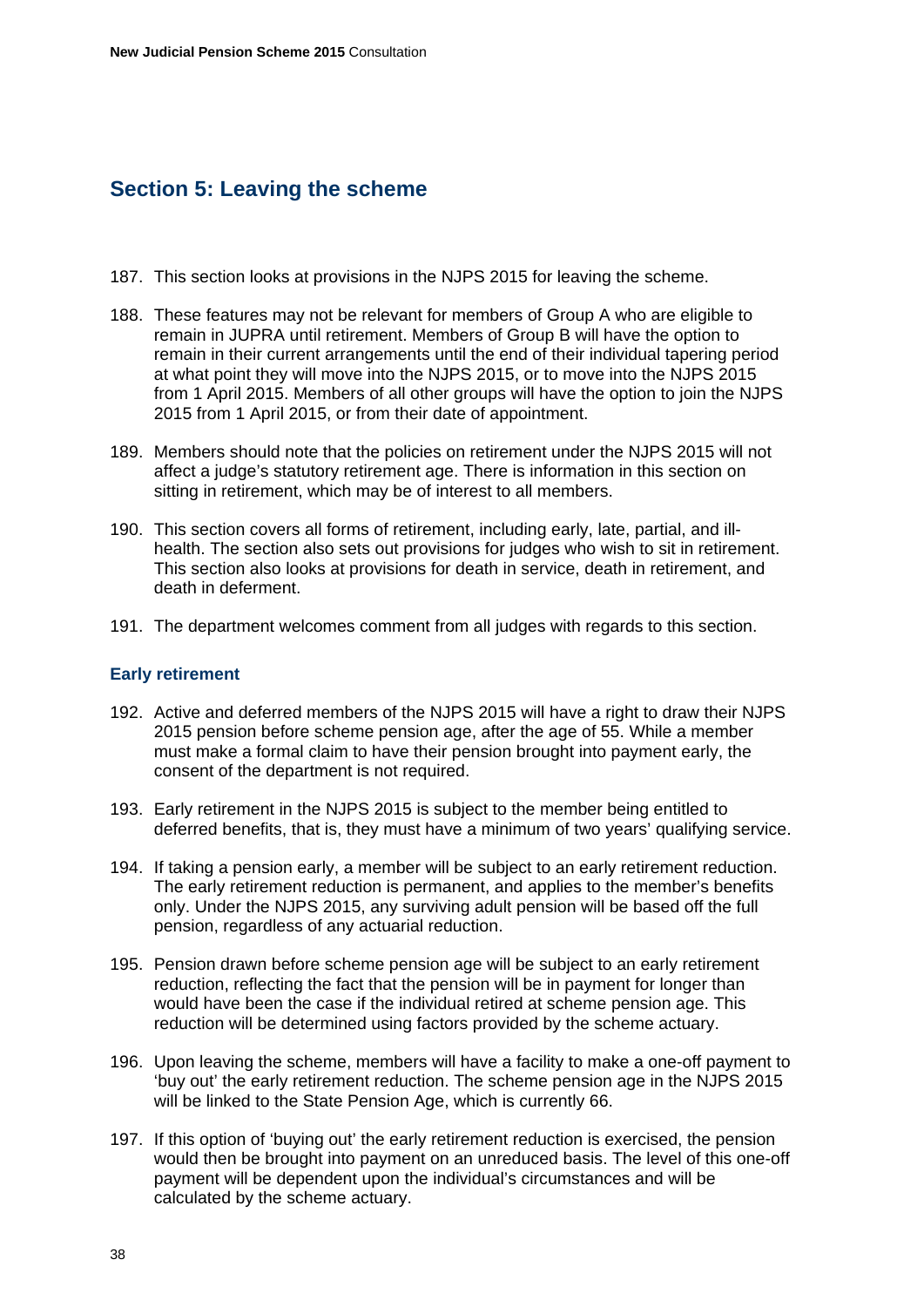198. It should be noted that a buyout payment made to the scheme by a member would attract tax relief subject to HMRC limits. The buyout payment would not count directly for Annual Allowance purposes, as the Annual Allowance calculation reflects the amount of pension accrued in a year, not the level of contributions made by a member.

#### **Example: Early retirement**

- **Judge J** became a judge in 2013 and has a State Pension Age of 66. In 2019, he is 64 and wishes to retire. At this time he will have 2 years of service in JUPRA, and 4 years service in the NJPS 2015. Judge J is married and has a widow's pension.
- At this point, Judge J would be entitled to early payment of his JUPRA pension as well as his NJPS 2015 pension as he meets the qualifying criteria for early retirement in both schemes.
- Judge J's JUPRA pension (65) will be actuarially-reduced to reflect the fact that the payment will be coming into effect one year before the JUPRA pension age.
- His NJPS 2015 pension will be reduced by a different percentage, reflecting the fact that the payment will be coming into effect two years before the NJPS 2015 pension age (66).
- If Judge J's wished, he could make a one-off payment upon retirement to avoid the actuarial reduction to his NJPS 2015 pension. This is not an available option under JUPRA.
- Upon Judge J's death, his widow's pension will be based on the full (pre-reduction) amount of his NJPS 2015 pension, but only the actual (actuarially-reduced) amount of his JUPRA pension.

#### **Late retirement**

- 199. Late retirement means drawing pension (and lump sum, if applicable) from the scheme, after the scheme pension age.
- 200. The NJPS 2015 is a career average scheme, with no limit on the amount of years a member can accrue in the scheme however; benefits will be subject to annual and lifetime allowances. If a member wishes to take late retirement, they will be eligible for a 'late retirement addition'.
- 201. The late retirement addition will be calculated by taking the balance in the individual's pension account at 31 March of the previous year, multiplied by a percentage. This calculation will be determined using factors provided by the scheme actuary. The late retirement addition would be applied from in the April following the individual's attainment of scheme pension age
- 202. The member will still accrue annual pension in the career average scheme on top of this late retirement addition, and the pension earned in late retirement addition will be added to the member's overall pension balance. It should be noted that as this will be classed as 'pension accrued in a year' for tax purposes, any late retirement addition would be subject to the Annual Allowance.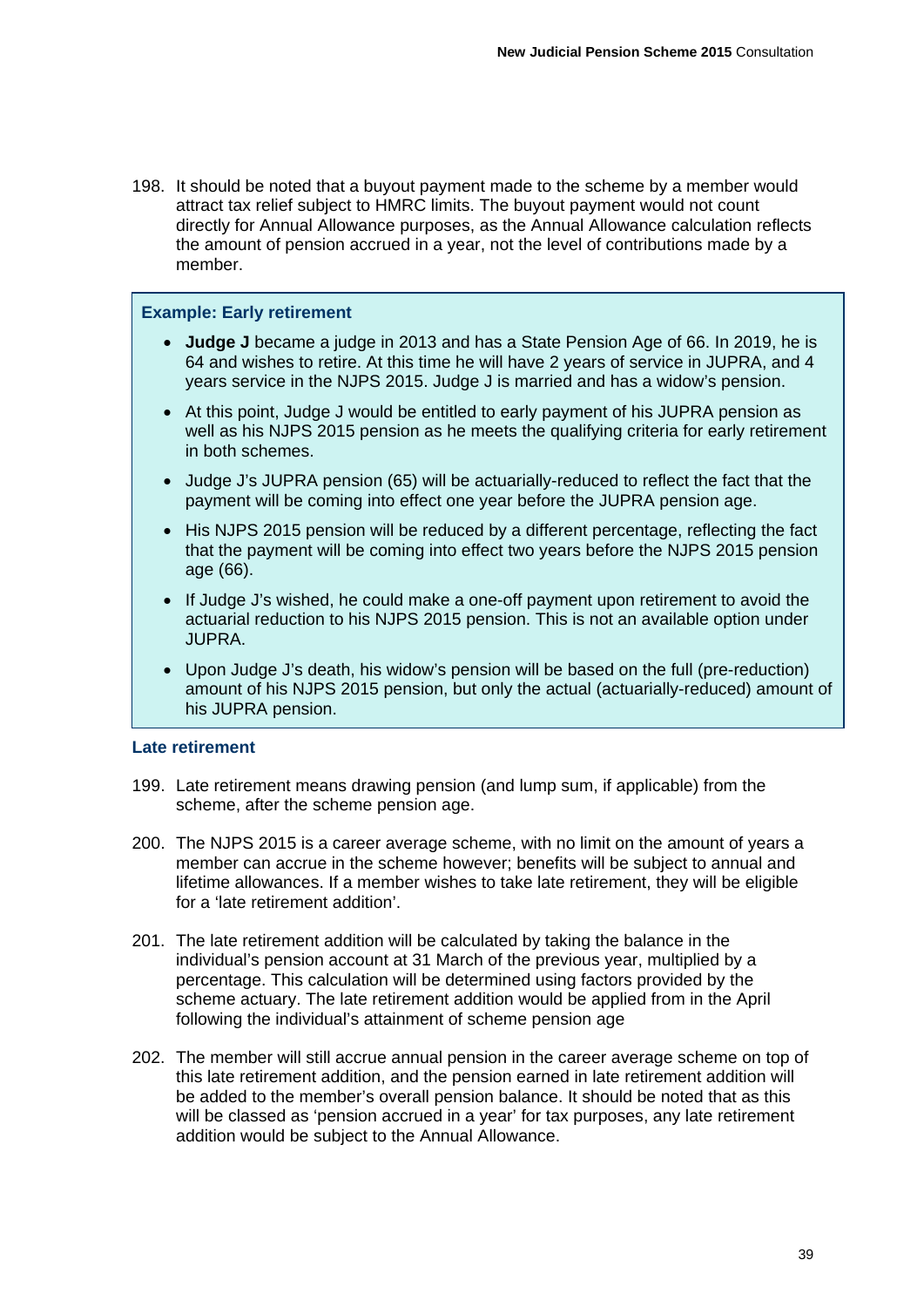- 203. In subsequent years after scheme pension age, a late retirement addition will be calculated with reference to the pension account balance at the end of the previous year.
- 204. It should be noted that the late retirement arrangements described here will also apply in the event of partial retirement if that takes place after scheme pension age. In the instance of a member taking partial retirement, and also late retirement beyond pension age, the late retirement addition would be applied to the member's second pension account, as their first account will already be in payment by virtue of the member taking partial retirement.

#### **Late retirement in deferment**

- 205. Late retirement in deferment means drawing pension (and lump sum, if applicable) from the scheme, after the scheme pension age, whilst a member is in deferment.
- 206. If a member wishes to take late retirement whilst in deferment, they will be eligible for a 'late retirement addition'.
- 207. The late retirement addition will be calculated by taking the balance in the individual's pension account at 31 March of the previous year, multiplied by a percentage. This calculation will be determined using factors provided by the scheme actuary. The late retirement addition would be applied from the April following the individual's attainment of scheme pension age.
- 208. The pension earned in late retirement addition will be added to the member's overall pension balance.
- 209. In subsequent years after scheme pension age, a late retirement addition will be calculated with reference to the pension account balance at the end of the previous year.

#### **Partial retirement**

- 210. Partial retirement allows scheme members to draw pension benefits while remaining in office. Where a member opts for partial retirement, they can draw all their benefits, or decide on the proportion of their benefits they wish to draw.
- 211. Someone who opts for partial retirement would draw benefits from their pension account, and at that point would open a second pension account in the NJPS 2015. This second account is used to accrue benefits going forward, whilst at the same time drawing pension benefits from their first account.
- 212. In comparison, JUPRA does not offer partial retirement. In the current scheme, JUPRA pensions are payable only on retirement from judicial office. As a result of this, partial retirement would only apply in respect of service in the NJPS 2015. For the purpose of determining if an individual had sufficient qualifying service however, service in JUPRA would be taken into account.
- 213. Partial retirement in the NJPS 2015 will only be possible where an individual's working patterns have changed such that an individual's pensionable earnings have reduced to no more than 80% of the amount before the change. For instance, if a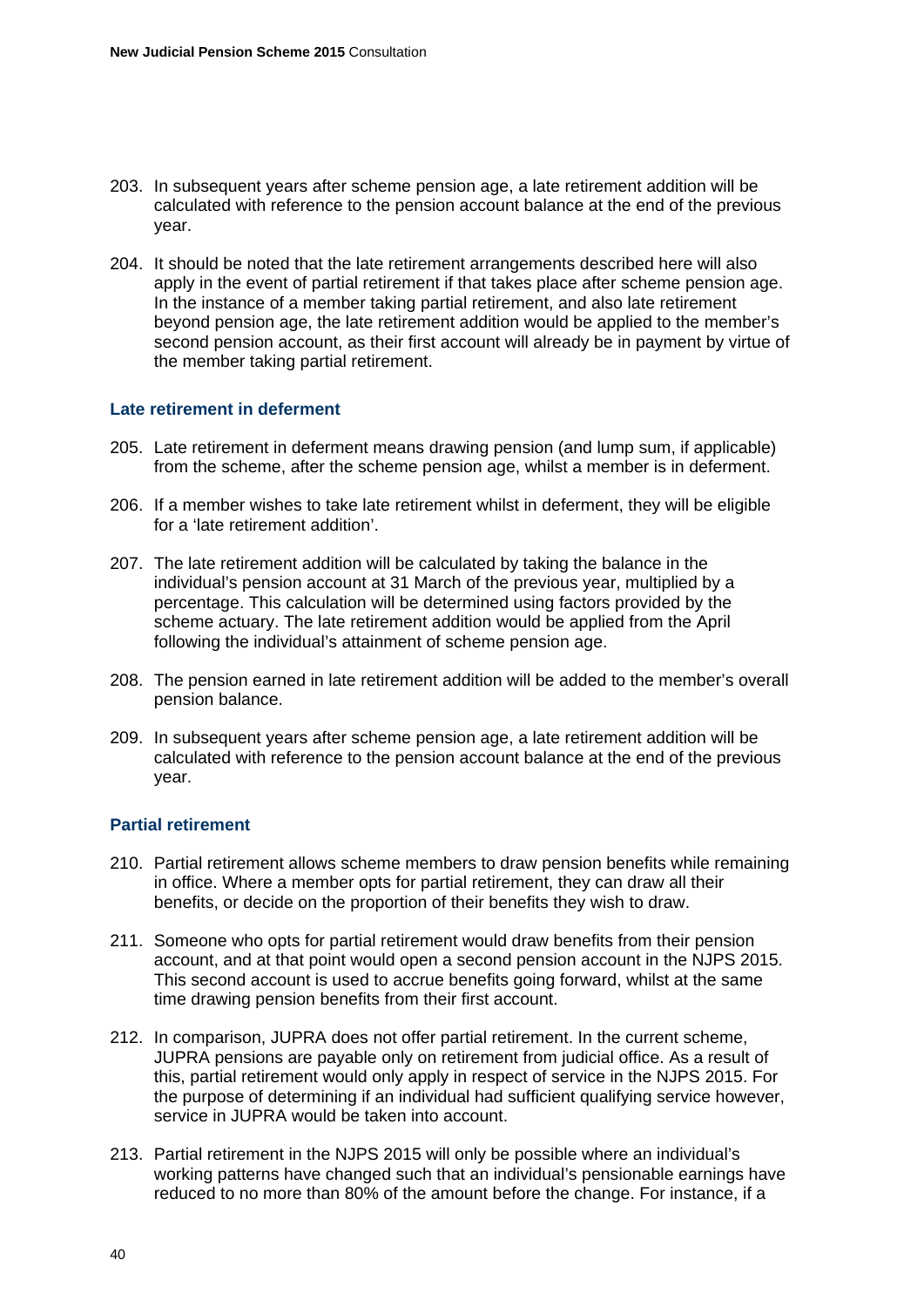judge was to sit four days a week, instead of five days, this would 80%. Subject to business needs, where an individual is working on a salaried part time basis (SPTW), the administrative requirement to meet 50% working time may be relaxed.

214. The partial retirement option is only available once, and must be exercised within three months of the reshaping of the individual's working pattern. A member would be entitled to retire if he is aged at least 55 and, if under his pension age, has two years' qualifying service.

#### **Ill-health retirement**

215. The NJPS 2015 diverges from the other reformed public service schemes on the matter of ill-health retirement benefits. As a result of the unique circumstances of the judiciary, and in particular the 'return to practice' convention, the NJPS 2015 will offer a **single level** of ill-health retirement benefits, rather than the two-tier system common in other reformed schemes.

The NJPS 2015 will provide a single level of ill-health retirement benefits whereby:

- Ill-health pensions would be payable to a judge who had "suffered a permanent" breakdown in health involving incapacity for employment". This is a similar standard as is applied under JUPRA.
- The pension would be payable for life and equal to the accrued pension, plus half of the expected pension that the member would have accrued before scheme pension age, which in the NJPS 2015 will be tied to the State Pension Age. This is also the same enhancement as under JUPRA.
- 216. Eligibility for an ill-health pension under JUPRA depends on the Minister (Lord Chancellor) being satisfied by means of a medical certificate that, by reasons of infirmity, the person is incapable of discharging his duties of his qualifying judicial office and that the incapacity is likely to be permanent.
- 217. Under the NJPS 2015, a period of two years' qualifying service will be required to apply for an award of pension benefits due to the incidence of ill-health. The Scheme Manager will also have to be satisfied by means of a medical certificate that states that the member has suffered a permanent breakdown in health involving incapacity for employment.
- 218. It is proposed that in exceptional circumstances, the Scheme Manager, after consideration by the Pension Board, will have discretion to bring an ill-health pension into payment without the required two years' qualifying service. This requirement for qualifying periods will be a divergence from the current arrangements.
- 219. Under JUPRA, in the event of a member retiring due to grounds of ill-health, they will receive a pension equal to their accrued pension, along with an enhancement that is equal to half of the expected pension that a member would have accrued before scheme pension age, which in JUPRA is 65. A judge would also be eligible for their JUPRA lump sum of 2.25 times their annual JUPRA pension, after enhancement.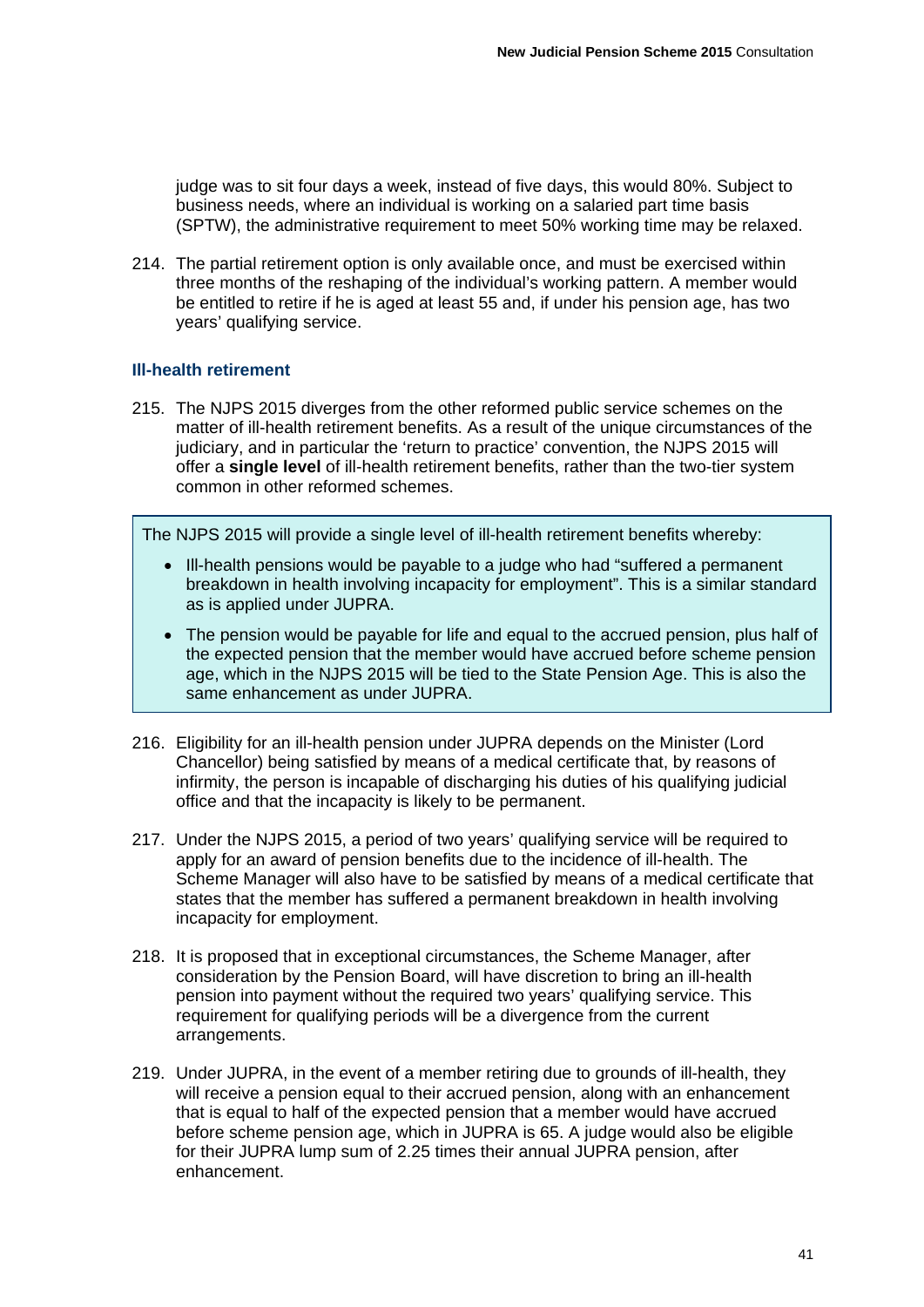- 220. The JUPRA method of enhancement will be adopted by the NJPS 2015. If a member was to retire on the grounds of ill-health in the new scheme, they will receive a pension equal to their accrued pension as well as an enhancement equal to half of the expected pension that the member would have accrued before scheme pension age, which in the NJPS 2015 is tied to State Pension Age.
- 221. In the event a scheme member has accrued benefits in both JUPRA and the NJPS 2015 before retiring on the grounds of ill-health, the accrued JUPRA pension would be brought into payment, along with the NJPS 2015 accrued pension, but any enhancement come from the NJPS 2015.

#### **Sitting in retirement**

- 222. The NJPS 2015 allows for re-employment after retirement so that a pensioner member in respect of a qualifying judicial office can at the same time be an active member in respect of a different qualifying judicial office.
- 223. For sitting in retirement from 1 April 2015, it is proposed that the scheme adopts a consistent approach for all judicial office holders; this will apply except where the post-retirement appointment is specifically non-pensionable.
- 224. For pension that has been earned from service pre-retirement, the pension will continue to be paid during sitting in retirement whether the pension is from JUPRA, the FPJPS, or the NJPS 2015.
- 225. Whilst sitting in retirement, service will be pensioned from NJPS 2015 or PPA whether fee-paid or salaried. No alternative remuneration will be provided where the judicial office holder chooses to opt out.
- 226. The sitting in retirement rules will apply only where there has been a retirement; judges who are members of the NJPS 2015 may be able to use partial retirement as an alternative.

#### **Deferment**

- 227. Deferment means a judge who is no longer accruing benefits in the scheme, but is not yet eligible to draw their pension.
- 228. Under the NJPS 2015, if a member is in deferment, the member's pension will be preserved, and subject to enhancement in accordance with the Pension Increase Act 1971 at the point of drawing their pension.

#### **Death in service**

- 229. A scheme member's dependants, or nominated beneficiaries, will be awarded a 'Death in Service' (DIS) lump sum through the NJPS 2015 should the member die in service.
- 230. Along with a lump sum payment, the NJPS 2015 will also provide pensions for eligible children and surviving adults upon a member's death. This section outlines how these payments will be calculated and how eligibility for survivors will be defined.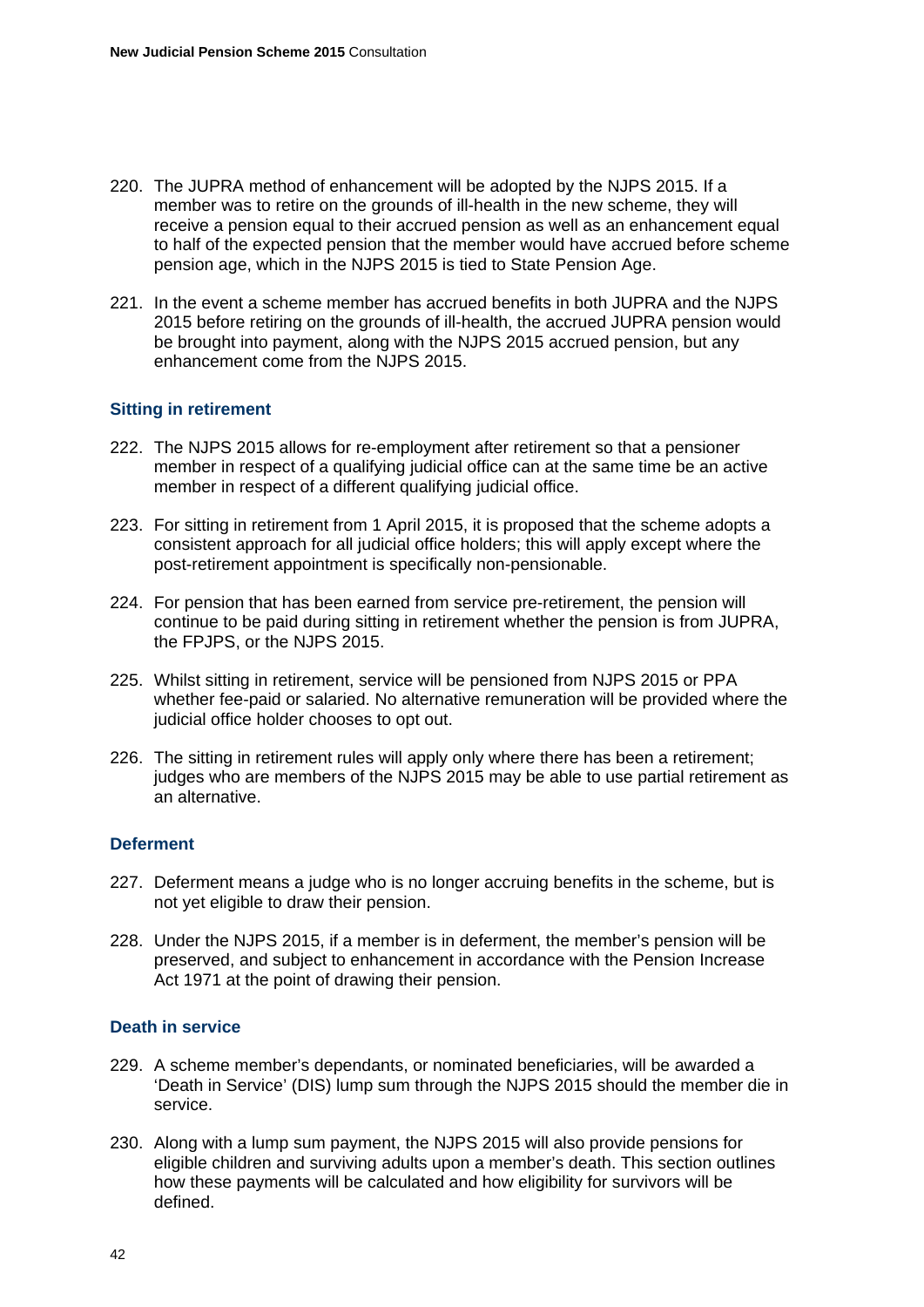#### **Death in service lump sum**

Under the NJPS 2015, the DIS lump sum will be calculated as **the greater of**:

- 2 x 'Final Pay' (less any lump sums already paid from all schemes); and
- 5 x the member's new scheme pension (less the total of pension payments already made from the new scheme)

'Final Pay' in this context is defined as the greater of:

- the amount of a member's pensionable earnings in the 12 months, ending with the last day of pensionable service;
- the amount of a member's pensionable earnings for any scheme year in the 10 scheme years immediately before the last active scheme year ("the earnings year").
- 231. Scheme members may nominate one or more beneficiaries to receive the lump sum, and specify how the benefits are to be apportioned between them. We expect the scheme rules to provide for:
	- One or more individuals;
	- One incorporated or unincorporated body; or
	- One or more individuals and one incorporated or unincorporated body.
- 232. As mentioned above, beyond the Death in Service lump sum, there will be a pension available for survivors of members that have died in service. These pensions will be available to both 'surviving adults' and 'eligible children'.
- 233. For judges that have accrued service in both JUPRA and the NJPS, surviving adults and eligible children will each receive two pension payments one in respect of the service in each scheme. Any enhancement will be calculated and paid in accordance with NJPS 2015 rules.

#### **Surviving Adult**

- 234. The NJPS 2015 will pay a pension to a surviving spouse or civil partner upon a member's death.
- 235. This pension will be equal to 3/8 (37.5%) of the scheme member's pension plus an enhancement factor, and will be payable for life.
- 236. Where there is no surviving spouse or civil partner, the NJPS 2015 may pay a pension to a 'surviving adult' dependant. This 'surviving adult' pension would be calculated in the same manner as any pension for a spouse or civil partner.
- 237. The draft regulations require that to be determined a surviving adult, a person must satisfy the Scheme Manager that immediately before the member's death:
	- The person and the member were cohabiting as partners in an exclusive, committed long-term relationship;
	- That neither party were prevented from marrying or entering into a civil partnership; and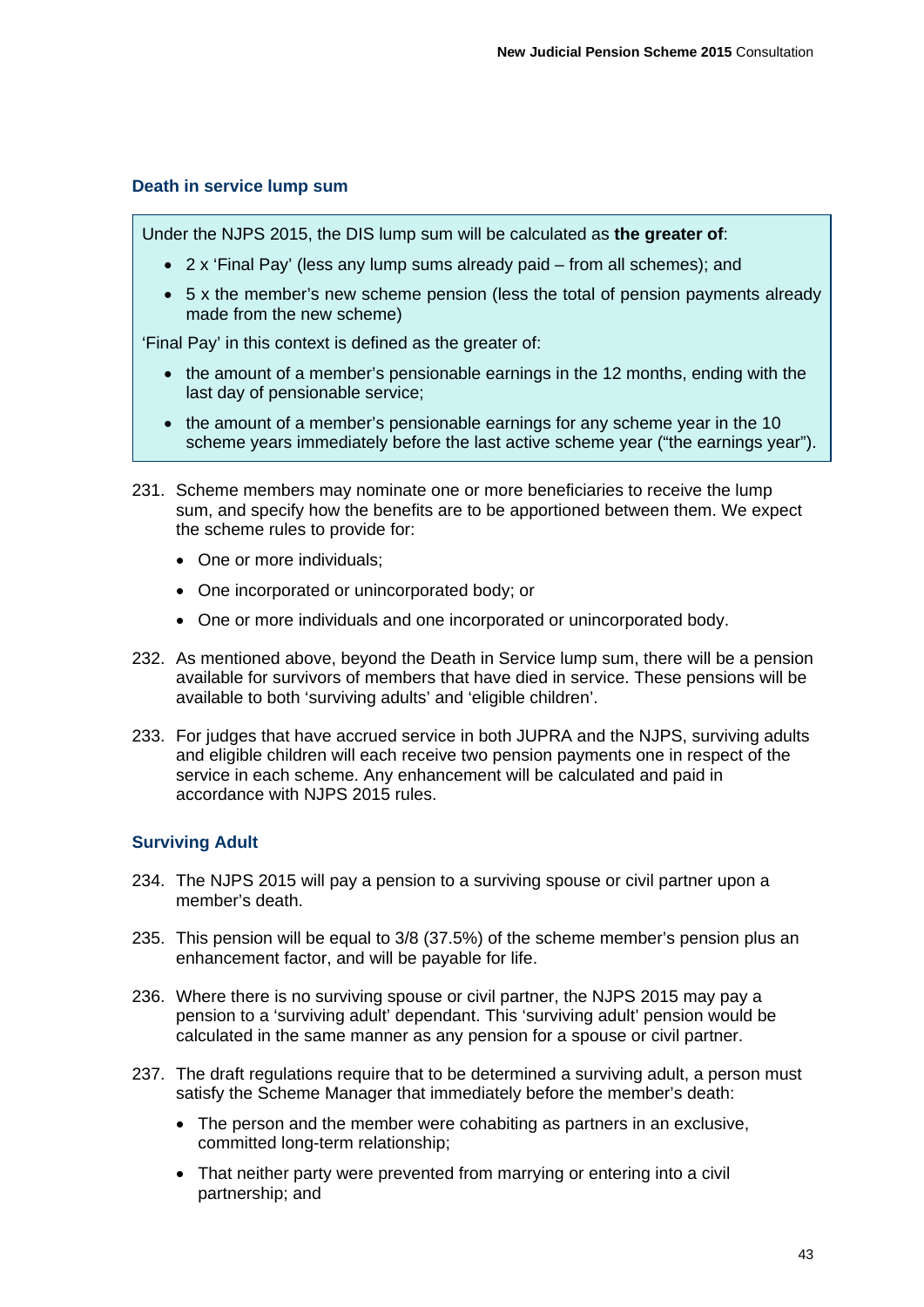- The relationship was one of financial dependence or interdependence.
- 238. Under the current JUPRA scheme, only individuals that were married to, or in a civil partnership with, a scheme member upon the member's death would be entitled to a pension. The pension would be suspended if the deceased member's spouse remarried or entered into a new civil partnership. Under JUPRA, a spouse's pension will be paid at the rate of one-half of a member's pension in JUPRA.
- 239. In JUPRA, there is no pension available for surviving adults who do not fall under the above definition. The NJPS 2015 will provide a pension to surviving adults, for life, regardless of the age of the survivor, if the survivor meets the above criteria.
- 240. A 'surviving adult' pension under the NJPS 2015 will be paid for life. It does not stop if the survivor remarries or enters into a new relationship. However, where the surviving adult is more than 12 years younger than the member, the pension is to be reduced by 2.5% for every year over twelve (subject to a maximum reduction of 50%).
- 241. As a result of the change in criteria to qualify for a pension, with it being broader than the criteria under JUPRA, there may be some cases where an individual qualifies for a pension under the NJPS 2015, but not JUPRA.
- 242. Also, if an individual was eligible for a pension under both schemes, but subsequently remarried or entered into a civil partnership, the JUPRA element of the pension may be stopped, whereas the NJPS 2015 pension is payable for life.

### **Eligible Child**

#### **JUPRA definition**

Under JUPRA, the definition of eligible child is any of the following:

- Natural children of the deceased
- Step-children of the deceased
- Children adopted by the deceased before retirement
- Children adopted by the deceased after retirement, if the Treasury so directs

Beyond these criteria, to be defined as an eligible child, the child must also be:

- Under age 18;
- In full-time education; or
- Undergoing full-time training (of at least 2 years' duration) for any trade, profession or vocation during which time the child is receiving remuneration less than a specified amount.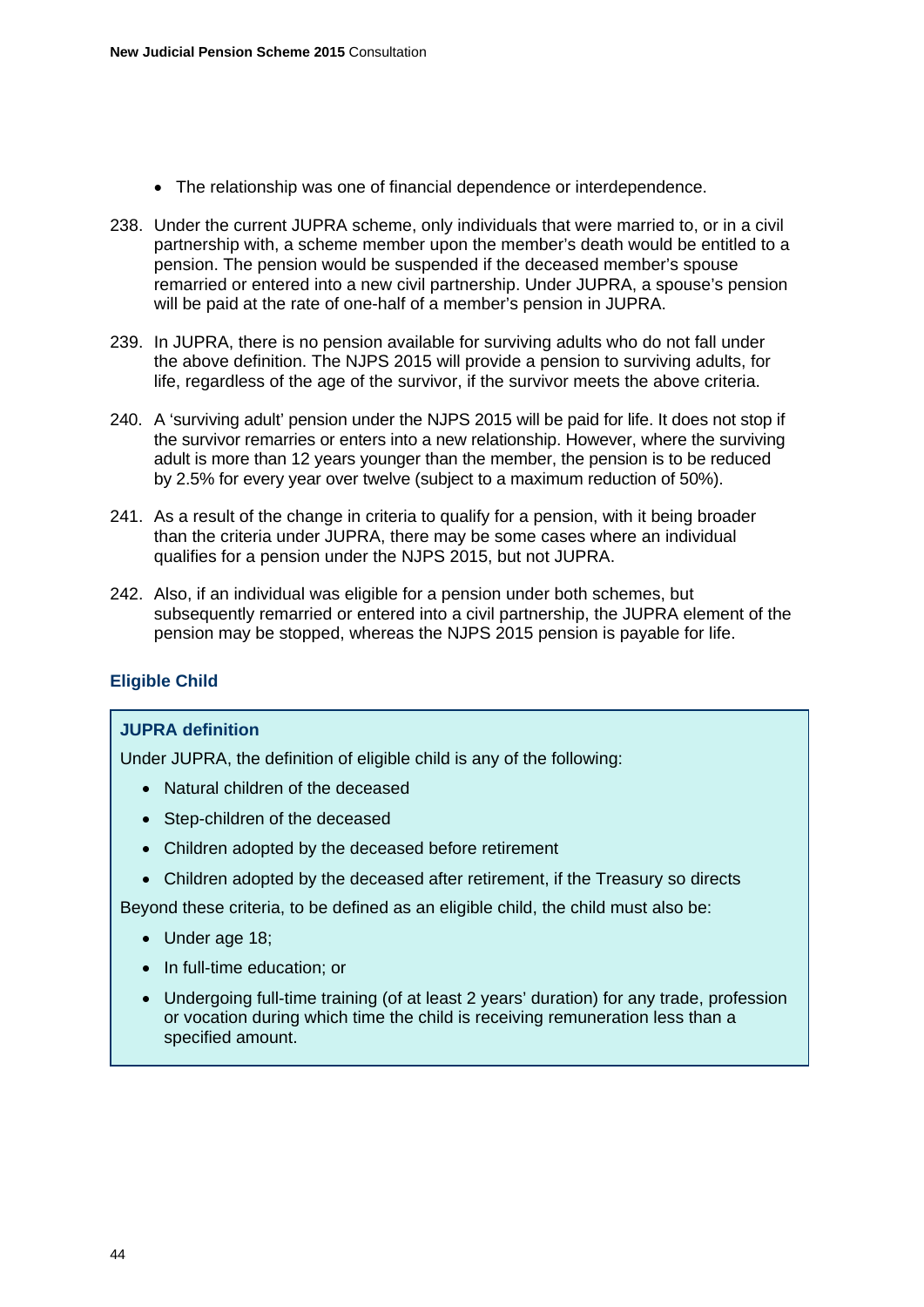### **NJPS 2015 definition**

The NJPS rules are required to operate within the HMRC definition of 'dependant' and are proposed to define an eligible child as:

A natural or adopted child of the member who meets any of the following conditions:

- Under age 18;
- In full-time education and under age 23; or
- Unable to engage in gainful employment because of physical or mental impairment and either a) aged under 23, or b) the impairment is, in the opinion of the scheme medical advisor, likely to be permanent and the person is dependent on the member as at the date of the member's death because of physical or mental impairment.

Any other young person who meets any of the three conditions listed above, and was financially dependent on the member at the date of the member's death, will also be eligible for a pension.

243. When a child ceases to be an eligible child (typically on leaving full-time education or reaching age 23), their pension will stop, but this will not result in recalculation of pensions to the other children. If the child subsequently re-qualifies for pension – for instance, on going into higher education after a gap year – their pension will recommence without impacting pensions for any other children.

An 'Eligible Child' pension under the NJPS 2015 is calculated as follows:

- Where the member leaves a surviving adult, and no more than two eligible children, each child receives a pension of '80% of the surviving adult's pension' (A).
- In the event a member leaves N children (where N is greater than 2), each child will receive a 2/N share of A.
- Where the member leaves either one or two eligible children, but no surviving adult, each of the children receives a pension of '4/3 of the 'notional' surviving adult pension (B).
- In the event a member leaves N children (where N is greater than 2), each child will receive a 2/N share of B.
- 244. To meet the HMRC definition of 'dependant', financial dependency must exist. This term is not defined and it is, as far as HMRC are concerned, for the Scheme Manager to determine whether or not this condition is satisfied. The department are proposing that the Pension Board be asked to consider whether or not a person is considered an eligible child based on these requirements, with the ability to make recommendations to the Scheme Manager if any discretions are to be made.
- 245. Pension for adult survivor and for eligible children are subject income tax in the hands of the recipient.

### **Death in retirement or deferment**

246. Retirement means a judge that has retired and drawn their pension.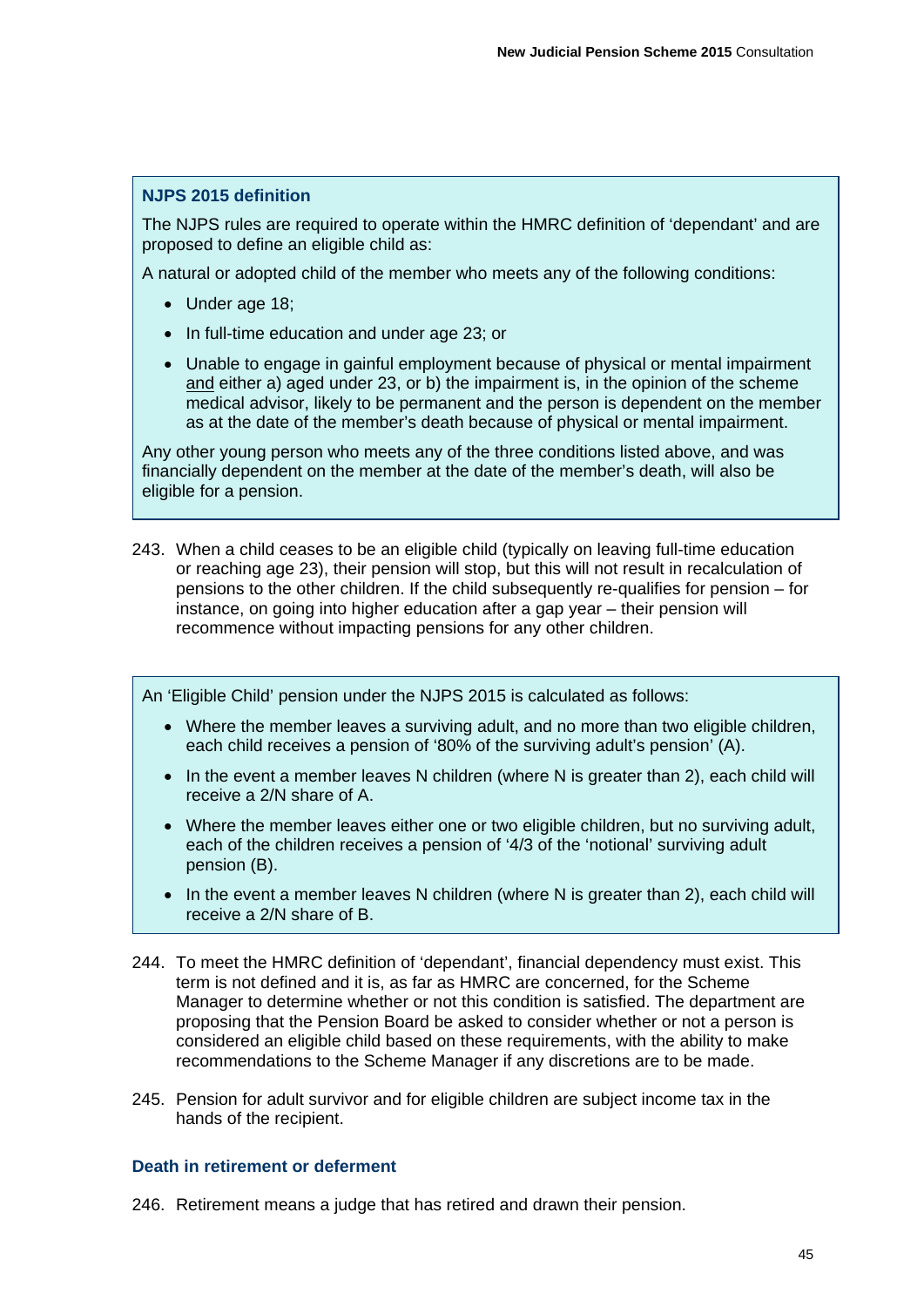247. Deferment means a judge who is no longer accruing benefits in the scheme, but has not yet elected to draw their pension.

The NJPS will provide the following benefits to those members who meet the eligibility for either death in deferment or death in retirement:

- A lump sum on death which is to be calculated as 5 times the member's NJPS pension (less any payments already made).
- A surviving adult pension of 37.5% of the member's NJPS pension.  $(3/8<sup>th</sup>)$  This will be paid for life.
- Where the member leaves a surviving adult, and no more than two eligible children, each child receives a pension of 80% of the surviving adult's pension (A). Where the member leaves N children, (where N is greater than 2), each child receives 2/N of A.
- Where the member leaves one or two eligible children but no surviving adult, each child receives a pension of 4/3 times the 'notional' surviving adult pension (B). Where the member leaves N children, (where N is greater than 2), each child receives 2/N of B.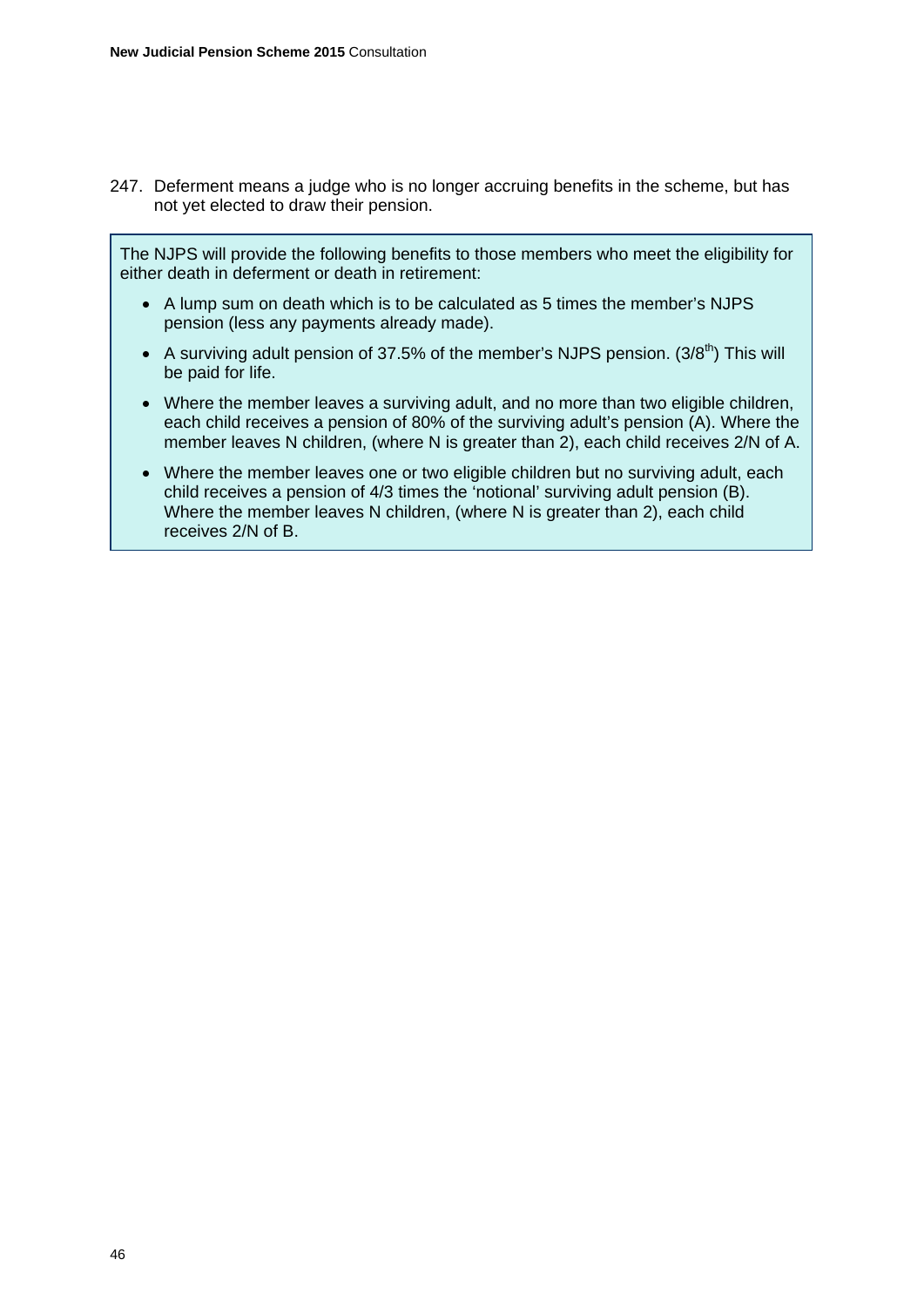### **Section 6: Scheme governance**

- 248. This section covers the proposed governance framework to oversee the operation of the schemes, and the new scheme valuation process. This section goes on to outline the new proposed Internal Dispute Resolution Procedure for the NJPS 2015, which will apply to all schemes.
- 249. This section will be relevant for all judges.
- 250. The department welcomes comment from all judges with regards to this section.

#### **Governance framework**

- 251. The implementation of standardised governance frameworks across the public service pension schemes was a recommendation of Lord Hutton's Independent Public Service Pensions Commission, and was adopted by this Government in the policy document *['Public Service Pensions: Good pensions that last](https://www.gov.uk/government/uploads/system/uploads/attachment_data/file/205837/Public_Service_Pensions_-_good_pensions_that_last._Command_paper.pdf)*'*.*
- 252. Subsequently, the requirement to implement government arrangements was established in the Public Service Pensions Act 2013. These requirements included the establishment of:
	- a Responsible Authority for the scheme:
	- a Scheme Manager to be responsible for managing and administering the scheme; and
	- two governance boards: a Pension Board, and a scheme advisory board.
- 253. It should be noted that equivalent arrangements are being applied to all public service pension schemes.
- 254. The two governance boards will have a clear separation of responsibilities, with the Pension Board focusing on the operation of the scheme, whilst the scheme advisory board will focus on potential changes to the scheme policy. The department has gone beyond the requirements of the PSPA 2013 to ensure that each board will have equality of numbers between scheme members and the department.
- 255. The procedures of the Pension Board or the scheme advisory board are not set out in detail in the NJPS 2015 regulations. This is to allow the respective boards flexibility in their procedures once established. It is intended that both boards shall sit in shadow form in early 2015. Terms of reference and procedures will be set by both boards at their initial meetings.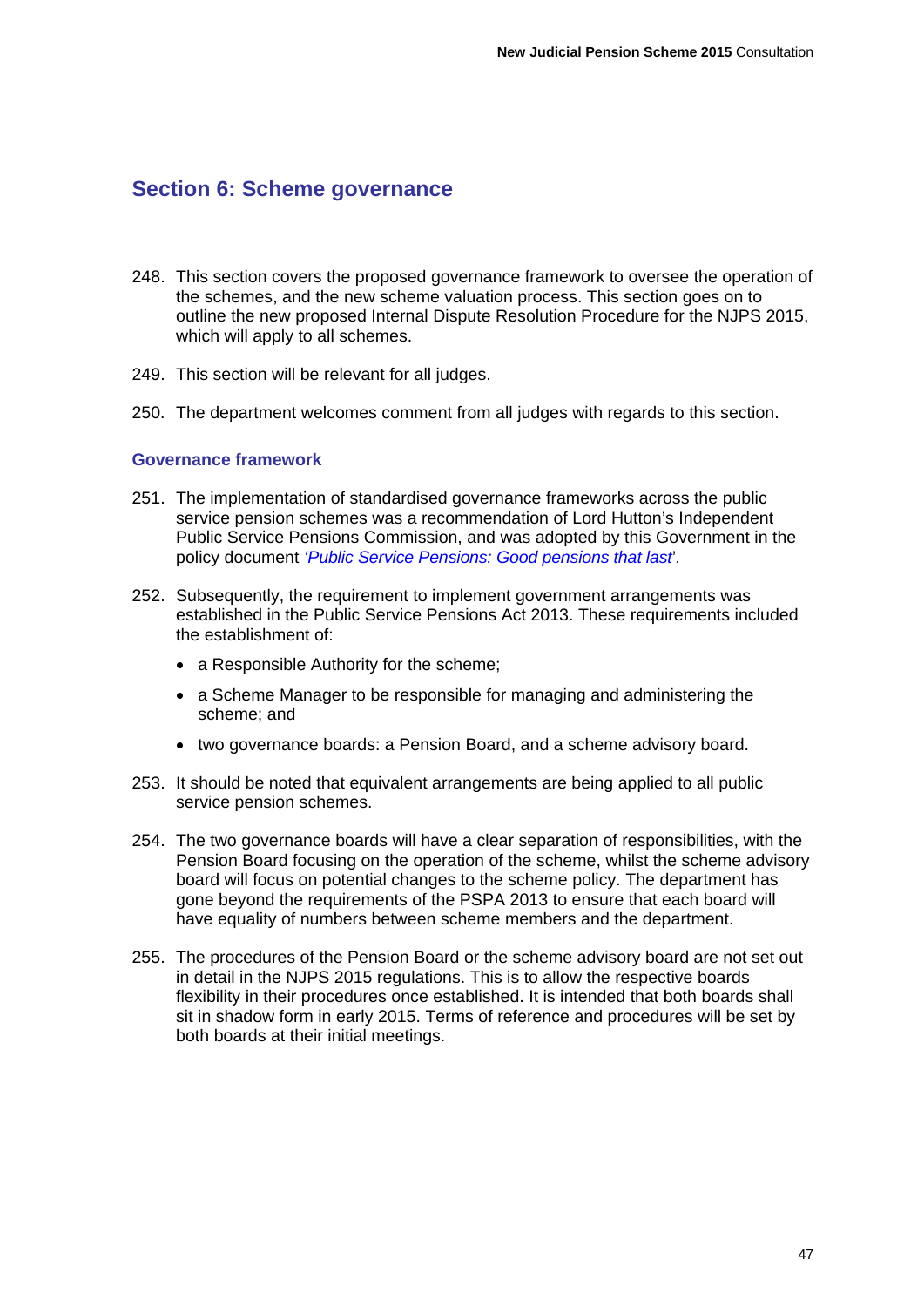#### **Governance features:**

- The establishment of the Lord Chancellor as the 'Responsible Authority' for the scheme. The Responsible Authority may make scheme regulations
- The Lord Chancellor to also take the role of 'Scheme Manager'. As Scheme Manager, the Lord Chancellor is responsible for managing and administering the scheme and any statutory pension scheme connected with it.
- The establishment of a scheme management board, to be known as the 'Pension' Board', responsible for assisting the Scheme Manager in matters relating to good governance and administration. This board will be independently chaired, and will have equality in representation between the department and the scheme membership.
- The establishment of a policy group, to be known as the 'scheme advisory board', responsible for advising the Responsible Authority on the desirability of any potential changes to the scheme. This board will also be independently chaired, and will have equality in representation between the department and the judiciary.
- These arrangements would be applicable for all of the judicial pension schemes. The Pension Board will subsume the existing Judicial Pension Scheme Board (JPS Board).

#### **Judicial Pension Board**

- 256. The Judicial Pension Board will be focused on the operation of the scheme. The Board will sit quarterly, and will be formed of eleven members. This Board will be chaired by an Independent Chair, who is to be appointed through the public appointments process regulated by the Office of the Commissioner for Public Appointments (OCPA).. The Lord Chief Justice has nominated a judicial representative to sit on the selection panel for this campaign.
- 257. It is proposed that there will be four members of the judiciary on the Judicial Pension Board. These representatives are to be nominated by the Lord Chief Justice, in consultation with the Heads of Jurisdiction. There will also be four employer representatives on the board.
- 258. This membership will be supplemented by two independent non-voting board members who will be expected to provide expertise in the operation of pension schemes, and working with third party administrators. These appointments will also be subject to the Public Appointments process, and the campaign for these appointments will begin once the Independent Chair has been appointed. It is intended to have all board members appointed by November 2014.
- 259. The Independent Chair will sit on both the Judicial Pension Board and the scheme advisory board. There will also be a core of employer and member representatives to sit on both the Judicial Pension Board and the scheme advisory board, with equality in membership preserved. The membership of the board will be supplemented with specialist advice relevant to the potential change to the scheme under consideration.
- 260. The primary responsibility of the Judicial Pension Board, as set out in the Public Service Pensions Act 2013, will be to assist the Scheme Manager in relation to the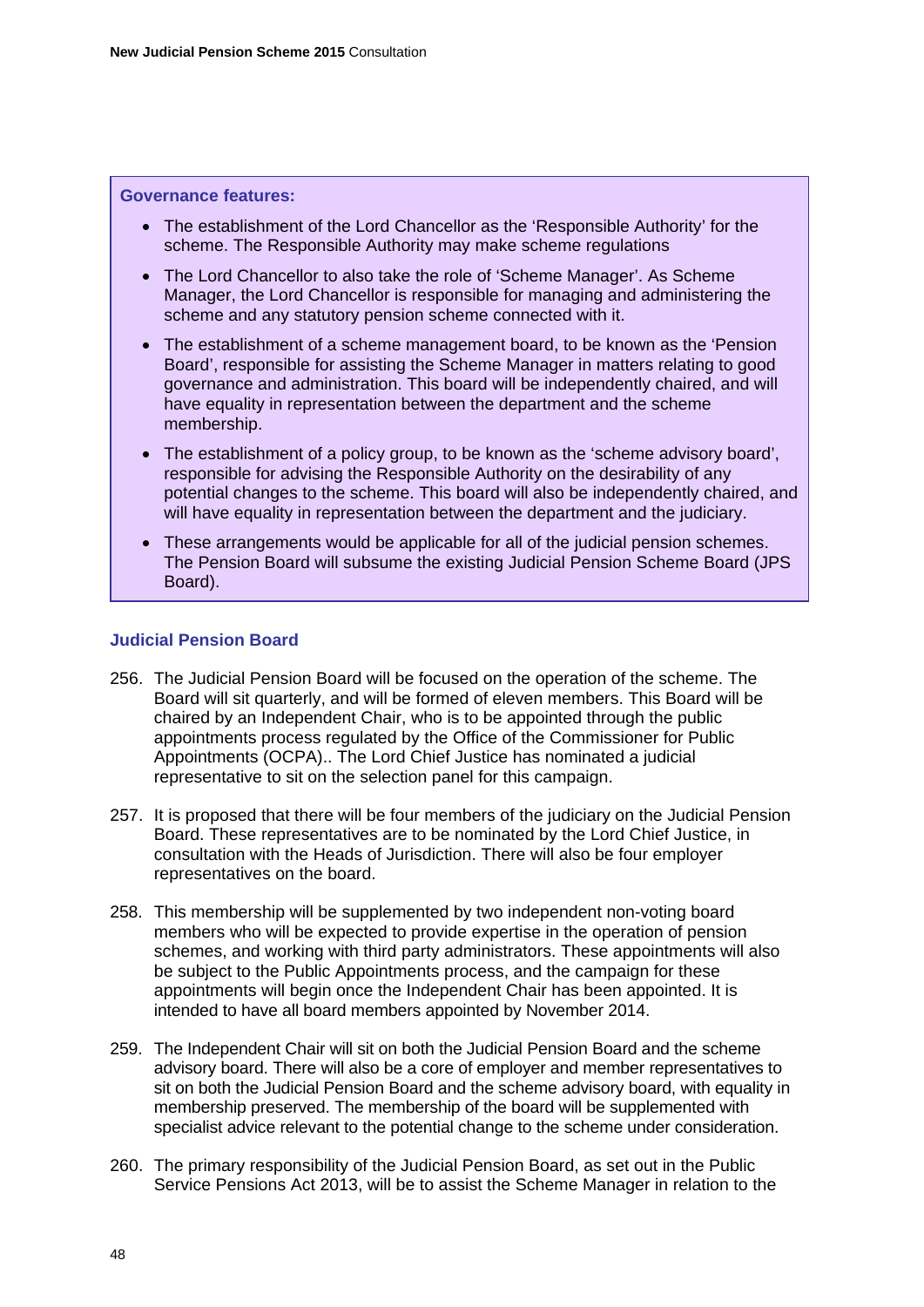compliance with scheme regulations and relevant legislation with regards to the governance and administration of the scheme.

- 261. Training will be provided to all board members to ensure a working knowledge of the scheme rules and related legislation, as well as providing the tools necessary to execute the roles and responsibilities of being a board member, acting in the best interests of the scheme as a whole.
- 262. The Judicial Pension Board will be expected to challenge the performance of the administrator by analysing management information and performance indicators to ensure value for money. The Board will also be expected to establish the effectiveness, efficiency and value for money of the service via regular benchmarking exercises. Any contract will be managed by the department.
- 263. The Judicial Pension Board is also proposed to have a role in the Internal Dispute Resolution Procedure (IDRP) outlined later in this section.
- <span id="page-52-0"></span>264. As stated in the NJPS 2015 regulations (4(3)) "Before exercising any discretion under the regulations, the Scheme Manager must obtain a recommendation from the Judicial Pension Board". The proposed discretionary decisions that the Pension Board will be able to consider and then make a recommendation to the Scheme Manager are outlined below:

**Proposed discretionary decisions to be considered by the Judicial Pension Board prior to making a recommendation to the Scheme Manager:** 

- **When does opt-in take effect? (Regulation 18)**
- **Entitlement to ill-health pension (Regulation 67)**
- **Meaning of 'surviving nominated partner' (Regulation 91)**
- **Entitlement to surviving adult's pension (Regulation 96)**
- **Meaning of 'eligible child' (Regulation 102)**
- **Payment of pensions for surviving adults and eligible children (Regulation 105)**
- **Suspension and recovery of pensions paid for surviving adults and eligible children (Regulation 106)**
- **Invalid nominations of individuals (Regulation 112)**
- **Payment of lump sum death benefit to nominees or personal representatives (Regulation 113)**
- **Recovery of payments (Regulation 116)**
- **Request for acceptance of a transfer payment (Regulation 141)**
- **Evidence of entitlement (Regulation 163)**

265. It may be that in practice, the Judicial Pension Board and the Scheme Manager agree procedures or protocols for the Scheme Manager to deal with certain discretions within set tolerances or limits. Such an arrangement would require agreement of both the Scheme Manager and the Pension Board.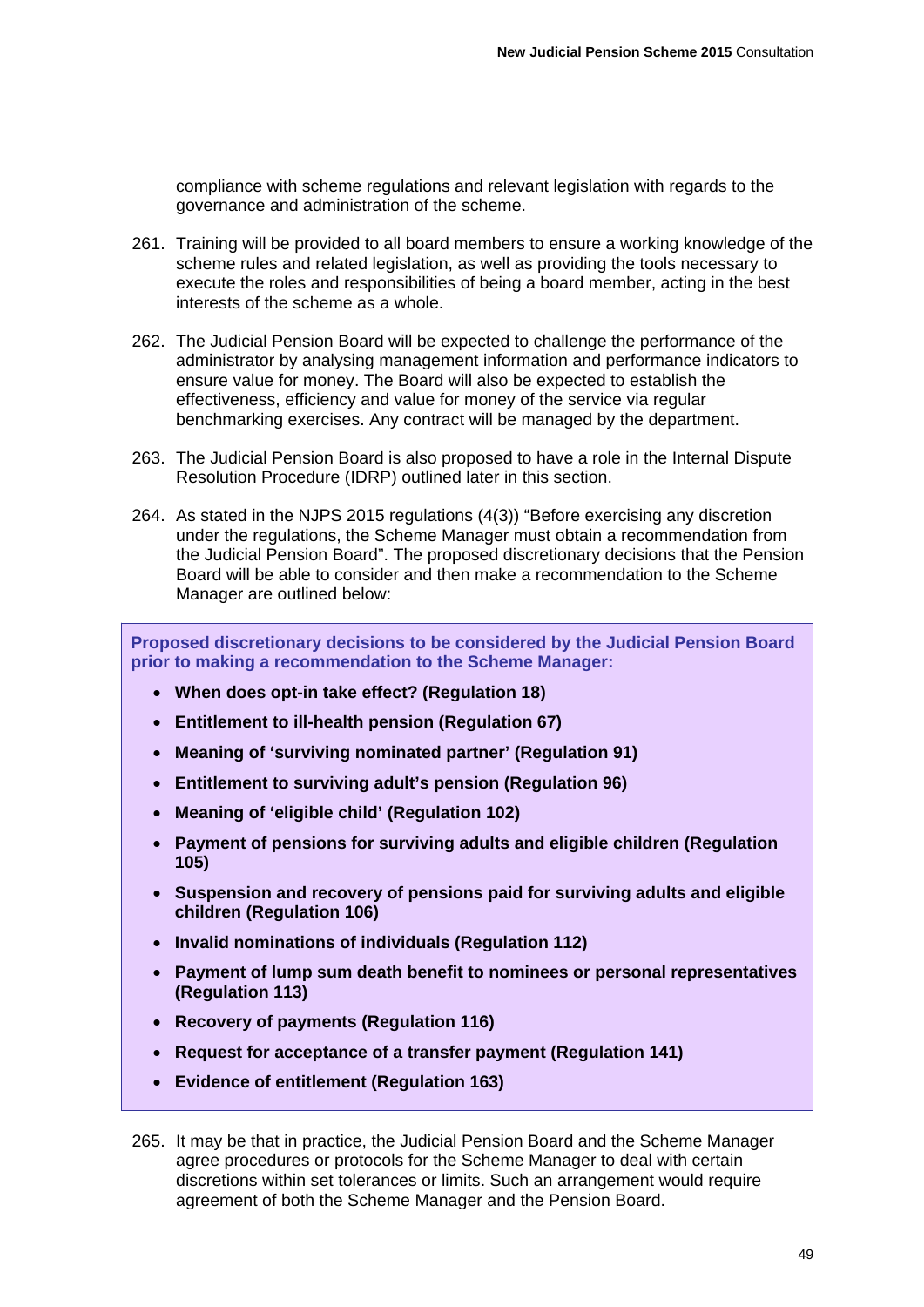#### **Scheme advisory board**

- 266. The scheme advisory board is responsible for providing advice to the Lord Chancellor, at the Lord Chancellor's request, on the desirability of making changes to the scheme.
- 267. This board will only sit on an ad hoc basis, upon the request of the Lord Chancellor. As the Government intends this reform of public service pensions to be a long-term solution, frequent proposed policy changes are not anticipated. As a result, it is not anticipated the scheme advisory board will sit as often as the Judicial Pension Board.

#### **Scheme valuations**

- 268. Conducting periodic actuarial valuations of schemes is a fundamental aspect of the implementation of the public service pension scheme reforms. These valuations will measure the full costs of paying pension benefits within each scheme, and will inform the future contributions to be paid into the schemes by employers, to ensure that costs are fully recognised by employers in the future.
- 269. Treasury Directions, made under the Public Service Pensions Act 2013, provide the legal framework for carrying out these valuations. These Directions are available here:

[www.gov.uk/government/publications/public-service-pensions-actuarial-valuations](http://www.gov.uk/government/publications/public-service-pensions-actuarial-valuations-and-the-employer-cost-cap-mechanism)[and-the-employer-cost-cap-mechanism](http://www.gov.uk/government/publications/public-service-pensions-actuarial-valuations-and-the-employer-cost-cap-mechanism)

- 270. The Directions provide that actuarial valuations will be carried out every four years. The first of these valuations is due to be completed as at summer 2014 ahead of the launch of the scheme next year. The next valuation is due to be completed by 2019.
- 271. Another key objective of the reforms to public service pensions is to ensure a fair balance of risks between scheme members and the taxpayer. To achieve this, the Government will establish a mechanism, to be known as the 'employer cost cap', in each of the reformed public service pension schemes.

#### **Employer cost cap**

- 272. As part of these reforms, each scheme must set an 'employer cost cap'. This cap is to be used for measuring changes in the cost of the scheme. The employer cost cap must be expressed as a percentage of pensionable earnings of all members of the scheme, and calculated in accordance with the Treasury Directions.
- 273. The employer cost cap figure will be included in the scheme regulations, and will provide a benchmark for future valuations of scheme costs to be measured against. The initial employer cost cap will be the target cost to the employer for the judicial pension scheme, represented as a percentage of pensionable earnings.
- 274. This employer cost cap figure has been **provisionally assessed to be 25.7% of pensionable pay** by the scheme actuary, the Government Actuary's Department (GAD). The valuation calculations are largely complete but GAD has not yet completed the checking of the results and it is therefore possible that the final employer cost cap will be different from this assessment.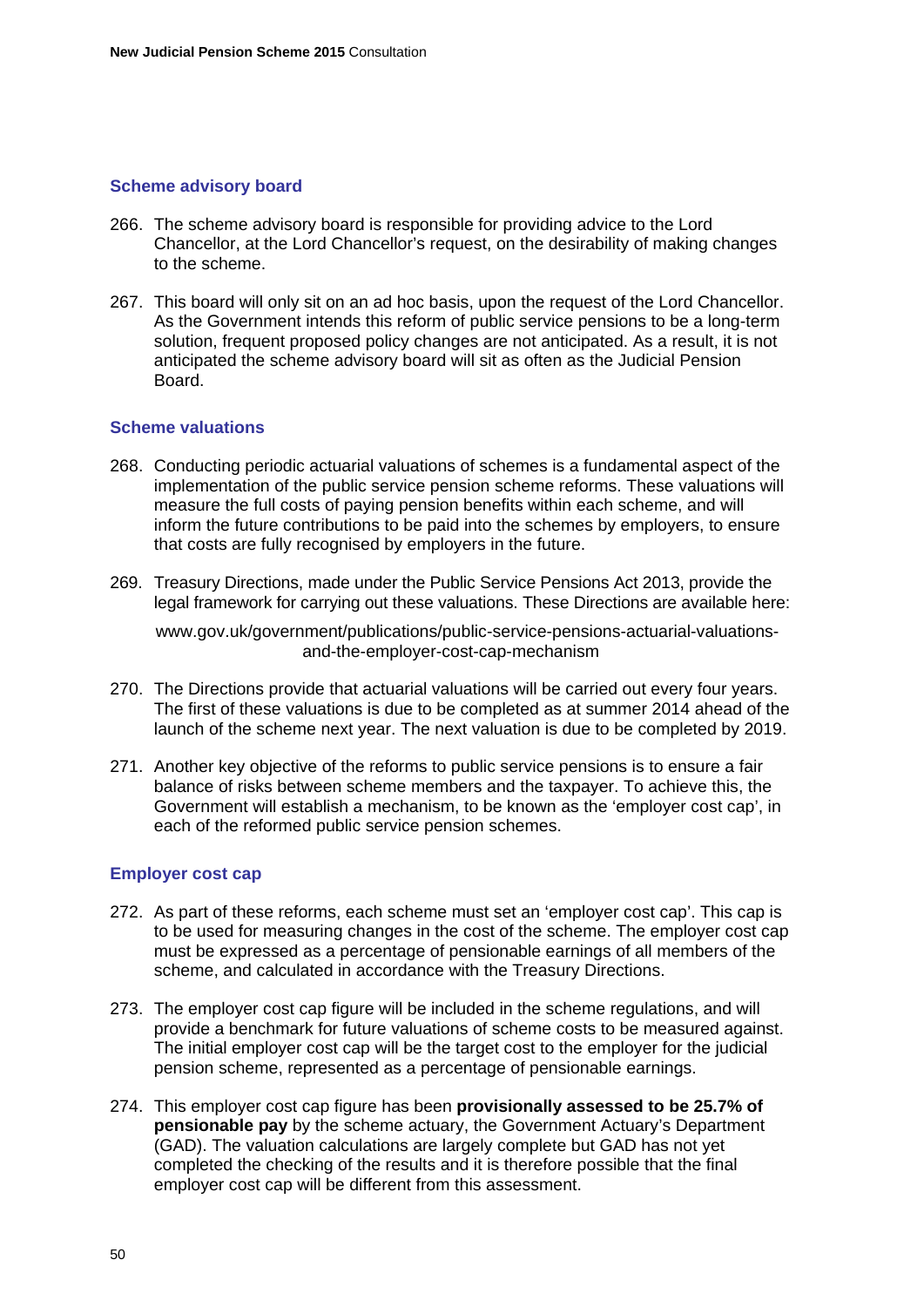- 275. Scheme valuations are scheduled to take place every four years in the reformed public service pension schemes, with the next valuation scheduled for completion in 2019. If a future valuation indicates that the cost has moved significantly away from the employer cost cap, **two percentage points** either above or below, the scheme must take action to bring the cost of the scheme back to the employer cost cap.
- 276. This action to return the cost of the scheme to the cap could take the form of amending scheme benefits for future accruals to alter the overall cost of the scheme, or by altering the level of member contributions so that a higher or lower level of employer contributions is required.
- 277. In practice, the actual employer contribution paid by the department will be higher than the employer cost cap stated in the regulations, as the actual amount paid will incorporate the costs of those judges still accruing JUPRA benefits through Transitional Protection and Tapering Protection. These costs, among others, have not been incorporated into the employer cost cap figure to ensure a fair comparison at the time of the next valuation. Details of these calculations are available below:

[www.gov.uk/government/publications/public-service-pensions-actuarial-valuations](http://www.gov.uk/government/publications/public-service-pensions-actuarial-valuations-and-the-employer-cost-cap-mechanism)[and-the-employer-cost-cap-mechanism](http://www.gov.uk/government/publications/public-service-pensions-actuarial-valuations-and-the-employer-cost-cap-mechanism)

278. The Transitional Protection Allowance, which is to be paid alongside salary, detailed in Section 1 (p.[11](#page-14-0)), is to be equal to the 'actual' employer contribution paid by the department, not the employer cost cap figure.

#### **Changes in costs that will affect the employer cost cap**

- 279. The Government has committed that cost risks associated with the employer will not affect the operation of the cost cap. While these costs may affect the employer contribution rate that is actually paid, changes in these costs will not affect the cost cap mechanism. Only changes in those costs defined as 'member costs' will affect the cap.
- 280. Many of the assumptions that must be made to carry out a valuation relate to the profile of the entire scheme membership, for example the expectations about their life expectancy, growth in salaries, or career paths. These will be defined as 'member costs'.
- 281. Other decisions and assumptions that must be made to carry out a valuation are financial or technical in nature, for example the discount rate that is used to assess the present costs of future benefits, or the actuarial methodology to be used. These will be defined as 'employer costs'.
- 282. Changes that arise solely from changes in 'employer costs' **will not** trigger changes in member contributions or benefits as they will not be factored into the cost cap calculations. Public service employers, and ultimately the Exchequer, will bear the risks of changes in these costs.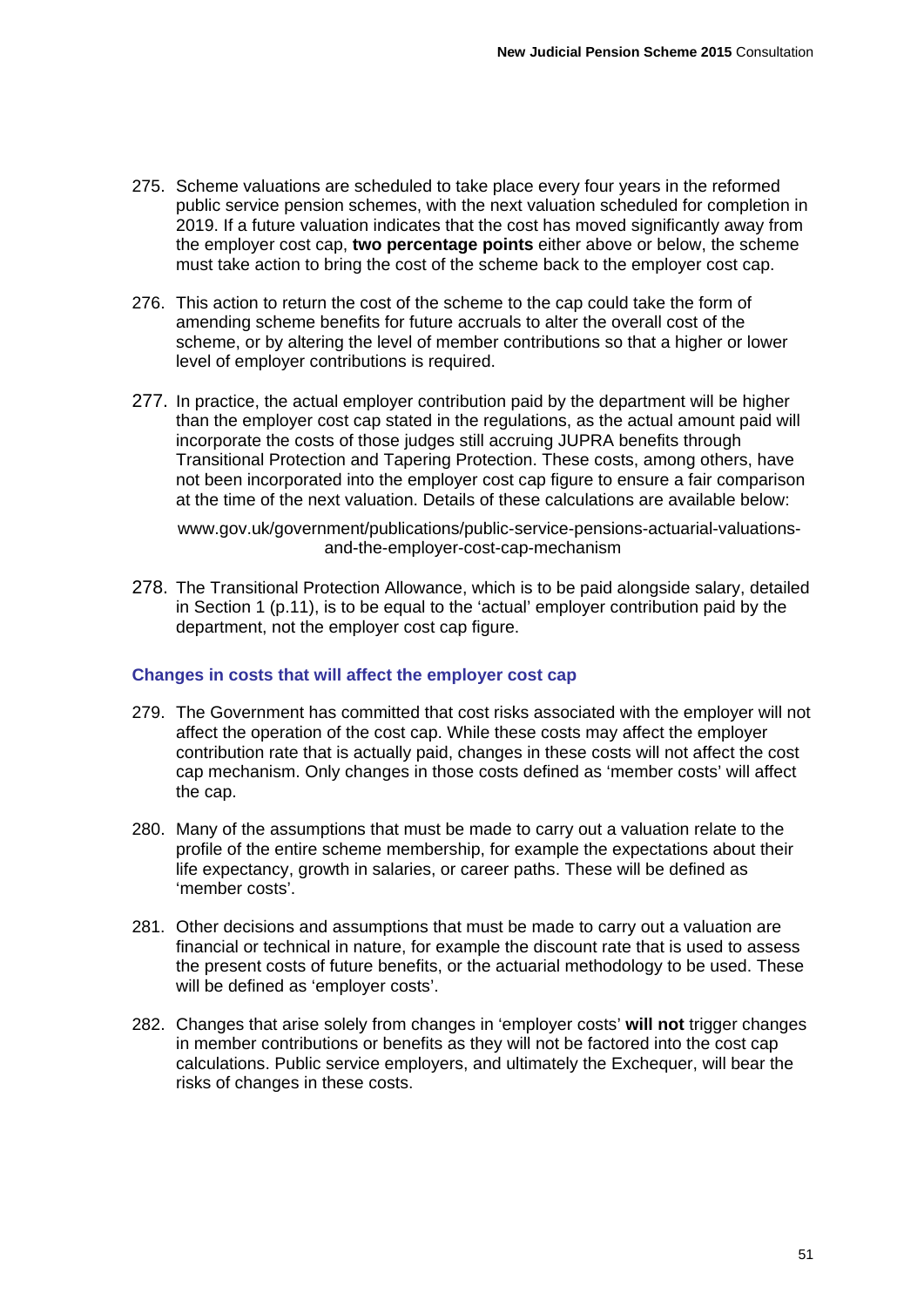#### **Actions required upon 'breach' of the employer cost cap**

- <span id="page-55-0"></span>283. In the event that action is required upon a breach of the employer cost cap, there will be a procedure to allow stakeholders to reach agreement on the adjustments required before any change is made. This is explained in detail in the March 2014 HM Treasury policy document *['Public service pensions: actuarial valuations and the](https://www.gov.uk/government/uploads/system/uploads/attachment_data/file/289366/public_service_pensions_actuarial_valuations_130314.pdf)  [employer cost cap'.](https://www.gov.uk/government/uploads/system/uploads/attachment_data/file/289366/public_service_pensions_actuarial_valuations_130314.pdf)*
- 284. Costs may be rebalanced by amending scheme benefits for future accruals to alter the overall cost of the scheme, or by altering the level of member contributions so that a higher or lower level of employer contributions is required.
- 285. In the event of a breach of the two percent range either side of the NJPS 2015 employer cost cap, there will be a process of consultation to allow the Responsible Authority, the Scheme Manager, employers, and scheme members (or their representatives) to reach agreement on how the scheme costs will be returned to the level of the cap.
- 286. In the NJPS 2015, this process of consultation is proposed to be exercised through the **scheme advisory board**. Using the current provisional assessment of the employer cost cap as a guide, if a future valuation indicated that the cost of the scheme had either risen above 27.7% of pensionable pay, or fallen below 23.7% of pensionable pay, action must be taken to bring the overall cost of the scheme back to 25.7% of pensionable pay.
- 287. If the two percent range around the NJPS 2015 cost cap is breached after a valuation, the Government Actuary's Department (GAD) will notify the Lord Chancellor, in his role as Responsible Authority. The Lord Chancellor will then convene the scheme advisory board to consider what actions might be taken in order to bring the costs of the scheme back to the level of the cap.
- 288. The scheme advisory board will analyse the available evidence to agree upon a method through which the costs of the scheme could be returned to the level of the cap.
- 289. At this stage, there will be an opportunity for the Lord Chief Justice, and the other Heads of Jurisdiction, to state their opinion on the desirability of any potential changes to the scheme to returns the costs back to the level of the cap, provisionally assessed at 25.7% of pensionable pay.
- 290. After considering the evidence and reaching an agreement, the scheme advisory board will make a recommendation to the Lord Chancellor on the actions proposed to return the costs of the scheme to the cap.
- 291. The Lord Chancellor will request clearance from HM Treasury and the Public Expenditure (Pay and Pensions) Cabinet Sub-Committee before implementing the changes to the scheme to return it to the cap. This is in line with the general requirement for HM Treasury consent to scheme changes.
- 292. If clearance to make the proposed changes to the scheme is not provided by HM Treasury, the Lord Chancellor will inform the scheme advisory board of the decision and the board will be required to reconsider their proposal.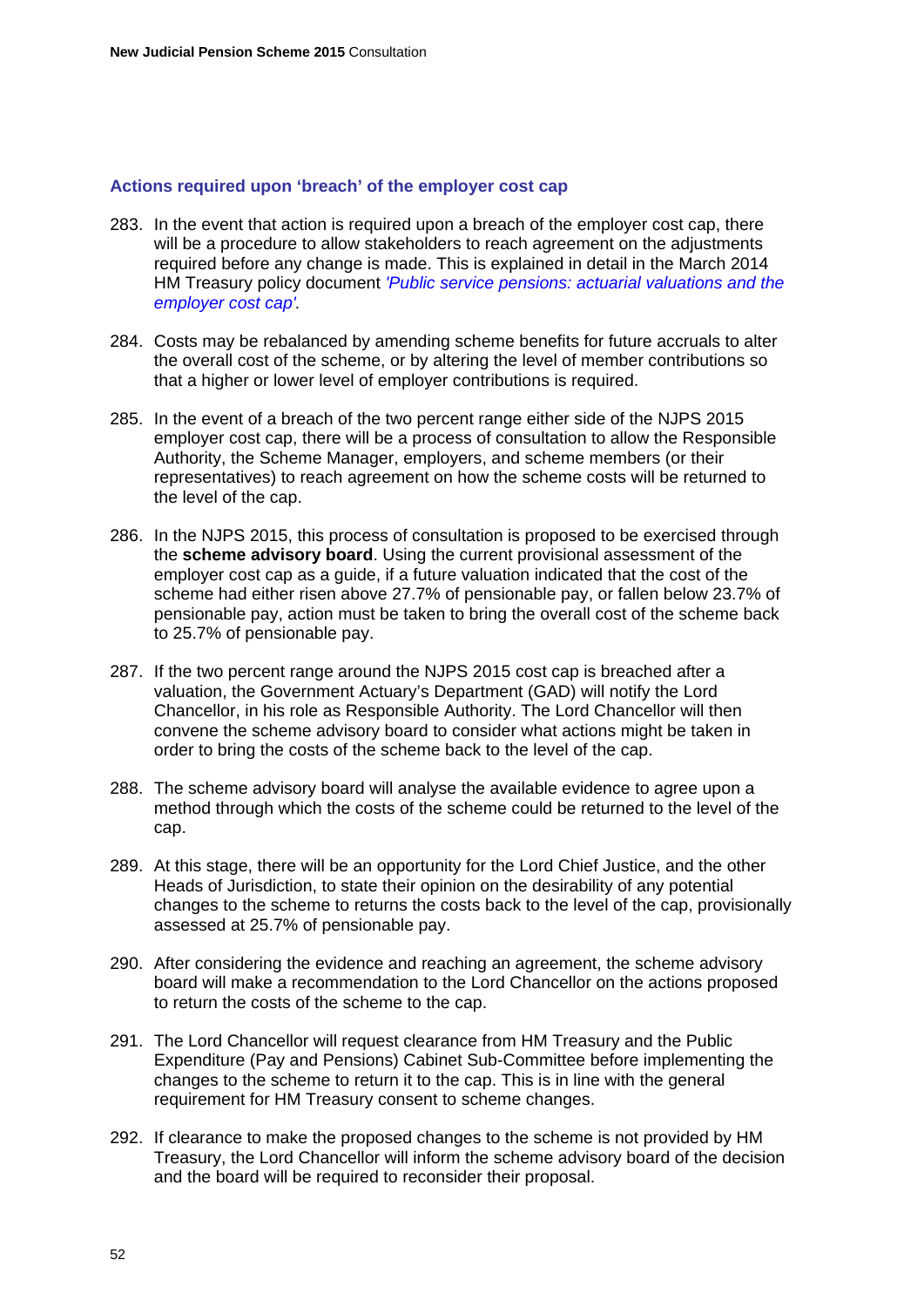- 293. If, following such consultation, agreement is not reached, each public service pension scheme is required to nominate a 'default option' of action to be taken. This default option must be to amend either member contributions, or the accrual rate of benefits.
- <span id="page-56-0"></span>294. It is proposed that in the NJPS 2015, if agreement is not reached, the **accrual rate** could be adjusted so that the target cost for the scheme is achieved.

#### **Internal Dispute Resolution Procedure**

- <span id="page-56-1"></span>295. A new Internal Dispute Resolution Procedure (IDRP) will be implemented to **cover all judicial pension schemes**. From 1 April 2015, if a member was to have a complaint or a dispute in relation to the scheme, they would follow this procedure.
- 296. This procedure is in line with other schemes across the public sector, and has been designed to comply with the requirements of The Pensions Regulator.
- 297. The department is proposing a two-stage procedure to support the resolution of pension disputes between:
	- The administrators of the scheme and a person with an interest in the scheme; and
	- The Scheme Manager and a person with an interest in the scheme.

#### **Interested Persons**

A person is defined as having an interest in the scheme if:

- They are a member or beneficiary of the scheme;
- They are a prospective member of the scheme;
- They have ceased to be a member or beneficiary of the scheme or a prospective member; or
- They claim to be in one of the categories mentioned above and the dispute relates to whether they are such a person.
- 298. In the current schemes, if a person is aggrieved by any decision taken by the administrators concerning the interpretation of the rules of the scheme, they have the right of appeal to the appropriate Minister against that decision.
- 299. The proposed NJPS 2015 would expect the complainant to approach the third party administrators of the schemes before appealing to the Scheme Manager.

#### **Stage One**

300. If a person who satisfied the above conditions was to have a dispute over benefit entitlement as part of the judicial pension arrangements, the first action would be to make an application to the third party administrators of the scheme directly within three months of the initial response.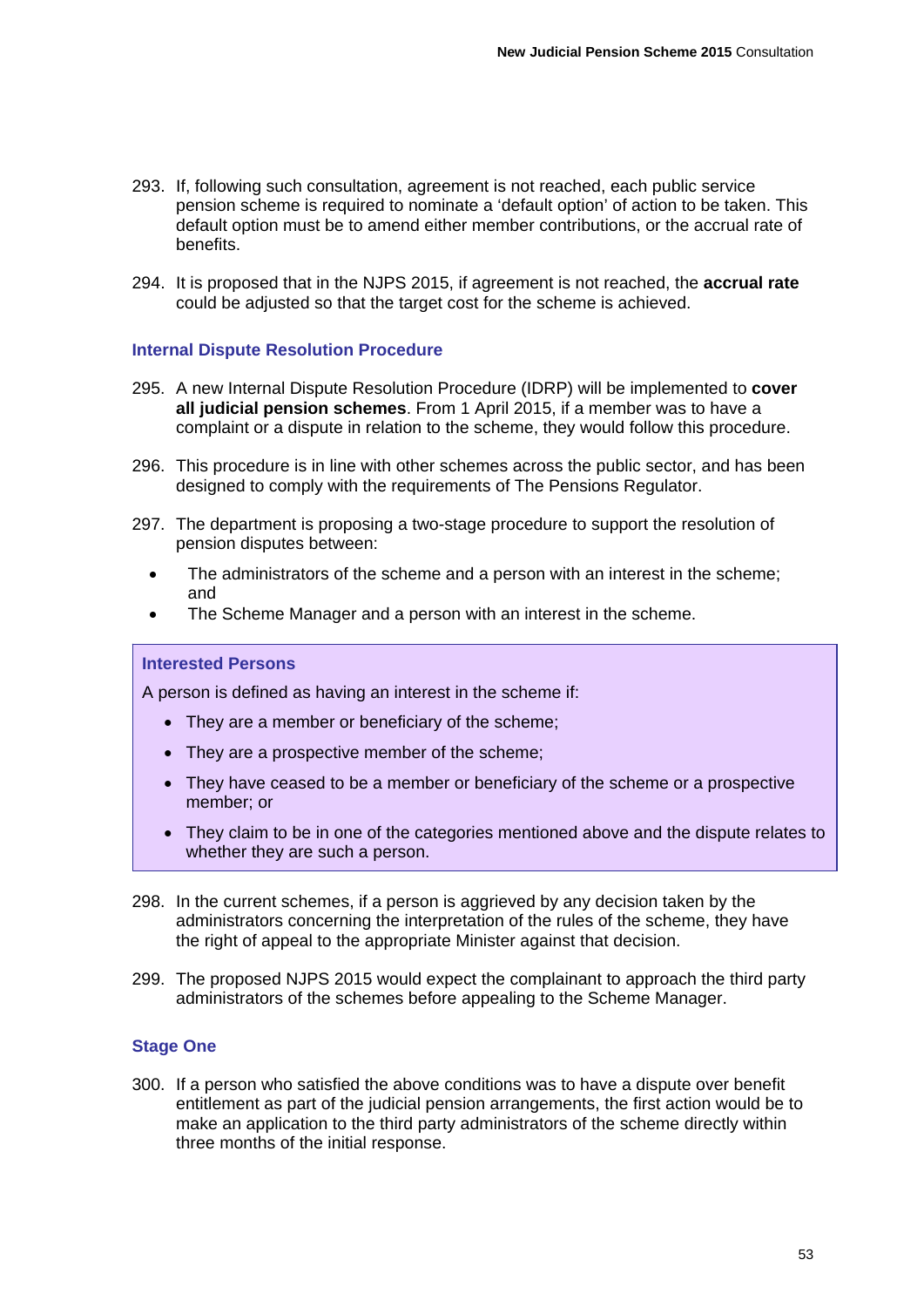- 301. The applicant would then be entitled to receive a formal written explanation from the third party administrator of the decision that they have made within two months of the application. This is the first stage decision.
- 302. If the formal written explanation from the administrator failed to clarify the dispute, the applicant would then have the right to appeal this decision.

#### **Stage Two**

- 303. The third party administrators of the schemes will provide the applicant with the forms required to lodge an appeal. This appeal would be sent to the Scheme Manager. The appeal request must be made within six months of the original decision, and must include the reasons why the original decision is considered to be incorrect.
- 304. Upon receipt of the appeal, the Scheme Manager will refer to the Pension Board for consideration. After the appeal is considered by the Pension Board, the Independent Chair of the Board will then make a recommendation to the Scheme Manager. If the Scheme Manager does not follow a recommendation of the Pension Board, he will be required to provide formal written reasons to the next Board meeting.
- 305. The Scheme Manager must respond to the applicant in writing with the outcome of the decision within four months of receiving the application. If a decision can not be made in that time, the Scheme Manager must send a reply explaining the delay and offering a realistic date for a full reply.
- 306. The substantive reply must include an explanation of how the decision was reached, and refer to any documents on which it is based. The reply must also explain the rights of the applicant with regard to future options.

#### **Further consideration**

- 307. The Pensions Advisory Service (TPAS) can help members with any difficulties they are unable to resolve with the Scheme Manager. If the complainant still wishes to challenge the decision adjudicated by the Scheme Manager, The Pensions Ombudsman is available to investigate any complaint. Before contacting them, the Office of The Pensions Ombudsman normally expects the complainant to have been given first and second stage IDR decisions, and asked for the help of TPAS.
- 308. There are certain exempted complaints to which the IDRP will not apply. These exempted complaints include those where proceedings in respect of the complaint have been commenced in any court or tribunal, or where the Pensions Ombudsman has commenced an investigation in respect of it. If proceedings are commenced before a court or tribunal or a complaint is made to the Pensions Ombudsman after an application has been made under this procedure but before a decision is made, then the procedure will be suspended.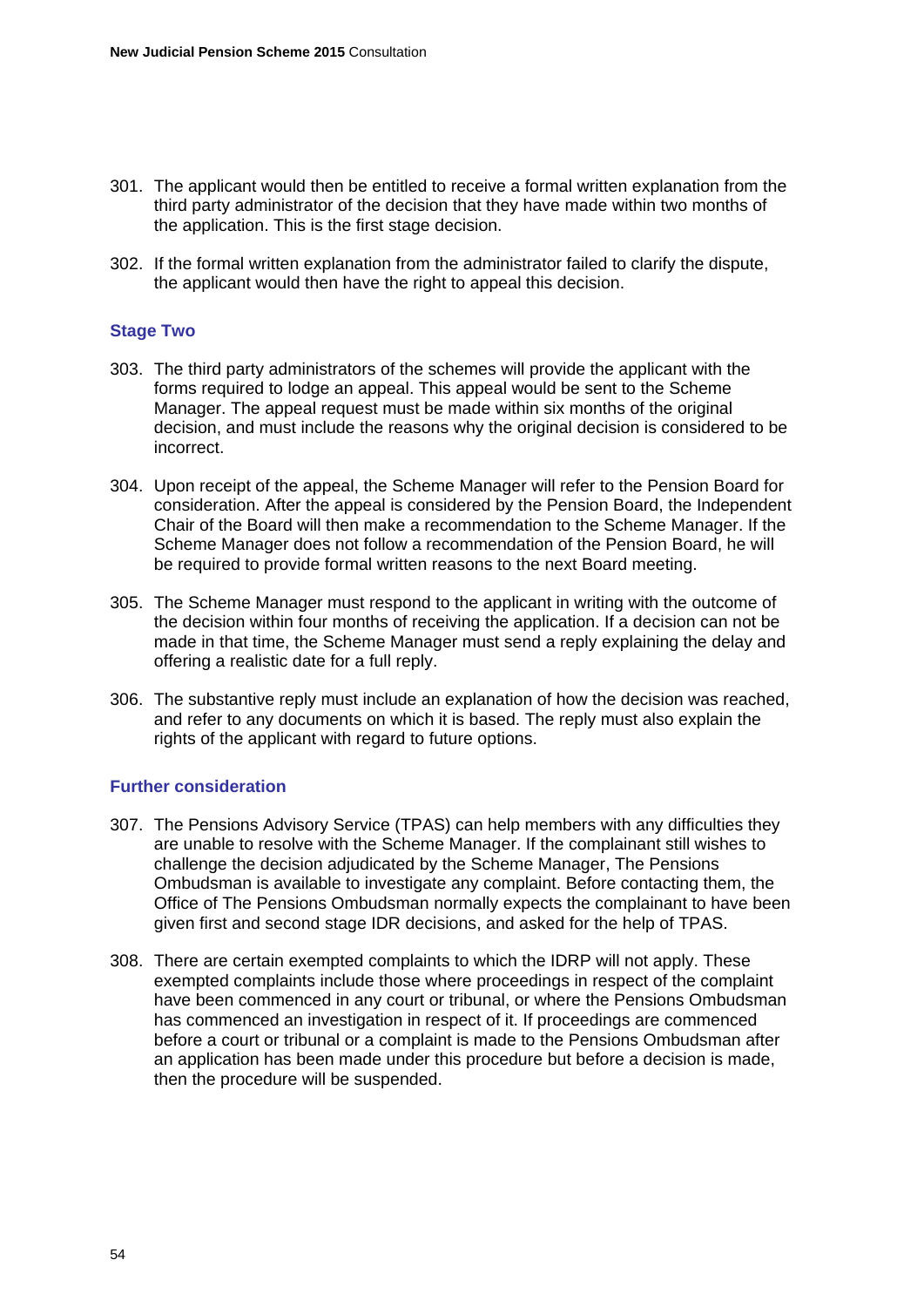### **Glossary**

**Accrual rate:** The rate, as a proportion of pensionable earnings, at which pension builds up for each year of membership. The accrual rate in the reformed scheme is 2.32% of pensionable earnings for each scheme year.

**Accrued pension:** The amount of pension built up in the final salary or career average (reformed) scheme up to the current date. In the reformed scheme, this takes account of the pension earned in all scheme years to date, together with the index-linking that has been applied to date.

**Active scheme members:** Members paying contributions and accruing benefits in the scheme.

**Actuarial adjustment:** The adjustment applied to a member's accrued pension to take account of the fact that it is being paid early, or in some cases late. The adjustment is made using factors, determined by the scheme actuary, which are calculated in a way that aims to reflect fairly the fact that benefits are expected to be in payment for a longer, or a shorter, period.

**Added pension:** Under the new scheme, judges may pay additional contributions or lump sums to purchase added pension. Any added pension will be subject to the same rules as 'normal' pension. It will be priced by the scheme actuary, and the rate will depend on an individual's age, amongst other things.

**Added Voluntary Contribution:** Under the JUPRA scheme, and the NJPS 2015, all judges are able to make additional voluntary contributions to save for their retirement via the Judicial Added Voluntary Contributions Scheme (JAVCS). The JAVCS is a defined contribution pension account operated by a third party provider into which a judge can opt to invest a proportion of their salary each month, on top of their savings as part of JUPRA. This will be accessible upon retirement from judicial office.

**Allocation:** Allocation allows a member to surrender part of their own pension to provide a pension for a financial dependant, payable following the member's death.

**Career average scheme:** A defined benefit scheme that gives scheme members a pension based on a proportion of the salary earned in each scheme year. Amounts of pension earned in previous years have index-linking applied in order to maintain their value.

**Commutation / Commutation rate:** Commutation is where a member exchanges an amount of annual pension in return for a retirement lump sum. The rate at which pension is given up for a higher retirement lump sum is known as the commutation rate. In the NJPS 2015, giving up £1 of annual pension provides £12 of retirement lump sum.

**Consumer Prices Index (CPI):** An index of inflation published by the Office for National Statistics. This is the current basis for determining cost of living increases for public sector pensions.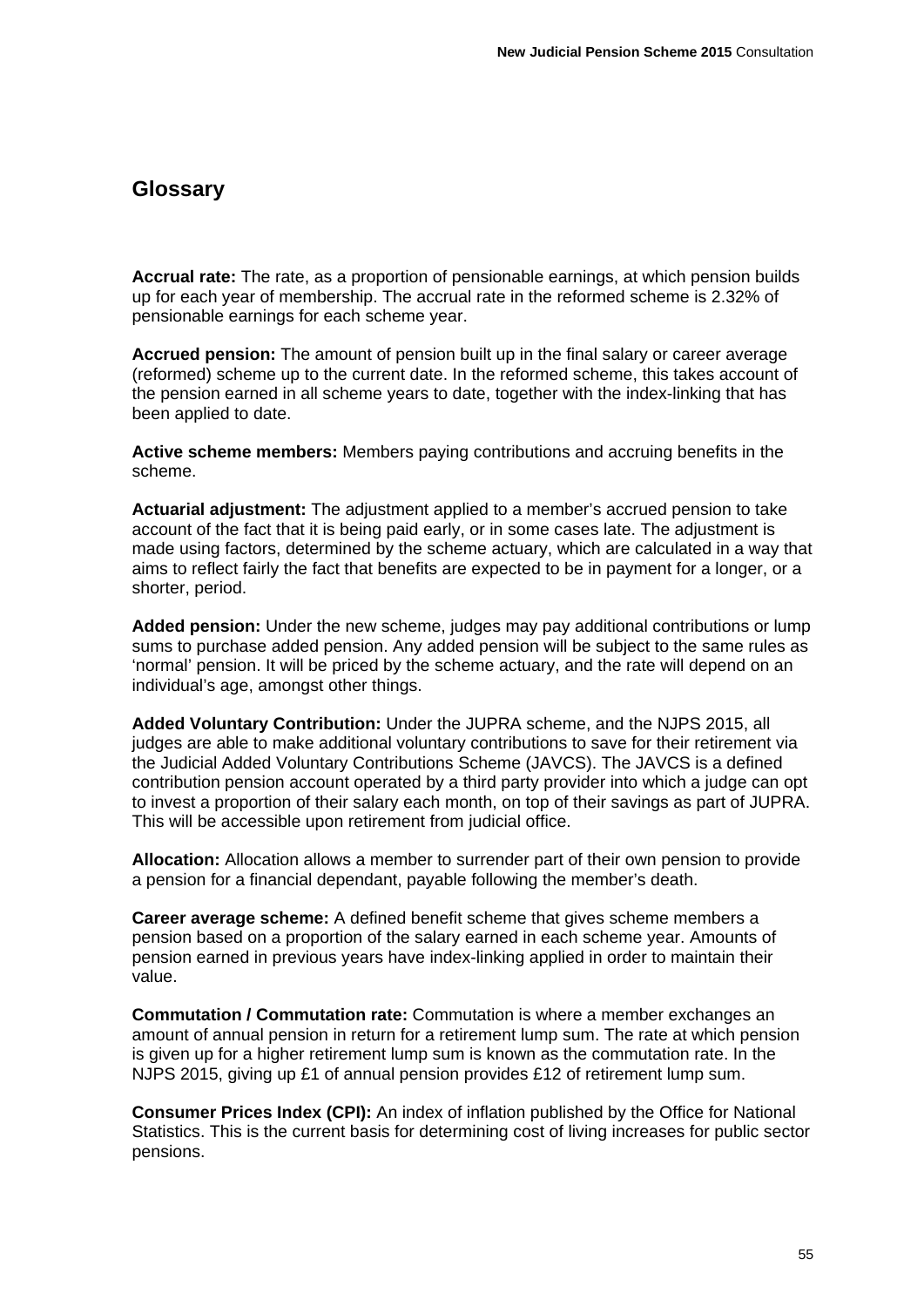**Current scheme:** When referring to the 'current scheme', we are looking at the Judicial Pensions and Retirement Act 1993.

**Deferred scheme members:** A member who was previously an active member, but has now left pensionable service and not yet taken all pension benefits from the scheme.

**Defined benefit pension scheme:** A pension scheme where the pension is related to the members' salary or some other value fixed in advance. Final salary and career average are typical examples of such a scheme.

**Early retirement:** Active and deferred members of the NJPS 2015 will have a right to draw their pension before scheme pension age, after the age of 55. Early retirement is subject to the member being entitled to deferred benefits, that is, they must have a minimum two years' qualifying service.

**Eligible Child:** Under the NJPS 2015, the definition of an eligible child will be different than that under JUPRA. The new definition covers natural or adopted children, or any other children with a financial dependency, that are either under 18, under 23 and in full time education, or unable to engage in gainful employment because of a physical or a mental impairment, and this condition is deemed likely to be permanent.

**Employer cost cap:** The employer cost cap is a mechanism designed to ensure a fair balance of risks between scheme members and the taxpayer. Each public service pension scheme must set a cap, expressed as a percentage of pensionable earnings of all members of the scheme. If a future valuation shows that the costs of the scheme have risen more than two percentage points above the cap, or fallen two percentage points below the cap, action must be taken to bring the costs of the scheme back to the cap.

**Fee-Paid Judicial Pension Scheme (FPJPS):** This is the pension scheme being established by the department for eligible fee-paid judges. This scheme will offer benefits in line with the scheme for salaried judges (JUPRA).

**Final salary:** A defined benefit scheme that gives members a pension based on their final salary, the accrual rate and the period of service. JUPRA schemes are final salary schemes.

**Full protection:** Scheme members who, on 1 April 2012, have ten years or less to their NPA, will continue to accrue benefits in the current scheme, provided there is no break in service of more than five years.

**Heads of Jurisdiction:** When we refer to the Heads of Jurisdiction in this context we are referring to the Lord Chief Justice, the Lord Chief Justice Northern Ireland, The Lord President of the Court of Session, the President of the Supreme Court, and the Senior President of Tribunals.

**Ill-health retirement:** Applicable for judges who are retiring on grounds of ill-health. Ill health retirement benefits would be payable to a judge who had suffered a permanent breakdown in health involving incapacity for employment. This would be payable for life, and equal to the accrued pension plus half of the expected pension that the member would have accrued by pension age.

**Index-linking addition:** The amount of revaluation added to a scheme member's accrued pension at the beginning of each scheme year.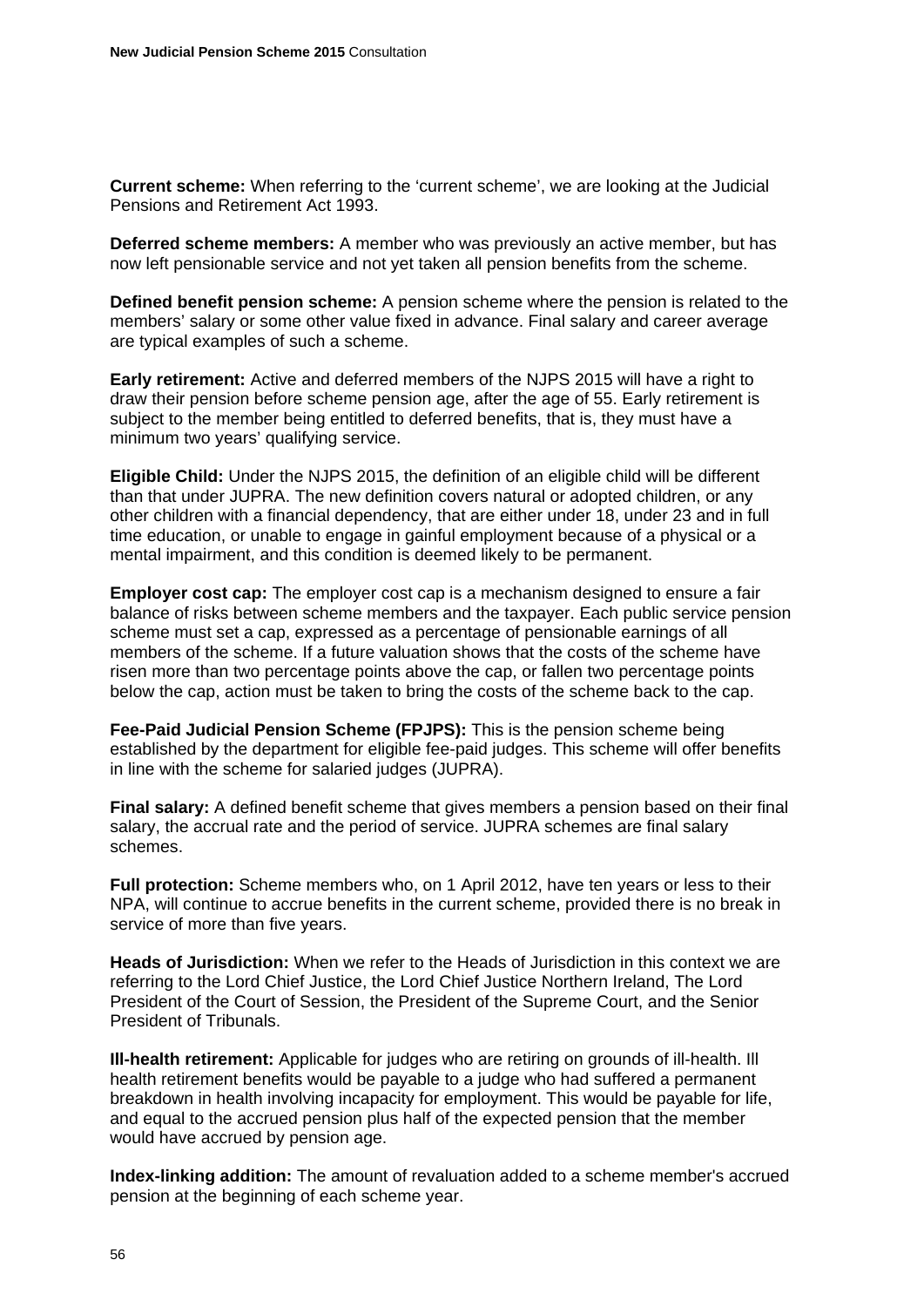**In-service index-linking:** The rate at which amounts of career average benefits are revalued while the scheme member remains in pensionable service as an active member of the NJPS 2015. The rate for the NJPS 2015 will be that specified in the Treasury Order, currently aligned with CPI. Where a member returns to pensionable service following a break of less than five years, this rate will apply to the member's benefits earned up to the point of the break, provided the member has not drawn them in full.

**Late retirement:** This refers to the event of judges working beyond their retirement age, and not drawing pension benefits.

**Normal Pension Age (NPA):** The age at which benefits would come into payment in full, i.e. without actuarial adjustment. NPA is linked to the State Pension Age in the NJPS 2015. NPA in the current final salary scheme is 65.

**Nomination of beneficiaries:** nomination in respect of the payment of lump sum death benefit.

**Partnership Pension Account:** A tax-registered stakeholder pension scheme for NJPS 2015 members. This can be taken in lieu of the NJPS 2015 career average scheme.

**Pay period:** The period in which a payment (either salary or fee) is paid. This is monthly.

**Pension Board**: The Pension Board is to support the Scheme Manager in matters relating to good governance and administration. This will include both departmental and judicial representatives and will be independently-chaired.

**Pensionable earnings:** Pensionable earnings are the earnings against which the scheme member and the employer will pay contributions and is the salary used to calculate the pension earned in any given year.

**Pensionable service:** A period where the scheme member is an active member.

**Pensioner:** Members who are in receipt of a retirement pension. In addition, this will also include pensions payable to surviving adults and other dependants entitled to benefits in respect of deceased former members of the scheme.

**Pensions Increase Act 1971:** This Act makes provision for increases and supplements to be paid on certain pensions and related benefits.

**Portability of transitional provisions:** If a member is eligible for any protection as part of a public service pension scheme, and moves into another public service pension scheme (within 5 years of leaving the first scheme), that member's protection will port into the new scheme. A judge, who meets the criteria, be they fee-paid or salaried, will be eligible for Transitional Protection upon joining any other judicial pension scheme within five years of leaving their first scheme.

**Reformed scheme:** The new arrangements for the NJPS whereby benefits will be determined on a career average basis, i.e. a percentage of the salary earned in each scheme year.

**Responsible Authority:** The Responsible Authority has the power to make scheme regulations. The Responsible Authority in the NJPS 2015 is to be the Lord Chancellor.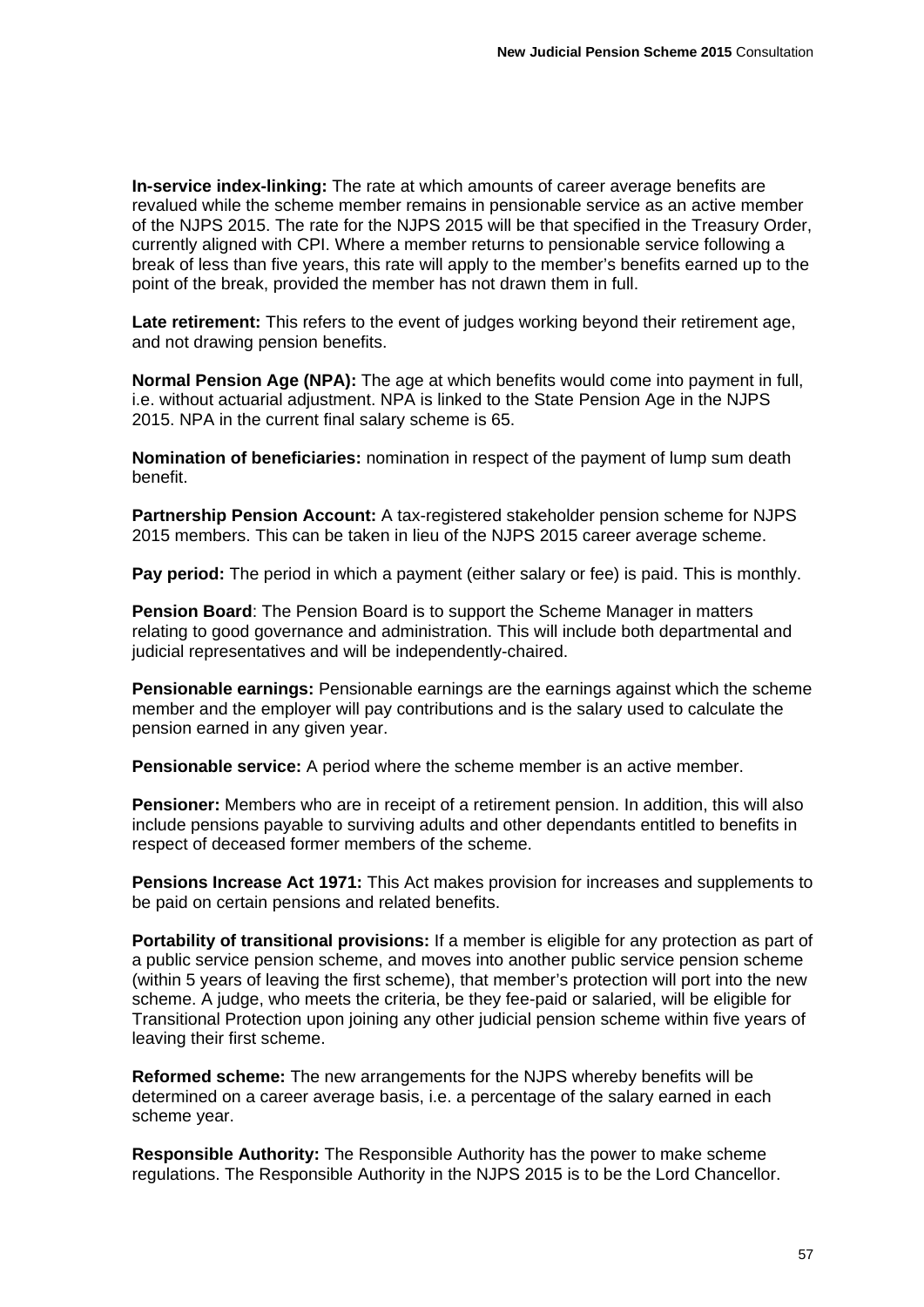**Salaried Part Time Working (SPTW):** The department introduced salaried part-time working for judicial office holders in 2001. It is a means of enabling people who cannot, or choose not to, commit to a full time post, to hold for judicial office.

**Scheme advisory board:** The scheme advisory board will be a policy group which will sit at the request of the Responsible Authority to consider the desirability of any potential changes to the scheme.

**Scheme Manager:** The Scheme Manager is responsible for managing and administering the scheme and any statutory pension scheme connected with it. In the NJPS 2015, the Scheme Manager is to be the Lord Chancellor.

**Scheme member:** A person who has contributed to the scheme and is an active member, deferred member or pensioner.

**Scheme year:** The period 1 April to 31 March.

**Sitting in retirement:** The NJPS 2015 allows for re-employment after retirement so that a pensioner member in respect of a qualifying judicial office can at the same time be an active member in respect of a different qualifying judicial office.

**State Pension Age (SPA):** The age at which the State Pension would normally become payable.

**Surviving Adult:** Like the arrangements under JUPRA, the NJPS 2015 will pay a pension to a surviving spouse or civil partner upon a member's death, however in a divergence from the current scheme, if there is no surviving spouse or civil partner, another "surviving adult" may be eligible for a pension if they meet the relevant criteria.

**Tapering Protection:** Judges who were in office, and aged between 51 years 6 months and 55 years immediately before 1 April 2012, will be eligible for tapering protection. 'Immediately before 1 April 2012' in this context means 23:59 on 31 March 2012. Each member eligible for Tapering Protection will be provided a personal taper date, calculated as a function of their age. A judge will have the choice to remain in their current pension arrangements until this date, or enter the NJPS 2015 from 1 April 2015. From that point onwards, the judge will move into the NJPS 2015

**Taper date:** The date on which a scheme member with service in the current scheme joins the reformed scheme.

**Transitional Protection:** Transitional Protection applies to those salaried and fee paid judges who were in office and aged 55 or over immediately before 1 April 2012. 'Immediately before 1 April 2012' in this context means 23:59 on 31 March 2012. Judges eligible for Transitional Protection will not be affected by these reforms and will remain in their current scheme.

**Transitional Protection Allowance (TPA):** Judges not eligible for Transitional Protection, and who meet certain criteria, will be able to claim a monthly payment alongside salary, in lieu of joining the new scheme. This payment will be in line with the employer contribution in the NJPS 2015, which has been provisionally assessed at 37.9% of pensionable pay. The option to take this will be one-off and irrevocable at 1 April 2015.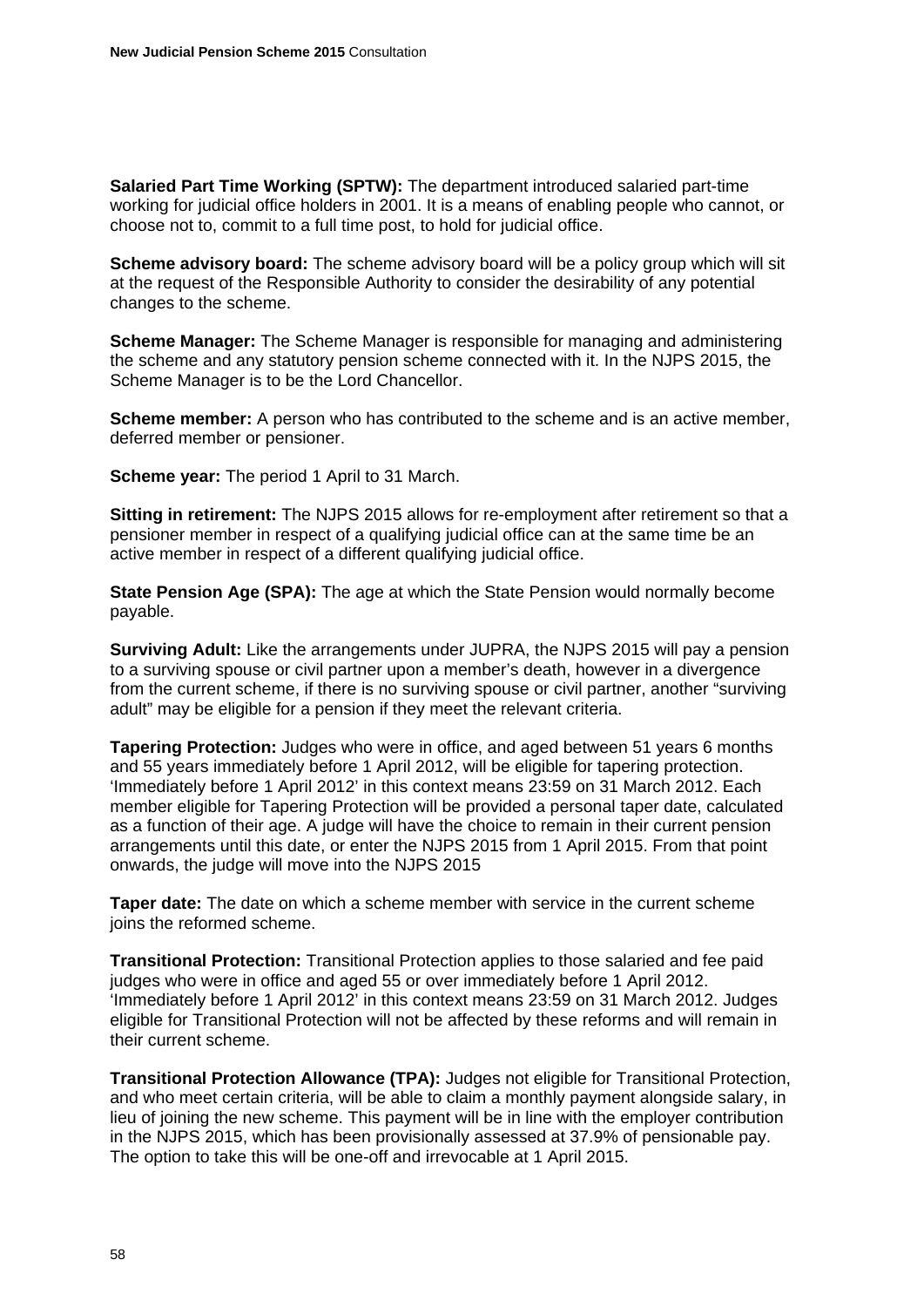**Transitional scheme member:** A scheme member with pensionable service in the current scheme and the reformed scheme and is entitled to benefits in both.

**Treasury Order:** A direction from HM Treasury confirming the amount of indexation to be applied to in-service career average benefits at the beginning of each scheme year. This reflects provisions in the Public Service Pensions Act 2013. In-service index-linking in the NJPS 2015 is set equivalent to the Treasury Order (See In-service index linking).

**Valuation:** A report, carried out by the scheme actuary, of the financial position of a defined benefit pension scheme, which informs the contribution rates needed going forward.

**Whole Time Equivalent (WTE):** This is relevant for judges who are working less than full time. A judge's Whole Time Equivalent salary is the salary a judge would earn in his role working on a full time basis.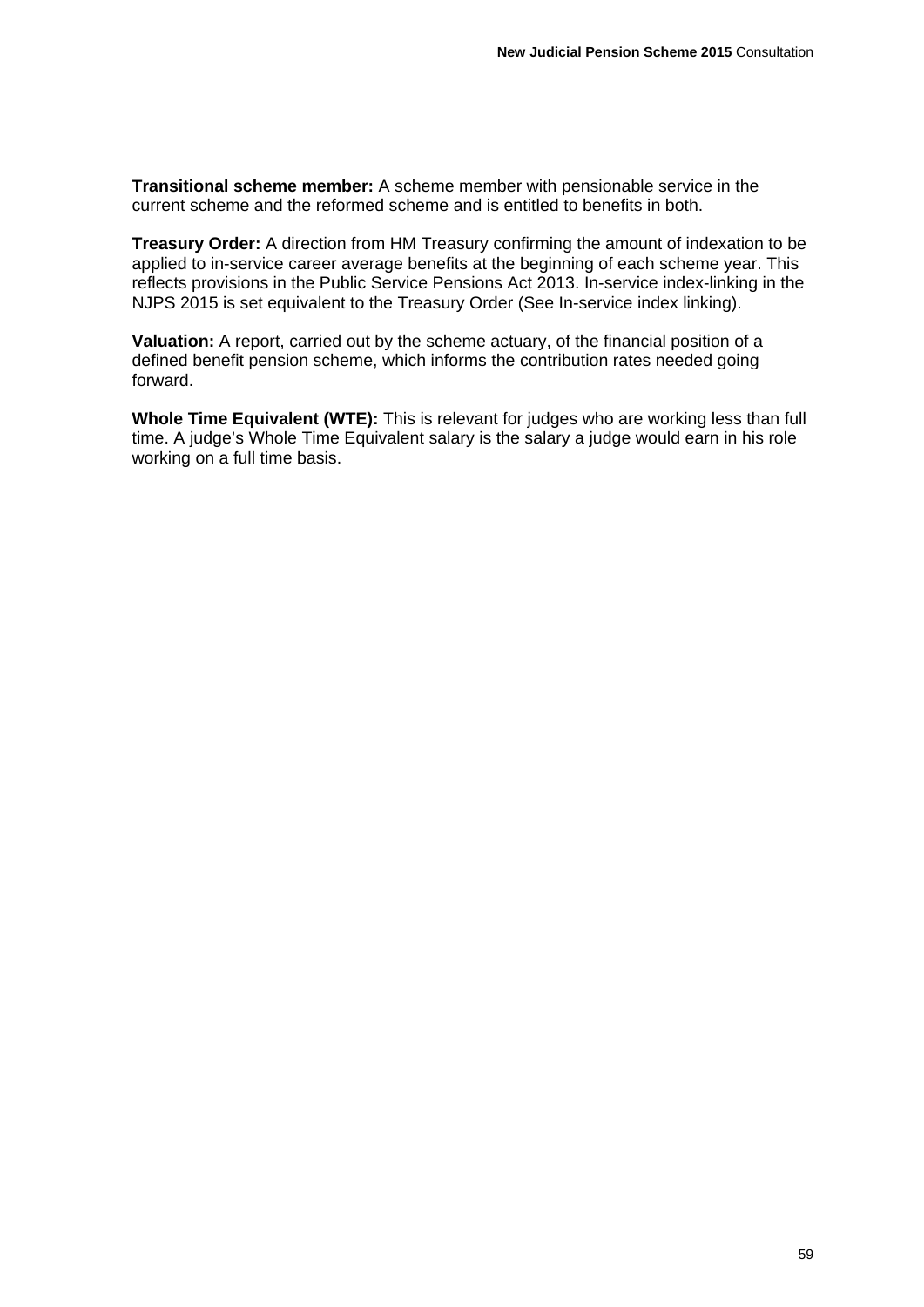### **List of consultees**

This paper sets out for consultation the draft Regulations for the New Judicial Pension Scheme 2015 (NJPS 2015). The consultation is aimed at members of the judiciary who are entitled to be a member of a judicial pension scheme, law professionals, and pension industry professionals as well as anyone with an interest in public service pension reform in England and Wales, Scotland and Northern Ireland.

This consultation will run for 12 weeks from the date of issue, closing on 8 September 2014. Details of how to respond to the consultation are highlighted later in the document. Copies of the consultation papers are being sent to:

- Lord Chief Justice of England and Wales
- Lord Chief Justice of Northern Ireland
- Lord President of the Court of Session, Scotland
- President of the UK Supreme Court
- Senior President of Tribunals
- Association of High Court Judges
- Association of High Court Masters
- Association of HM District Judges
- Association of Part Time Judges
- Council of Appeal Tribunal Judges
- Council of District Judges (Magistrates' Courts)
- Council of Employment Judges
- Council of HM Circuit Judges
- Council of Immigration Judges
- Council of Upper Tribunal Judges
- District Judges Association (Northern Ireland)
- Forum of Tribunal Organisations
- HM County Court Judges in Northern Ireland
- Judges' Council (Northern Ireland)
- Judges' Council (Scotland)
- Judicial Pensions Committee
- Salaried Tribunal Judges Association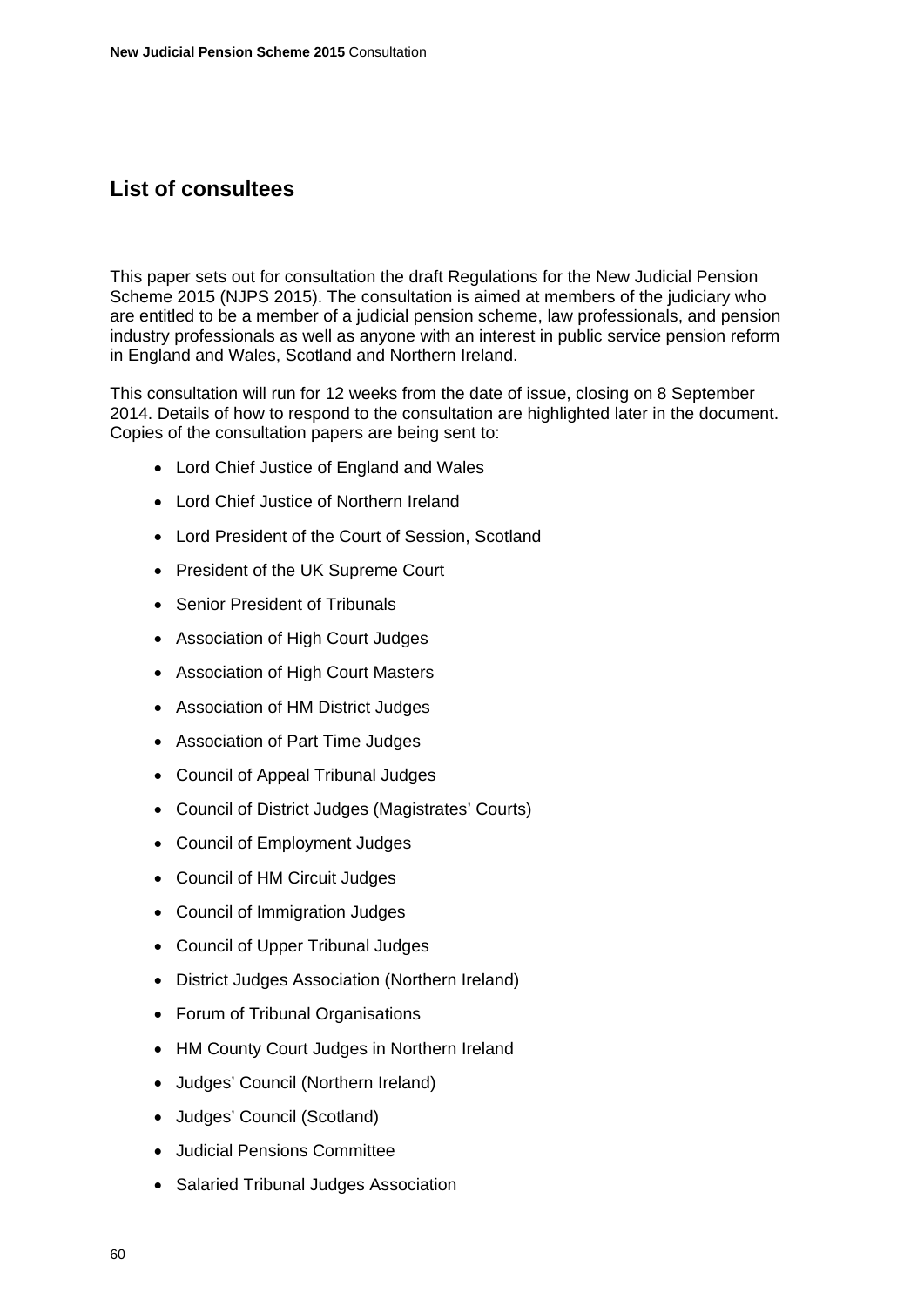- Sheriffs' Association
- Tribunal Chamber Presidents
- First Minister of Northern Ireland
- First Minister of Scotland
- Secretary of State for Northern Ireland
- Secretary of State for Scotland

However, this list is not meant to be exhaustive or exclusive and responses are welcomed from anyone with an interest in, or views on, the subject covered by this paper.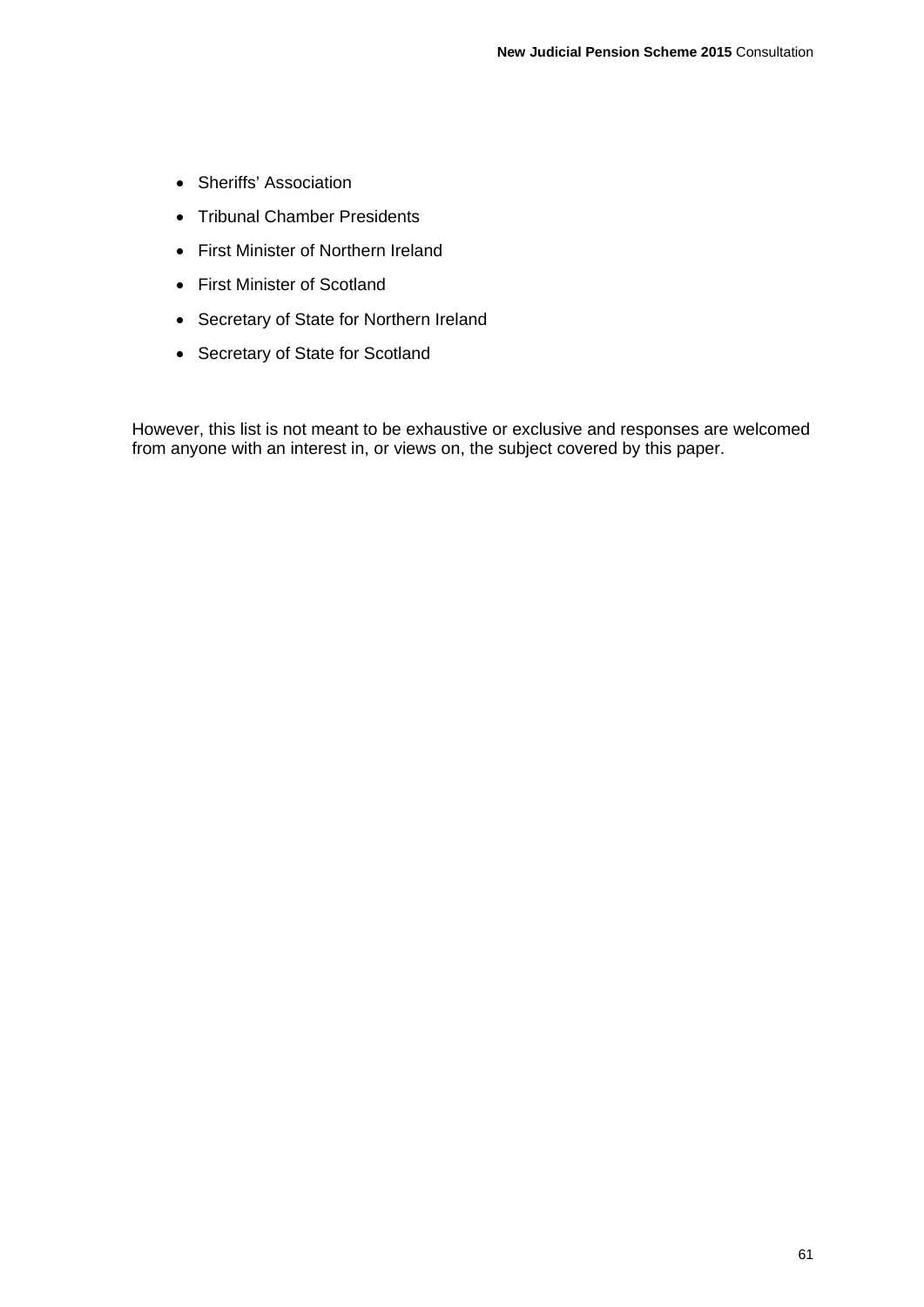### **Next steps**

The department welcomes the views of consultees relating to all sections of this statutory consultation by 8 September 2014. In particular, comments are welcomed on the following areas:

- The method of calculation of member contributions, using actual earnings approach or the whole time equivalent approach (p[.24](#page-27-0));
- Discretionary decisions to be considered by the Judicial Pension Board (p.[49\)](#page-52-0);
- Actions required upon breach of the employer cost cap (p.[52](#page-55-0));
- The 'default option' for action upon breach of the employer cost cap (p.[53\)](#page-56-0);
- Internal Dispute Resolution Procedure (p[.53](#page-56-1));
- Draft regulations; and
- Any equalities issues that the department has not considered in the Equality Impact Assessment that will result in individual groups being disproportionately affected by the reforms. If so, please let us have the evidence of such impacts.

However, this list in not meant to be exhaustive or exclusive, and the department welcomes views of consultees on all aspects of these reforms.

Thank you for participating in this consultation exercise.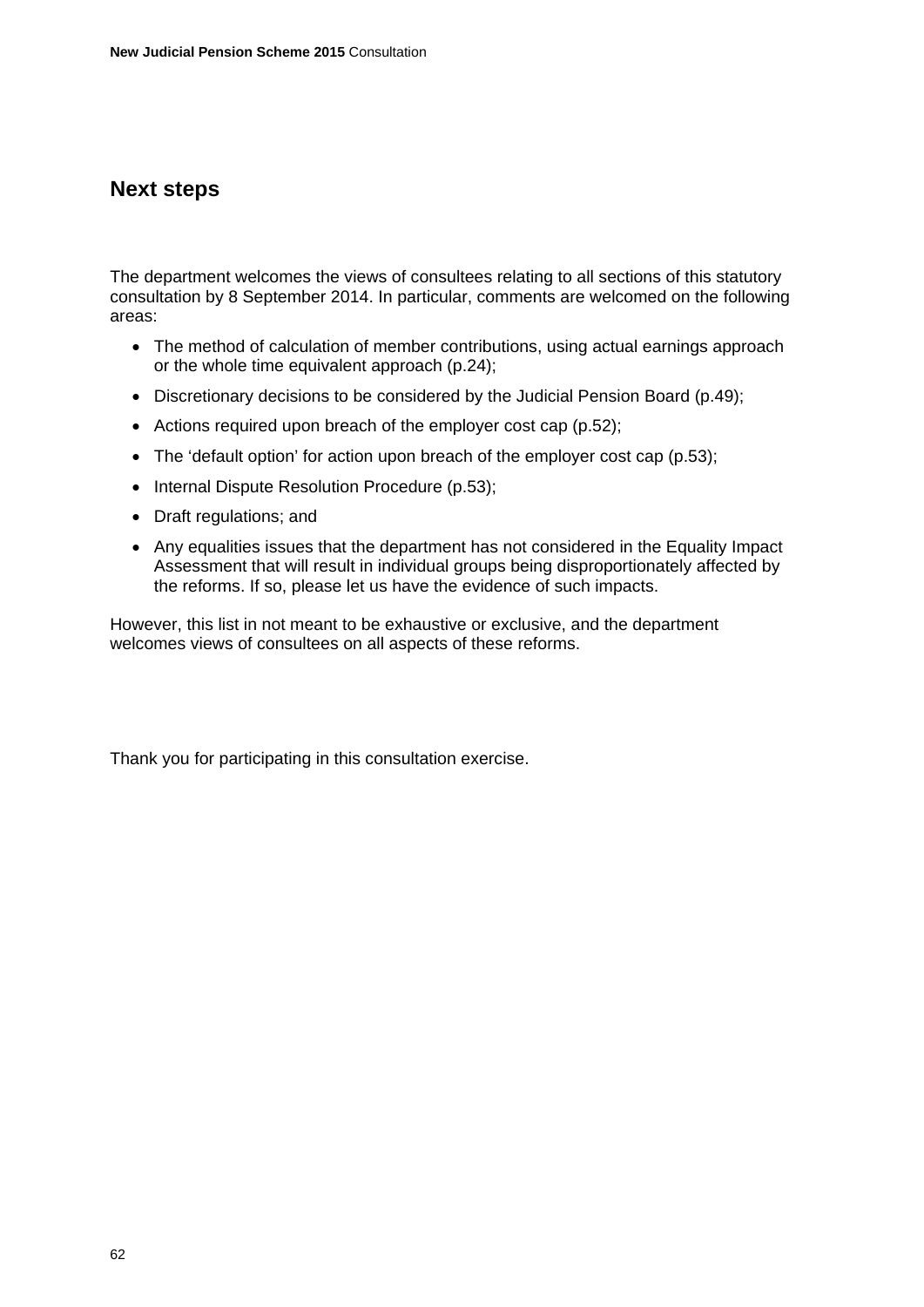# **About you**

Please use this section to tell us about yourself

| <b>Full name</b>                                                                                                                           |                   |
|--------------------------------------------------------------------------------------------------------------------------------------------|-------------------|
| <b>Judicial title / Job or capacity in</b><br>which you are responding to this<br>consultation exercise (e.g.<br>member of the public etc) |                   |
| <b>Date</b>                                                                                                                                |                   |
| <b>Company name/organisation (if</b><br>applicable):                                                                                       |                   |
| <b>Address</b>                                                                                                                             |                   |
|                                                                                                                                            |                   |
| <b>Postcode</b>                                                                                                                            |                   |
| If you would like us to<br>acknowledge receipt of your<br>response, please tick this box                                                   | (please tick box) |
| Address to which the<br>acknowledgement should be<br>sent, if different from above                                                         |                   |

**If you are a representative of a group**, please tell us the name of the group and give a summary of the people or organisations that you represent.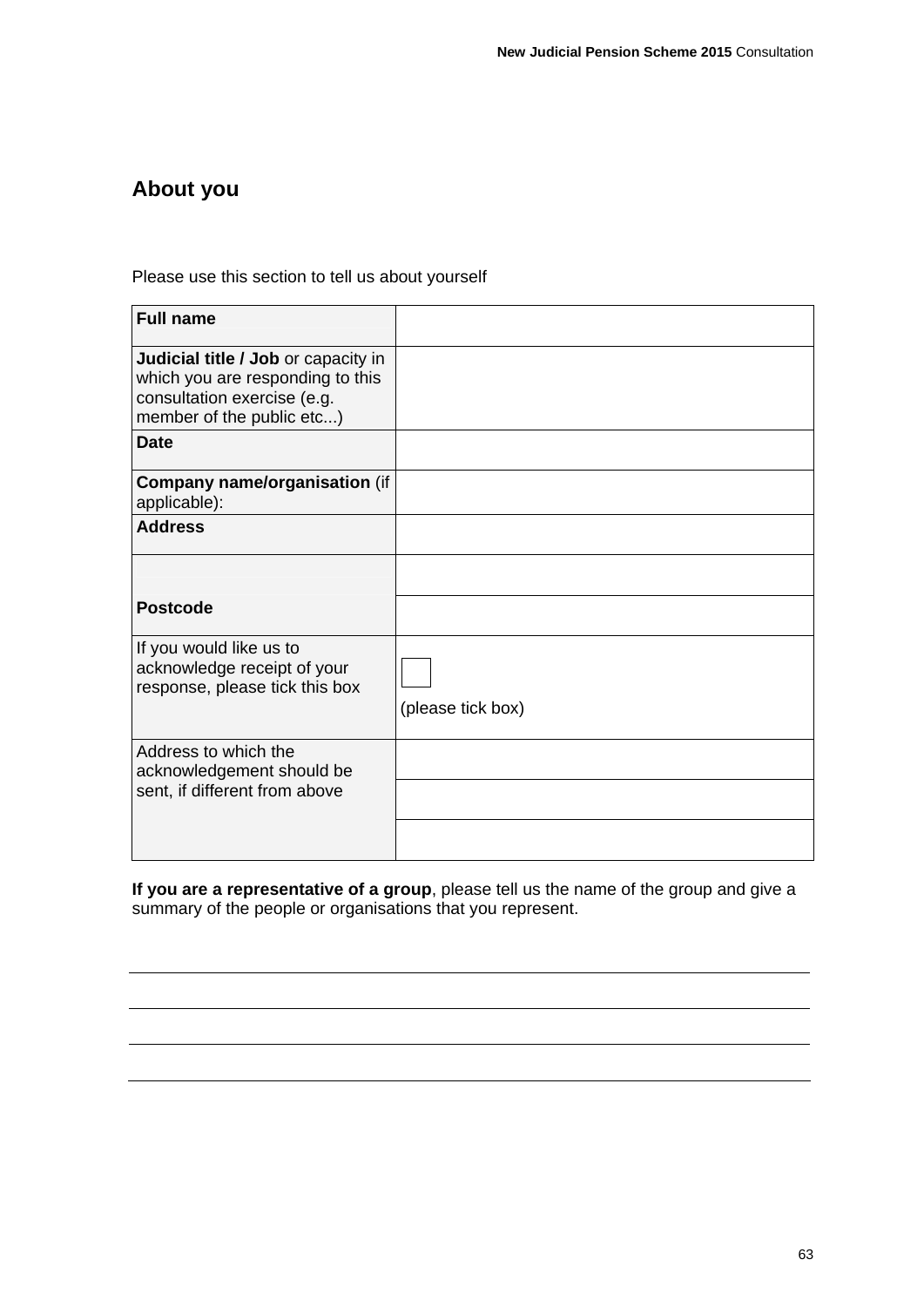## **Contact details/How to respond**

Responses to the consultation questions should be submitted online by **8 September 2014** at [https://consult.justice.gov.uk/digital-communications/judicial-pension-scheme-](https://consult.justice.gov.uk/digital-communications/judicial-pension-scheme-2015-consultation)[2015-consultation](https://consult.justice.gov.uk/digital-communications/judicial-pension-scheme-2015-consultation) 

Responses can also be submitted to the 'Enquiries' contact details below.

If you have any enquiries about this consultation, including requests for the paper in a different format, please contact the department at:

**Alex Scott Judicial Policy, Pay and Pensions Ministry of Justice**  2.53, 2<sup>nd</sup> Floor Tower **102 Petty France London SW1H 9AJ** 

**Email: [judicialpensionreview@justice.gsi.gov.uk](mailto:judicialpensionreview@justice.gsi.gov.uk)** 

**Fax: 08707 39 59 39** 

#### **Complaints or comments**

If you have any complaints or comments about the consultation process you should contact the Ministry of Justice at the above address.

#### **Extra copies**

Further paper copies of this consultation can be obtained from this address and it is also available online at [www.gov.uk/moj](http://www.gov.uk/moj) 

Alternative format versions of this publication can be requested from the 'Enquiries' contact details above.

#### **Publication of response**

A paper summarising the responses to this consultation will be published. It is not anticipated that the department will respond to individual comments. The response paper will be available online at [www.gov.uk/moj](http://www.gov.uk/moj) 

#### **Representative groups**

Representative groups are asked to give a summary of the people and organisations they represent when they respond.

#### **Confidentiality**

Information provided in response to this consultation, including personal information, may be published or disclosed in accordance with the access to information regimes (these are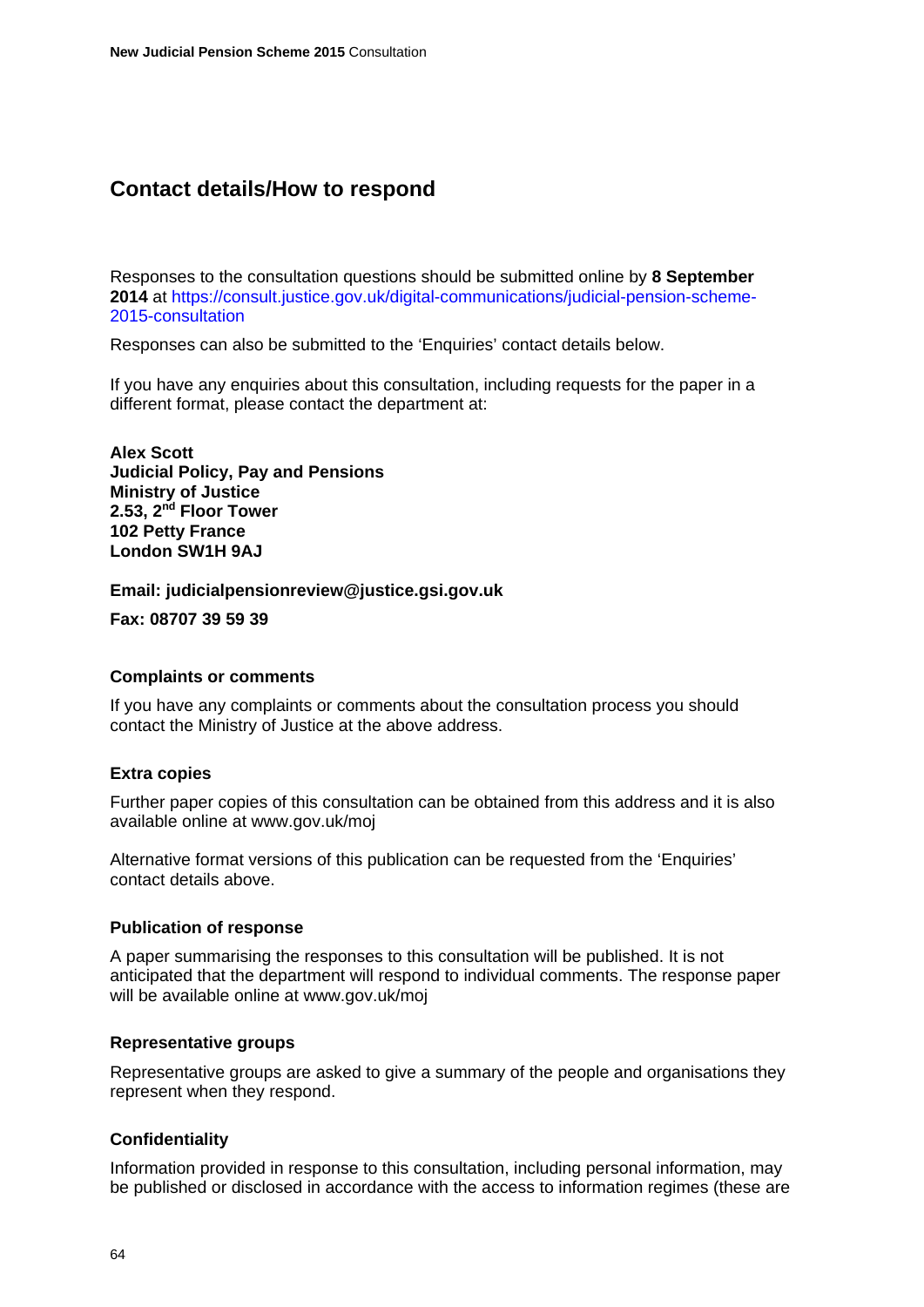primarily the Freedom of Information Act 2000 (FOIA), the Data Protection Act 1998 (DPA) and the Environmental Information Regulations 2004).

If you want the information that you provide to be treated as confidential, please be aware that, under the FOIA, there is a statutory Code of Practice with which public authorities must comply and which deals, amongst other things, with obligations of confidence. In view of this it would be helpful if you could explain to us why you regard the information you have provided as confidential. If we receive a request for disclosure of the information we will take full account of your explanation, but we cannot give an assurance that confidentiality can be maintained in all circumstances. An automatic confidentiality disclaimer generated by your IT system will not, of itself, be regarded as binding on the Ministry.

The Ministry will process your personal data in accordance with the DPA and in the majority of circumstances, this will mean that your personal data will not be disclosed to third parties.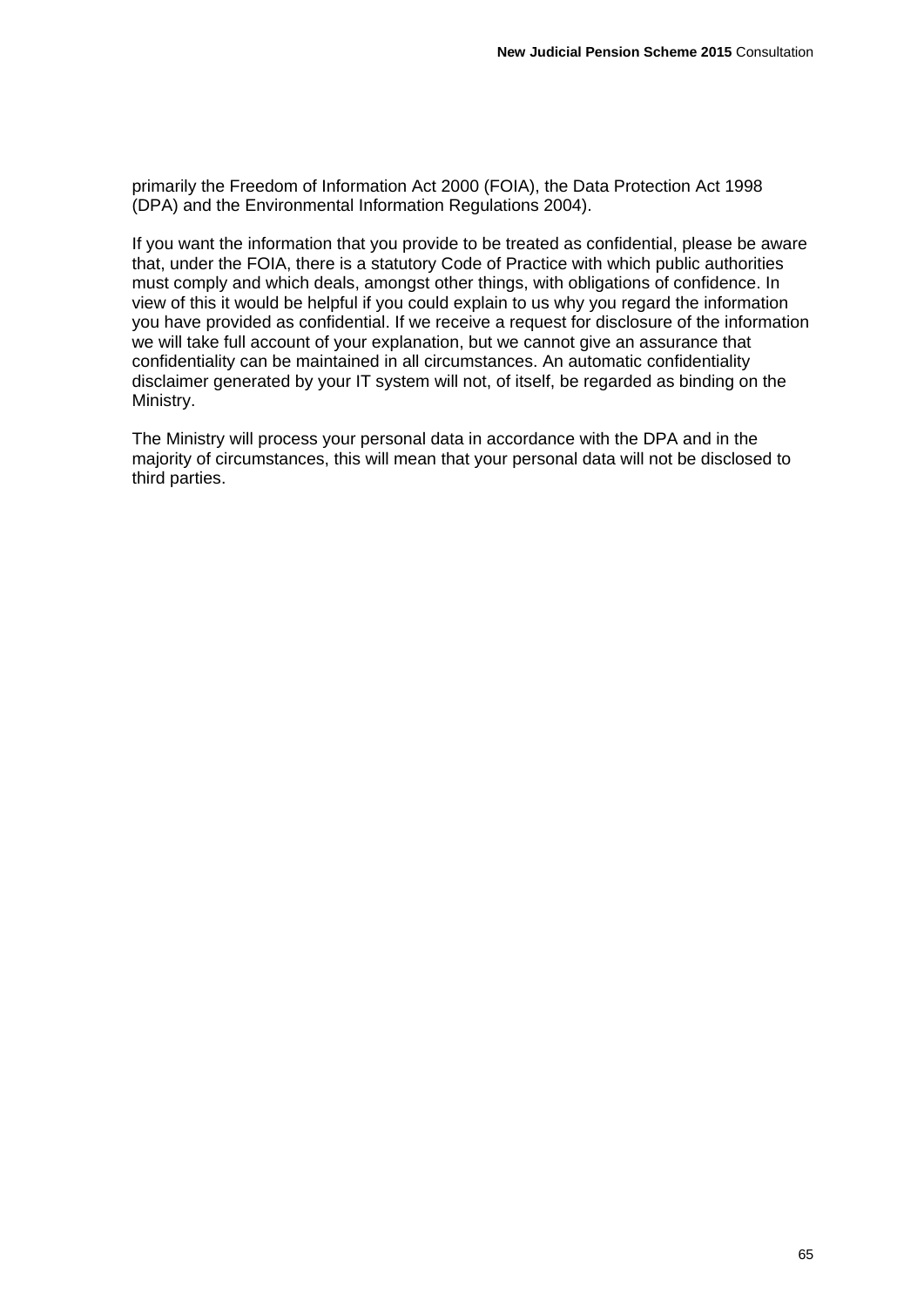# **Consultation principles**

The principles that Government departments and other public bodies should adopt for engaging stakeholders when developing policy and legislation are set out in the consultation principles.

www.cabinetoffice.gov.uk/sites/default/files/resources/Consultation-Principles.pdf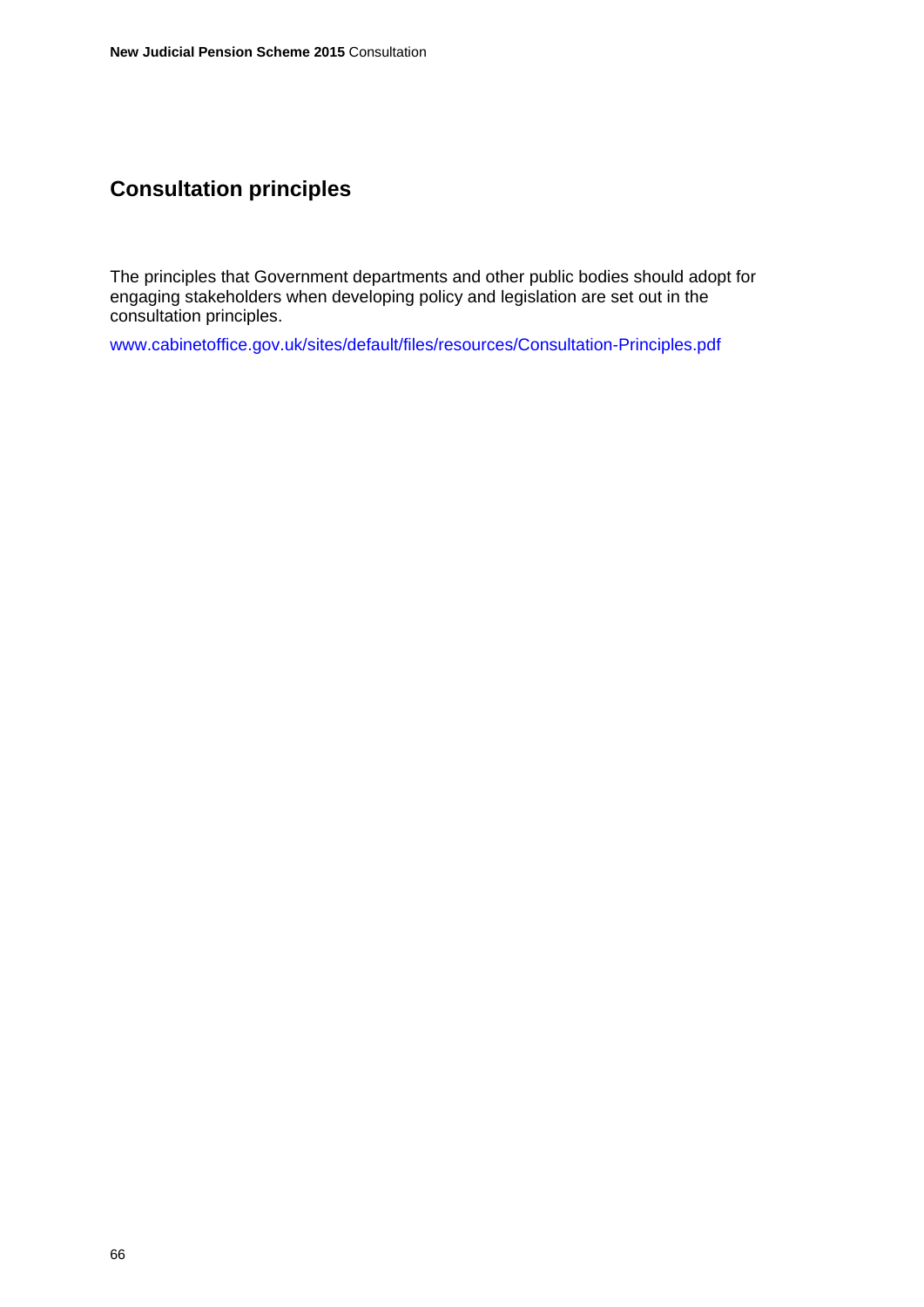## **Annex A: Fee-paid Judicial Offices eligible for a pension under the New Judicial Pension Scheme 2015 as at 10 June 2014**

#### **Judicial offices - England and Wales**

Lord Justice of Appeal (Sitting in Retirement)

High Court Judge (Sitting in Retirement)

Deputy High Court Judge

Deputy District Judge of the Principal Registry of the Family Division

Deputy Queen's Bench Master

Deputy Chancery Master

Deputy Bankruptcy Registrar

Deputy Costs Judge

Deputy Circuit Judge

Deputy Circuit Judge (Sitting in Retirement)

Recorder

Deputy District Judge

Deputy District Judge (Magistrates' Court)

Fee-paid Judge of the First Tier War Pensions and Armed Forces Compensation (Pensions Appeal Tribunal England & Wales)

Fee-paid Judge of the First Tier Social Entitlement: Social Security and Child Support (Appeal Tribunals; Child Support Commissioners; Protection of Children Act Tribunal)

Fee-paid Judge of the First Tier Social Entitlement: Asylum Support (Asylum Support Tribunal; Asylum Support Adjudicators)

Fee-paid Judge of the First Tier Social Entitlement: Criminal Injuries Compensation (Criminal Injuries Compensation Appeals Panel)

Fee-paid Judge of the First Tier Health, Education and Social Care: Mental Health (Mental Health Review Tribunal)

Fee-paid Judge of the First Tier Health, Education and Social Care: Special Educational Needs and Disability (Special Educational Needs and Disability Tribunal SENDIST England; Special Needs Tribunal)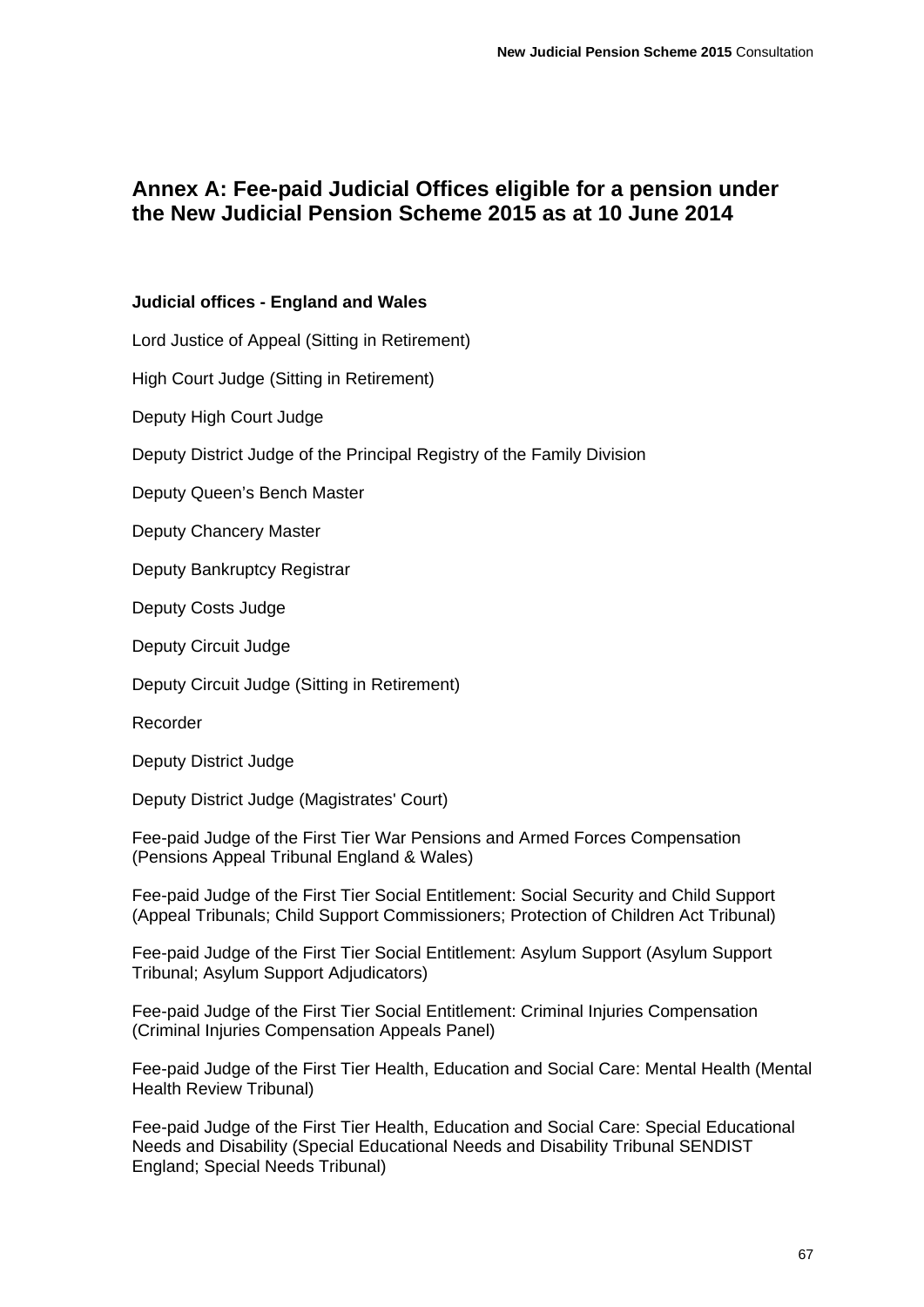Fee-paid Judge of the First Tier Health, Education and Social Care: Care Standards (Care Standards Tribunal)

Fee-paid Judge of the First Tier Health, Education and Social Care: Primary Health Lists (Family Health Service Appeal Authority)

Fee-paid Judge of the First Tier Direct and Indirect Taxation (VAT and Duties Tribunal)

Legal Chairman of the First Tier Direct and Indirect Taxation (VAT and Duties Tribunal)

Fee-paid Immigration Judge of the First Tier Immigration and Asylum (Asylum and Immigration Tribunal; Immigration Appellate Authority)

Fee-paid Deputy Adjudicator of the First Tier Property: Adjudicator to HM Land Registry

Lawyer Chairman of the First Tier Property: Rent Assessment Committees

Valuer Chairman of the First Tier Property: Rent Assessment Committees

Valuer Chairman of the First Tier Property: Residential Property Tribunal

Lawyer Chairman (Fee Paid) of the First Tier Property: Residential Property Tribunal

Fee-paid Employment Judge of the Employment Tribunal (Industrial Tribunal)

Legal Member of the Upper Tier Lands (Lands Tribunal)

Legal Member of the Special Immigration Appeals Commission

Chairman of the Competition Appeals Tribunal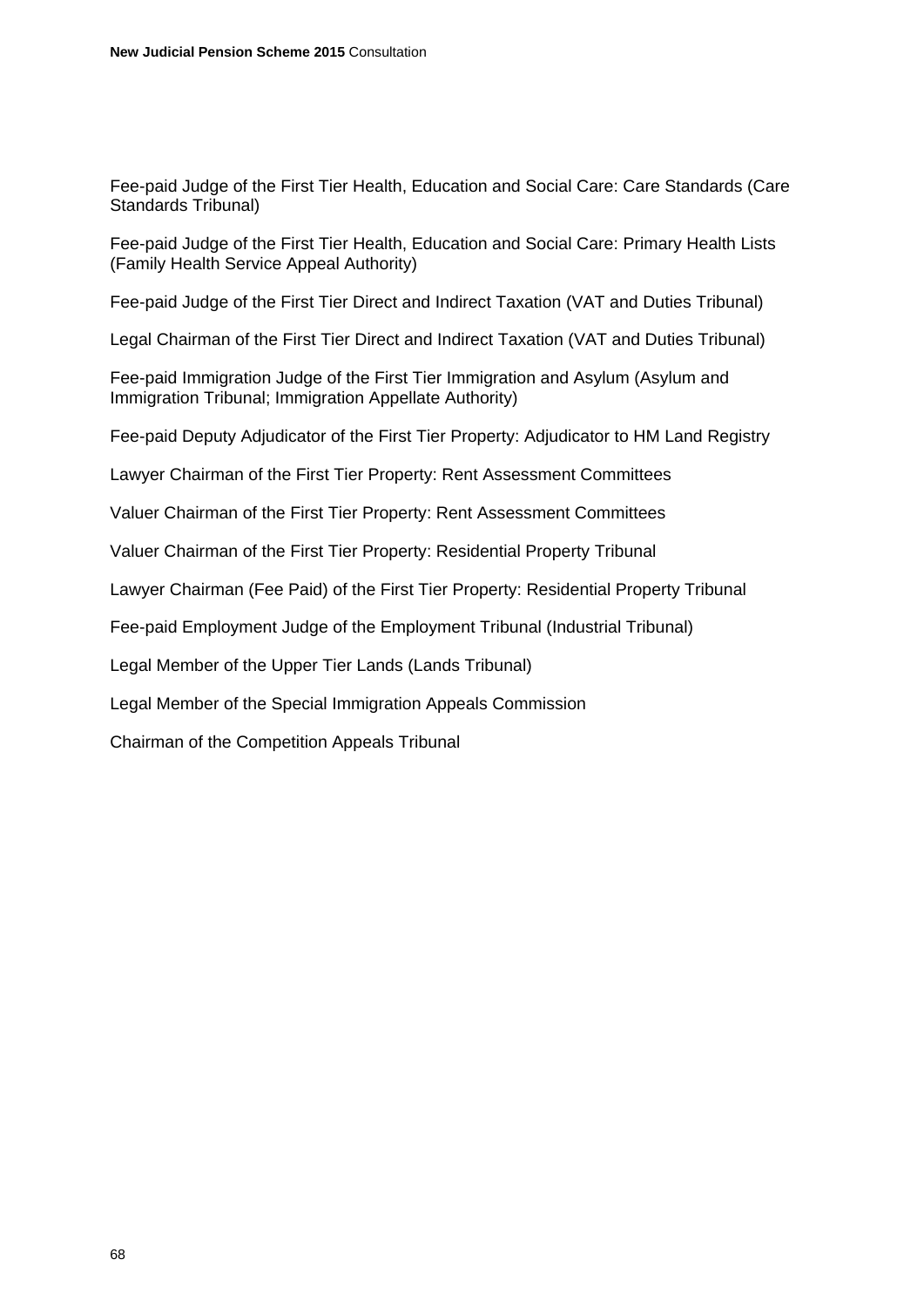| <b>JUPRA</b> - pension age 65 |                |                          |
|-------------------------------|----------------|--------------------------|
| Age on 1 April 2012           |                | First day in NJPS 2015 - |
| Years                         | <b>Months</b>  | <b>Transition Date</b>   |
| 54                            | 11             | 01/02/2022               |
| 54                            | 10             | 01/12/2021               |
| 54                            | 9              | 01/10/2021               |
| 54                            | 8              | 01/08/2021               |
| 54                            | $\overline{7}$ | 01/06/2021               |
| 54                            | 6              | 01/04/2021               |
| 54                            | 5              | 01/02/2021               |
| 54                            | 4              | 01/12/2020               |
| 54                            | 3              | 01/10/2020               |
| 54                            | $\overline{2}$ | 01/08/2020               |
| 54                            | 1              | 01/06/2020               |
| 54                            | 0              | 01/04/2020               |
| 53                            | 11             | 01/02/2020               |
| 53                            | 10             | 01/12/2019               |
| 53                            | 9              | 01/10/2019               |
| 53                            | 8              | 01/08/2019               |
| 53                            | $\overline{7}$ | 01/06/2019               |
| 53                            | 6              | 01/04/2019               |
| 53                            | 5              | 01/02/2019               |
| 53                            | 4              | 01/12/2018               |
| 53                            | 3              | 01/10/2018               |
| 53                            | $\overline{2}$ | 01/08/2018               |
| 53                            | 1              | 01/06/2018               |
| 53                            | 0              | 01/04/2018               |
| 52                            | 11             | 01/02/2018               |
| 52                            | 10             | 01/12/2017               |
| 52                            | 9              | 01/10/2017               |
| 52                            | 8              | 01/08/2017               |
| 52                            | $\overline{7}$ | 01/06/2017               |
| 52                            | 6              | 01/04/2017               |
| 52                            | 5              | 01/02/2017               |

## **Annex B: Information for Tapering Protection**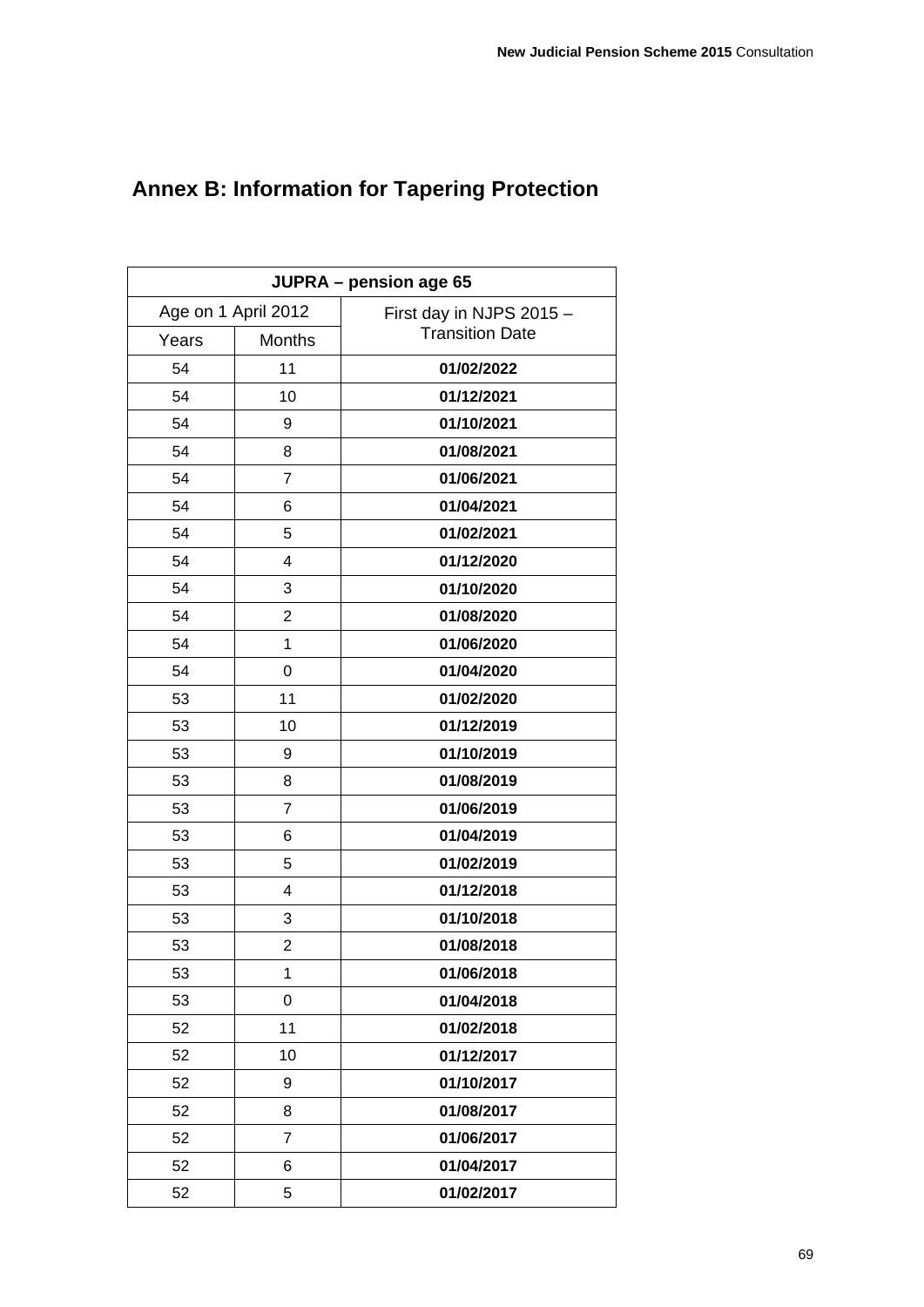| JUPRA - pension age 65 |                |                          |
|------------------------|----------------|--------------------------|
| Age on 1 April 2012    |                | First day in NJPS 2015 - |
| Years                  | <b>Months</b>  | <b>Transition Date</b>   |
| 52                     | 4              | 01/12/2016               |
| 52                     | 3              | 01/10/2016               |
| 52                     | $\overline{2}$ | 01/08/2016               |
| 52                     | 1              | 01/06/2016               |
| 52                     | 0              | 01/04/2016               |
| 51                     | 11             | 01/02/2016               |
| 51                     | 10             | 01/12/2015               |
| 51                     | 9              | 01/10/2015               |
| 51                     | 8              | 01/08/2015               |
| 51                     | $\overline{7}$ | 01/06/2015               |
| 51                     | 6              | 01/04/2015               |